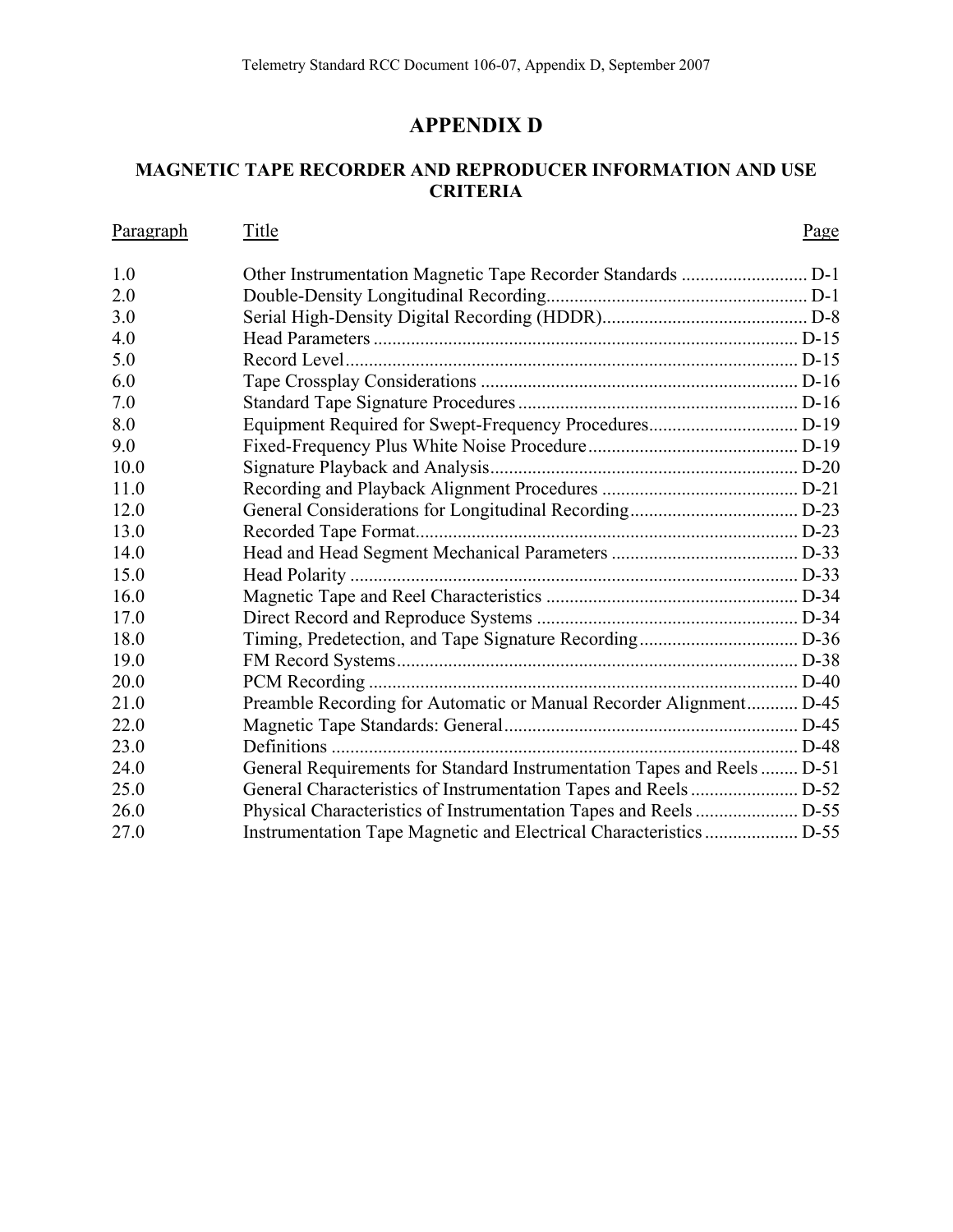# **LIST OF FIGURES**

| Record and reproduce head and head segment identification and |          |
|---------------------------------------------------------------|----------|
|                                                               |          |
|                                                               |          |
|                                                               |          |
|                                                               | $.D-13$  |
|                                                               |          |
|                                                               |          |
|                                                               | $. D-17$ |
|                                                               | $D-22$   |
|                                                               | .D-29    |
|                                                               |          |
| Record and reproduce head and head segment identification     |          |
|                                                               | $D-31$   |
|                                                               |          |
|                                                               |          |
|                                                               |          |

# **LIST OF TABLES**

| Table D-1.   | Dimensions - Recorded Tape Format 7 Tracks Interlaced  |          |
|--------------|--------------------------------------------------------|----------|
|              | On 12.7-Mm (1/2 In.) Wide Tape                         | $D-4$    |
| Table D-2.   | Dimensions - Recorded Tape Format 14 Tracks Interlaced |          |
|              |                                                        |          |
| Table D-3.   | Dimensions - Recorded Tape Format 42 Tracks Interlaced |          |
|              |                                                        |          |
| Table D-4.   |                                                        |          |
| Table D-5.   | Dimensions - Recorded Tape Format 14 Tracks Interlaced |          |
|              |                                                        | $. D-26$ |
| Table D-6.   | Dimensions – Recorded Tape Format 14 Tracks In-Line    |          |
|              |                                                        |          |
| Table D-7.   | Dimensions – Recorded Tape Format 14 Tracks Interlaced |          |
|              |                                                        |          |
| Table D-8.   |                                                        |          |
| Table D-9.   |                                                        |          |
| Table D-10.  |                                                        |          |
| Table D-11.  |                                                        |          |
| Table D-12.  |                                                        |          |
| Table D-13.  |                                                        |          |
| Table D-13a. |                                                        |          |
| Table D-14.  |                                                        |          |
| Table D-15.  |                                                        |          |
| Table D-16.  |                                                        |          |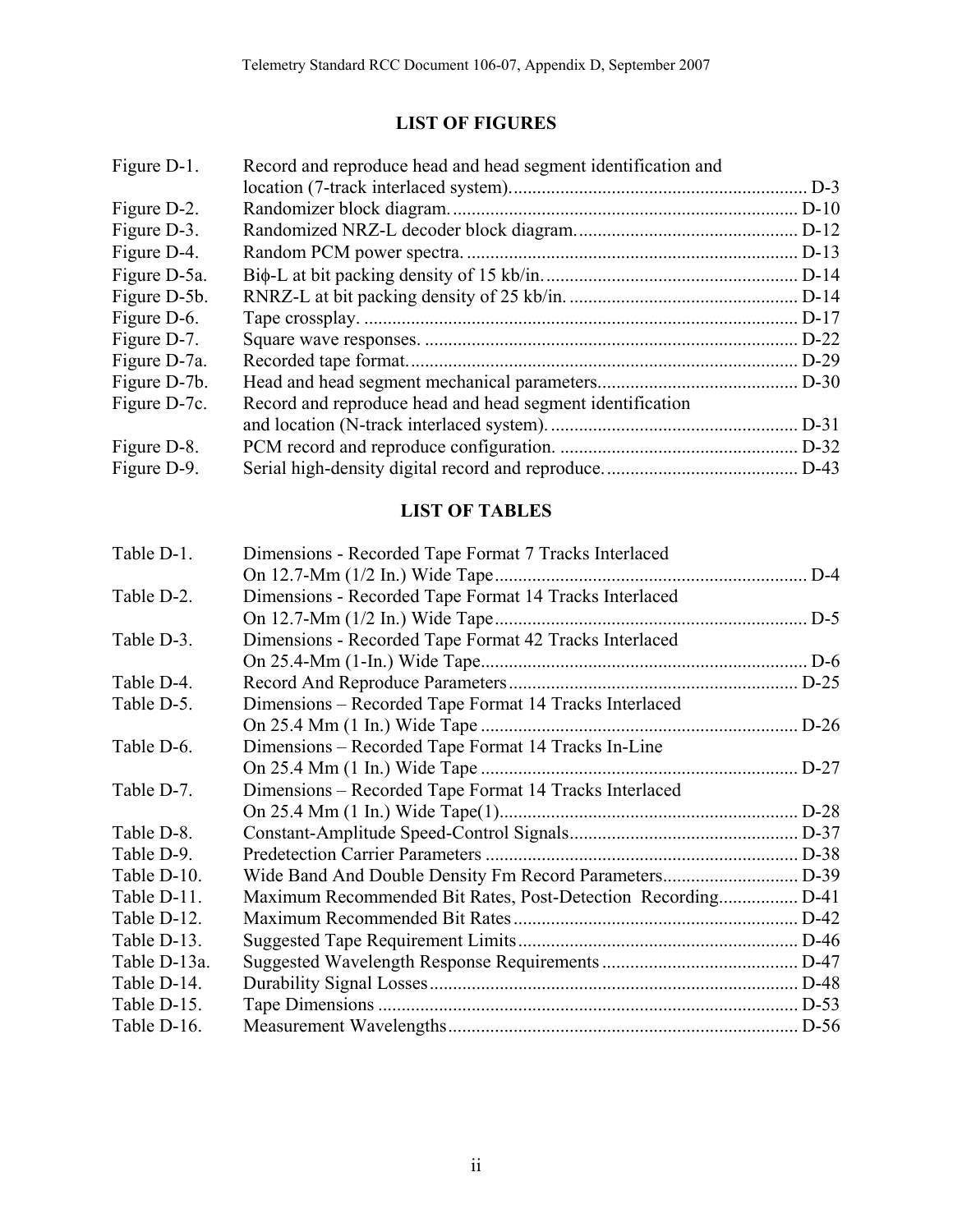# **APPENDIX D**

#### <span id="page-2-0"></span>**MAGNETIC TAPE RECORDER AND REPRODUCER INFORMATION AND USE CRITERIA**

#### **1.0 Other Instrumentation Magnetic Tape Recorder Standards**

 The X3B6 Committee of the American National Standards Institute (ANSI) and the International Organization for Standardization (ISO) have prepared several standards for magnetic tape recording of instrumentation data. Documents may be obtained by contacting the ANSI web site ([http://webstore.ansi.org](http://webstore.ansi.org/)).

1.1 Documentation applicable to this Appendix is identified in the following subparagraphs.

1.1.1 ISO 1860 (1986), Information Processing - Precision reels for magnetic tape used in interchange instrumentation applications.

1.1.2 ISO 6068 (1985), Information Processing - Recording characteristics of instrumentation magnetic tape (including telemetry systems) - interchange requirements.

1.1.3 ISO/IEC TR 6371:1989, Information Processing - Interchange practices and test methods for unrecorded instrumentation magnetic tape.

1.1.4 ISO/IEC 8441/1:1991, Information technology - High Density Digital Recording (HDDR) - Part 1: Unrecorded magnetic tape for HDDR applications.

1.1.5 ISO/IEC 8441/2:1991, Information technology - High Density Digital Recording (HDDR) - Part 2: Guide for interchange practice.

1.1.6 ANSI INCITS 175-1999, 19 mm Type ID-1 Recorded Instrumentation - Digital Cassette Tape Format (formerly ANSI X3.175-1990).

#### **2.0 Double-Density Longitudinal Recording**

 Wide band double-density analog recording standards allowing recording of up to 4 MHz signals at 3048 mm/s (120 in./s) are included in these standards. For interchange purposes, either narrow track widths 0.635 mm (25 mils) must be employed, or other special heads must be used. These requirements are necessary because of the difficulty in maintaining individual headsegment gap-azimuth alignment across a head close enough to keep each track's response within the  $\pm$ 2-dB variation allowed by the standards. Moreover, at the lower tape speeds employed in double-density recording, the 38-mm (1.5-in.) spacing employed in interlaced head assemblies results in interchannel time displacement variations between odd and even tracks that may be unacceptable for some applications. Therefore, it was decided that a 14-track in-line configuration on 25.4-mm (1-in.) tape should be adopted as a standard. This configuration results in essentially the same format as head number one of the 28-track interlaced configuration in the standards.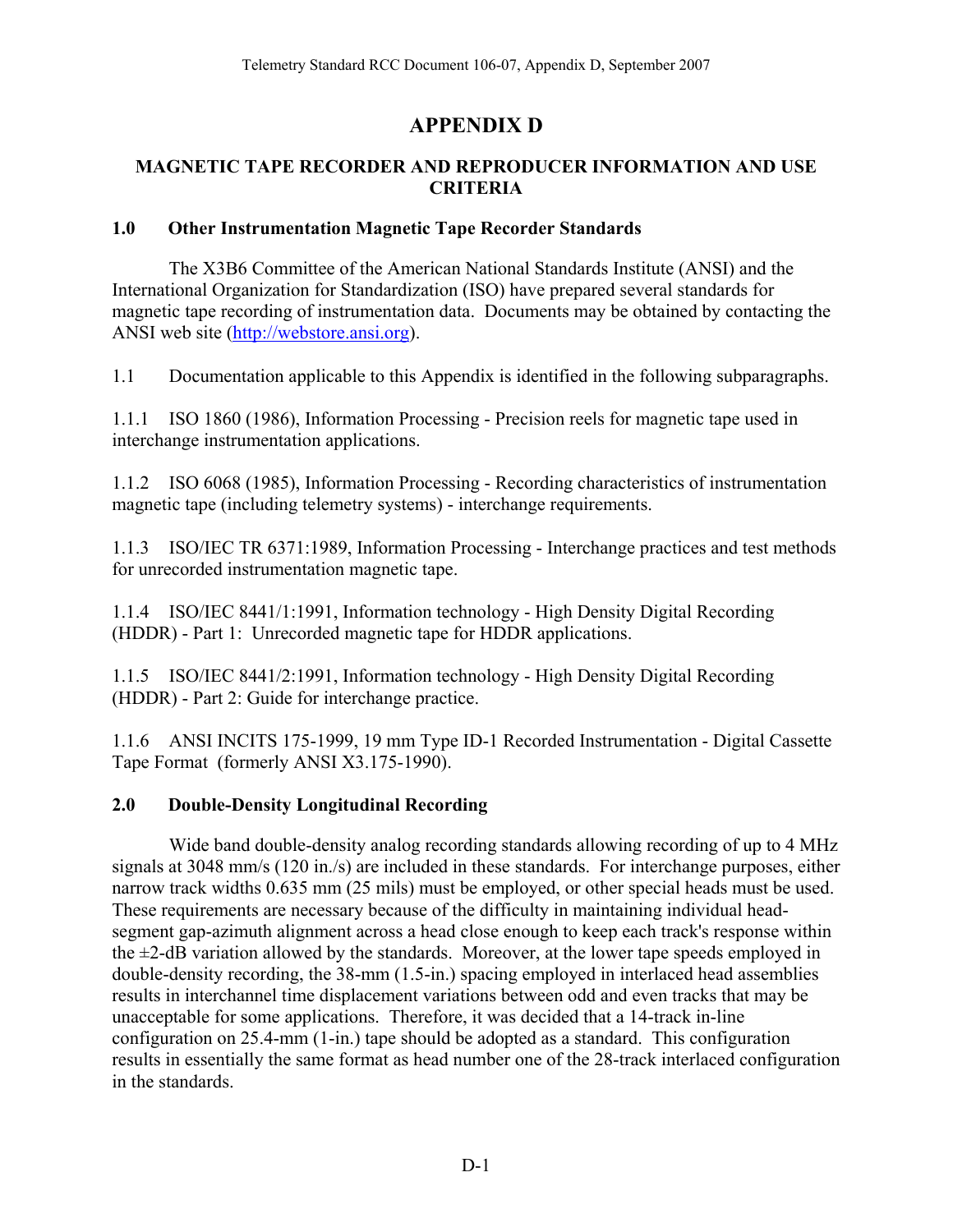2.1 The 14-track interlaced heads are not compatible with tapes produced on an in-line standard configuration. If tapes must be interchanged, either a cross-configuration dubbing may be required or a change of head assemblies on the reproducing machine is necessary.

2.2 High energy magnetic tape is required for double-density systems. Such tapes are available but may require special testing for applications requiring a low number of dropouts per track.

2.2.1 Other Track Configurations. The previously referenced standards in paragraph [1.0](#page-2-0) include configurations resulting in 7, 14, and 21 tracks in addition to the 14-track and 28-track configurations listed in this Appendix. The high-density digital recording (HDDR) standards also reference an 84-track configuration on 50.8-mm (2−in.) tape. Figure [D-1](#page-4-0) and Table [D-1](#page-5-0) show the 7-track on 12.7-mm ( $1/2$ -in.) tape, Table [D-2](#page-6-0) shows the 14-track on 12.7-mm ( $1/2$ -in.) tape, and Table [D-3](#page-7-0) shows the 42-track on 25.4-mm (1−in.) tape configurations.

2.2.2 High-Density PCM Recording. High-density digital recording systems are available from most instrumentation recorder manufacturers. Such systems will record at linear packing densities of 33 000-bits-per-inch or more per track. Special systems are available for error detection and correction with overhead penalties depending on the type and the sophistication of the system employed. The HDDR documents listed in paragraph [1.0](#page-2-0) of this Appendix reference six different systems that have been produced; others are available.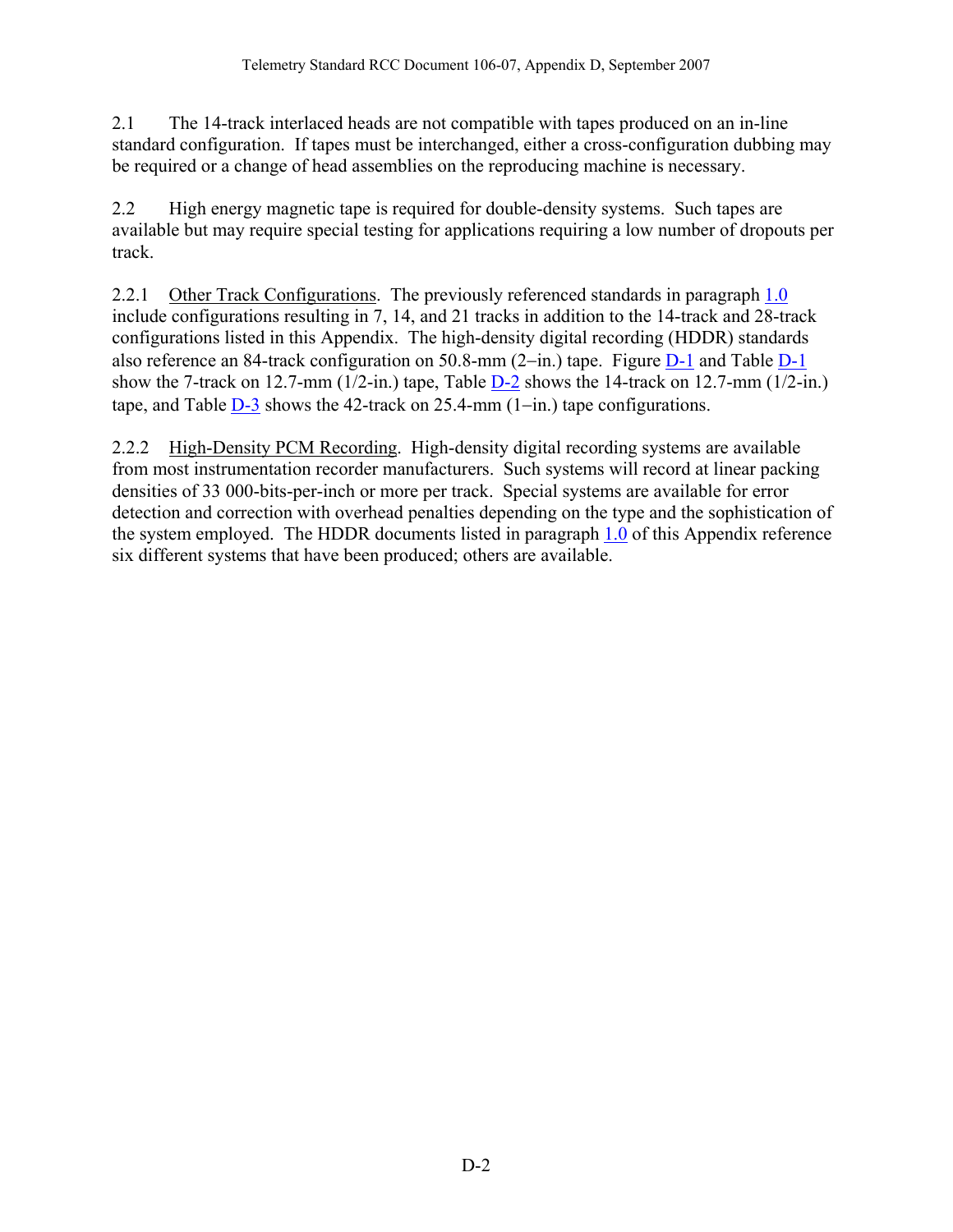

<span id="page-4-0"></span>Figure D-1. Record and reproduce head and head segment identification and location (7-track interlaced system).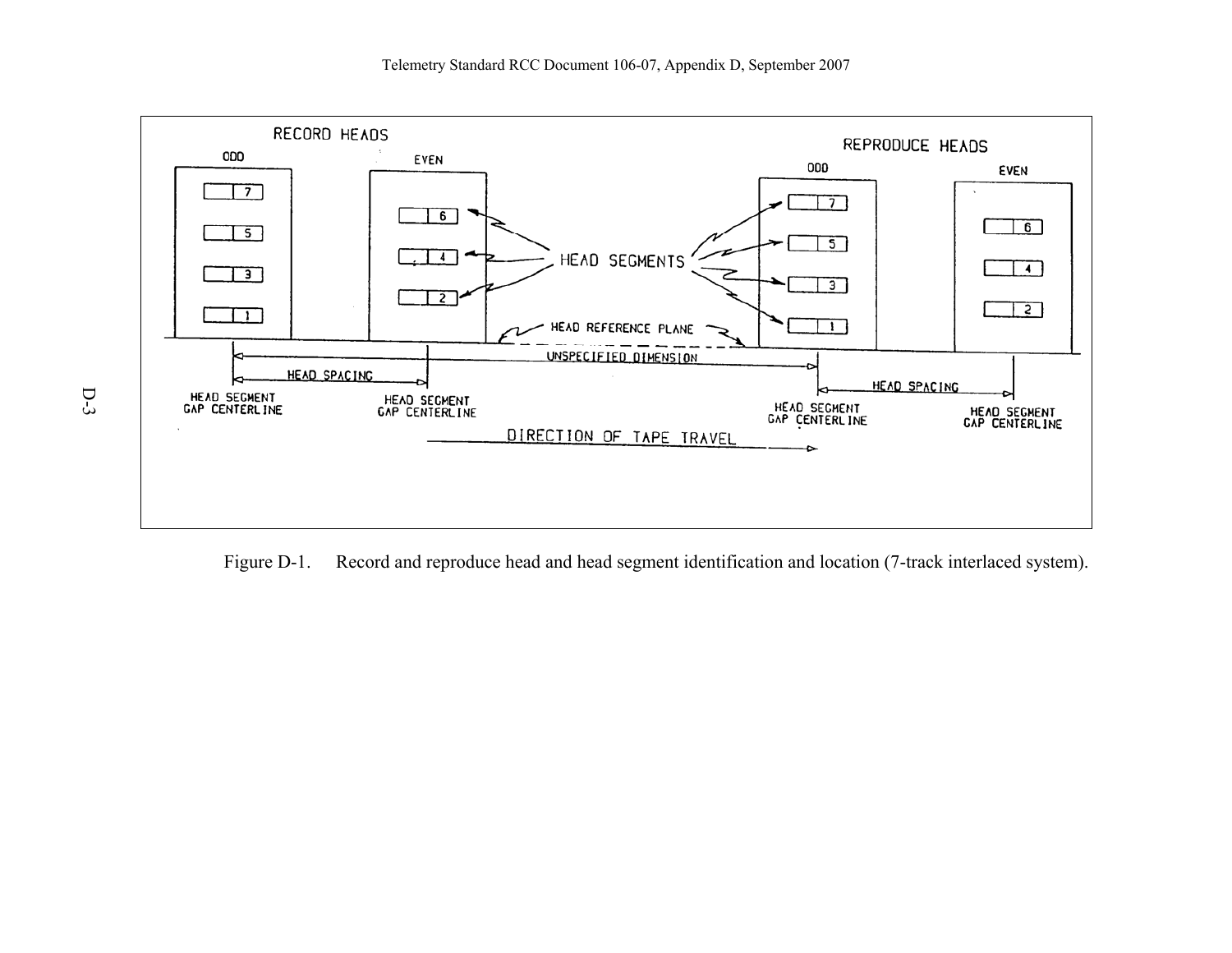| TABLE D-1. DIMENSIONS - RECORDED TAPE FORMAT       |
|----------------------------------------------------|
| 7 TRACKS INTERLACED ON 12.7-MM (1/2 IN.) WIDE TAPE |
| (Refer to Figure $D-7a$ )                          |

<span id="page-5-0"></span>

| <b>Parameters</b>     |         | <b>Millimeters</b> |                       | <b>Inches</b>        |  |
|-----------------------|---------|--------------------|-----------------------|----------------------|--|
|                       | Maximum |                    | Minimum               |                      |  |
| <b>Track Width</b>    | 1.397   |                    | 1.143                 | $0.050 \pm 0.005$    |  |
| <b>Track Spacing</b>  |         | 1.778              |                       | 0.070                |  |
| Head Spacing:         |         |                    |                       |                      |  |
| <b>Fixed Heads</b>    | 38.125  |                    | 38.075                | $1.500 \pm 0.001$    |  |
| Adjustable Heads      | 38.151  |                    | 38.049                | 1.500<br>$\pm 0.002$ |  |
| Edge Margin, Minimum  |         | 0.127              |                       | 0.005                |  |
| Reference Track       |         |                    |                       |                      |  |
| Location              | 1.067   |                    | 0.965                 | 0.040<br>±0.002      |  |
| <b>Track Location</b> |         |                    |                       |                      |  |
| Tolerance             | 0.051   |                    | $-0.051$              | $\pm 0.002$          |  |
|                       |         |                    | Location of nth track |                      |  |
| <b>Track Number</b>   |         | Millimeters        |                       | Inches               |  |
|                       | Maximum |                    | Minimum               |                      |  |
| 1 (Reference)         | 0.000   |                    | 0.000                 | 0.000                |  |
| $\overline{2}$        | 1.829   |                    | 1.727                 | 0.070                |  |
| $\overline{3}$        | 3.607   |                    | 3.505                 | 0.140                |  |
| $\overline{4}$        | 5.385   |                    | 5.283                 | 0.210                |  |
| 5                     | 7.163   |                    | 7.061                 | 0.280                |  |
| 6                     | 8.941   |                    | 8.839                 | 0.350                |  |
| $\overline{7}$        | 10.719  |                    | 10.617                | 0.420                |  |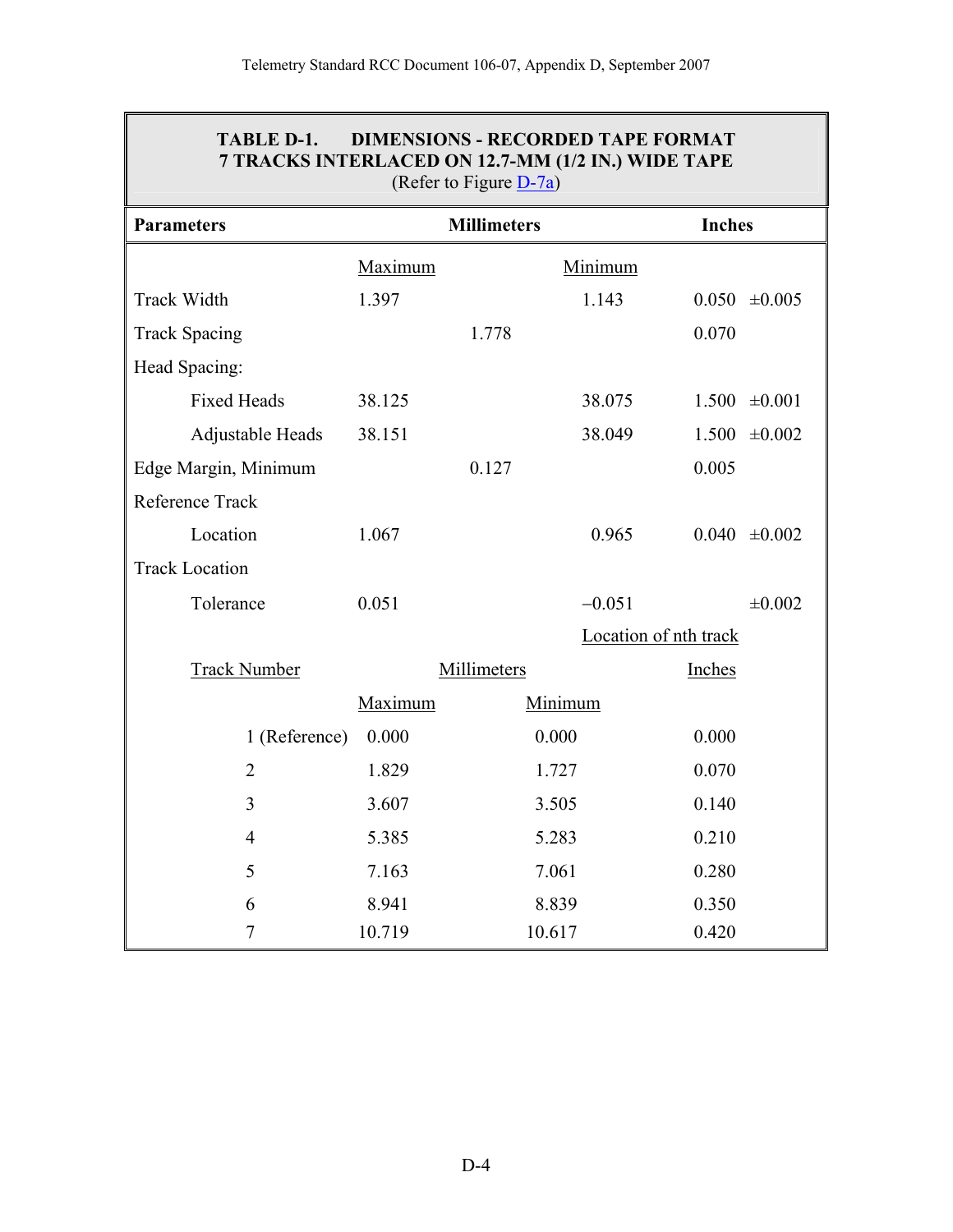<span id="page-6-0"></span> $\mathbb{F}$ 

| TABLE D-2.                      | (Refer to Figure $D-7a$ ) | <b>DIMENSIONS - RECORDED TAPE FORMAT</b><br>14 TRACKS INTERLACED ON 12.7-MM (1/2 IN.) WIDE TAPE |                      |  |
|---------------------------------|---------------------------|-------------------------------------------------------------------------------------------------|----------------------|--|
| <b>Parameters</b>               | <b>Millimeters</b>        |                                                                                                 | <b>Inches</b>        |  |
|                                 | Maximum                   | Minimum                                                                                         |                      |  |
| <b>Track Width</b>              | 0.660                     | 0.610                                                                                           | 0.025<br>$\pm 0.001$ |  |
| <b>Track Spacing</b>            | 0.889                     |                                                                                                 | 0.035                |  |
| Head Spacing:                   |                           |                                                                                                 |                      |  |
| <b>Fixed Heads</b>              | 38.125                    | 38.075                                                                                          | 1.500<br>$\pm 0.001$ |  |
| Adjustable Heads                | 38.151                    | 38.049                                                                                          | 1.500<br>$\pm 0.002$ |  |
| Edge Margin, Minimum            | 0.127                     |                                                                                                 | 0.005                |  |
| Reference Track                 |                           |                                                                                                 |                      |  |
| Location                        | 0.546                     | 0.470                                                                                           | 0.0200               |  |
| ±0.001<br><b>Track Location</b> |                           |                                                                                                 |                      |  |
| Tolerance                       | 0.038                     | $-0.038$                                                                                        | $\pm 0.0015$         |  |
|                                 |                           | Location of $n^{\underline{th}}$ track                                                          |                      |  |
|                                 |                           |                                                                                                 |                      |  |
| <b>Track Number</b>             |                           | Millimeters                                                                                     | Inches               |  |
|                                 | Maximum                   | Minimum                                                                                         |                      |  |
| 1 (Reference)                   | 0.000                     | 0.000                                                                                           | 0.000                |  |
| $\overline{2}$                  | 0.927                     | 0.851                                                                                           | 0.035                |  |
| 3                               | 1.816                     | 1.740                                                                                           | 0.070                |  |
| 4                               | 2.705                     | 2.629                                                                                           | 0.105                |  |
| 5                               | 3.594                     | 3.518                                                                                           | 0.140                |  |
| 6                               | 4.483                     | 4.407                                                                                           | 0.175                |  |
| $\boldsymbol{7}$                | 5.372                     | 5.292                                                                                           | 0.210                |  |
| 8                               | 6.261                     | 6.185                                                                                           | 0.245                |  |
| 9                               | 7.150                     | 7.074                                                                                           | 0.280                |  |
| 10                              | 8.039                     | 7.963                                                                                           | 0.315                |  |
| 11                              | 8.928                     | 8.852                                                                                           | 0.350                |  |
| 12                              | 9.817                     | 9.741                                                                                           | 0.385                |  |
| 13                              | 10.706                    | 10.630                                                                                          | 0.420                |  |
| 14                              | 11.595                    | 11.519                                                                                          | 0.455                |  |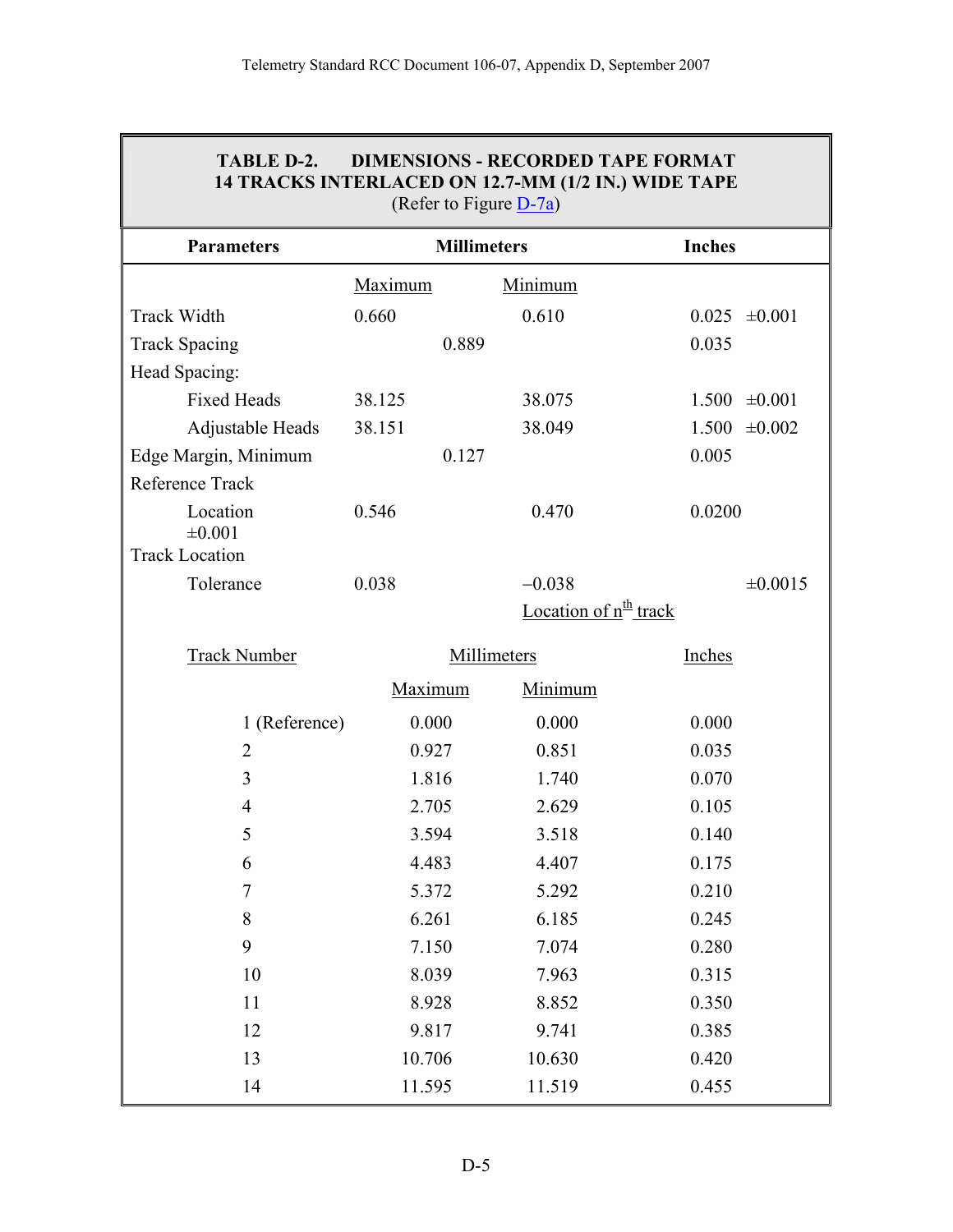<span id="page-7-0"></span> $\mathbb{F}$ 

| TABLE D-3.            |                | <b>DIMENSIONS - RECORDED TAPE FORMAT</b><br>42 TRACKS INTERLACED ON 25.4-MM (1-IN.) WIDE TAPE<br>(Refer to Figure $D-7a$ ) |                      |
|-----------------------|----------------|----------------------------------------------------------------------------------------------------------------------------|----------------------|
| <b>Parameters</b>     |                | <b>Millimeters</b>                                                                                                         | <b>Inches</b>        |
|                       | <b>Maximum</b> | Minimum                                                                                                                    |                      |
| <b>Track Width</b>    | 0.483          | 0.432                                                                                                                      | $0.018 \pm 0.001$    |
| <b>Track Spacing</b>  | 0.584          |                                                                                                                            | 0.023                |
| Head Spacing:         |                |                                                                                                                            |                      |
| <b>Fixed Heads</b>    | 38.125         | 38.075                                                                                                                     | $1.500 \pm 0.001$    |
| Adjustable Heads      | 38.151         | 38.049                                                                                                                     | 1.500<br>$\pm 0.002$ |
| Edge Margin, Minimum  | 0.305          |                                                                                                                            | 0.012                |
| Reference Track       |                |                                                                                                                            |                      |
| Location              | 0.737          | 0.660                                                                                                                      | 0.0275               |
| ±0.015                |                |                                                                                                                            |                      |
| <b>Track Location</b> |                |                                                                                                                            |                      |
| Tolerance             | 0.025          | $-0.025$                                                                                                                   | ±0.0000              |
|                       |                | Location of nth track                                                                                                      |                      |
| <b>Track Number</b>   | Millimeters    |                                                                                                                            | Inches               |
|                       | Maximum        | Minimum                                                                                                                    |                      |
| 1 (Reference) 0.000   |                | 0.000                                                                                                                      | 0.000                |
| $\overline{2}$        | 0.610          | 0.559                                                                                                                      | 0.023                |
| 3                     | 1.194          | 1.143                                                                                                                      | 0.046                |
| 4<br>5                | 1.778<br>2.362 | 1.727<br>2.311                                                                                                             | 0.069<br>0.092       |
| 6                     | 2.946          | 2.896                                                                                                                      | 0.115                |
| $\overline{7}$        | 3.531          | 3.480                                                                                                                      | 0.138                |
| 8                     | 4.115          | 4.064                                                                                                                      | 0.161                |
| 9                     | 4.699          | 4.648                                                                                                                      | 0.184                |
| 10                    | 5.283          | 5.232                                                                                                                      | 0.207                |
| 11                    | 5.867          | 5.817                                                                                                                      | 0.230                |
| 12                    | 6.452          | 6.401                                                                                                                      | 0.253                |
| 13                    | 7.036          | 6.985                                                                                                                      | 0.276                |
| 14                    | 7.620          | 7.569                                                                                                                      | 0.299                |
| 15                    | 8.204          | 8.153                                                                                                                      | 0.322                |
| 16                    | 8.788          | 8.738                                                                                                                      | 0.345                |
|                       |                | (Continued on next page)                                                                                                   |                      |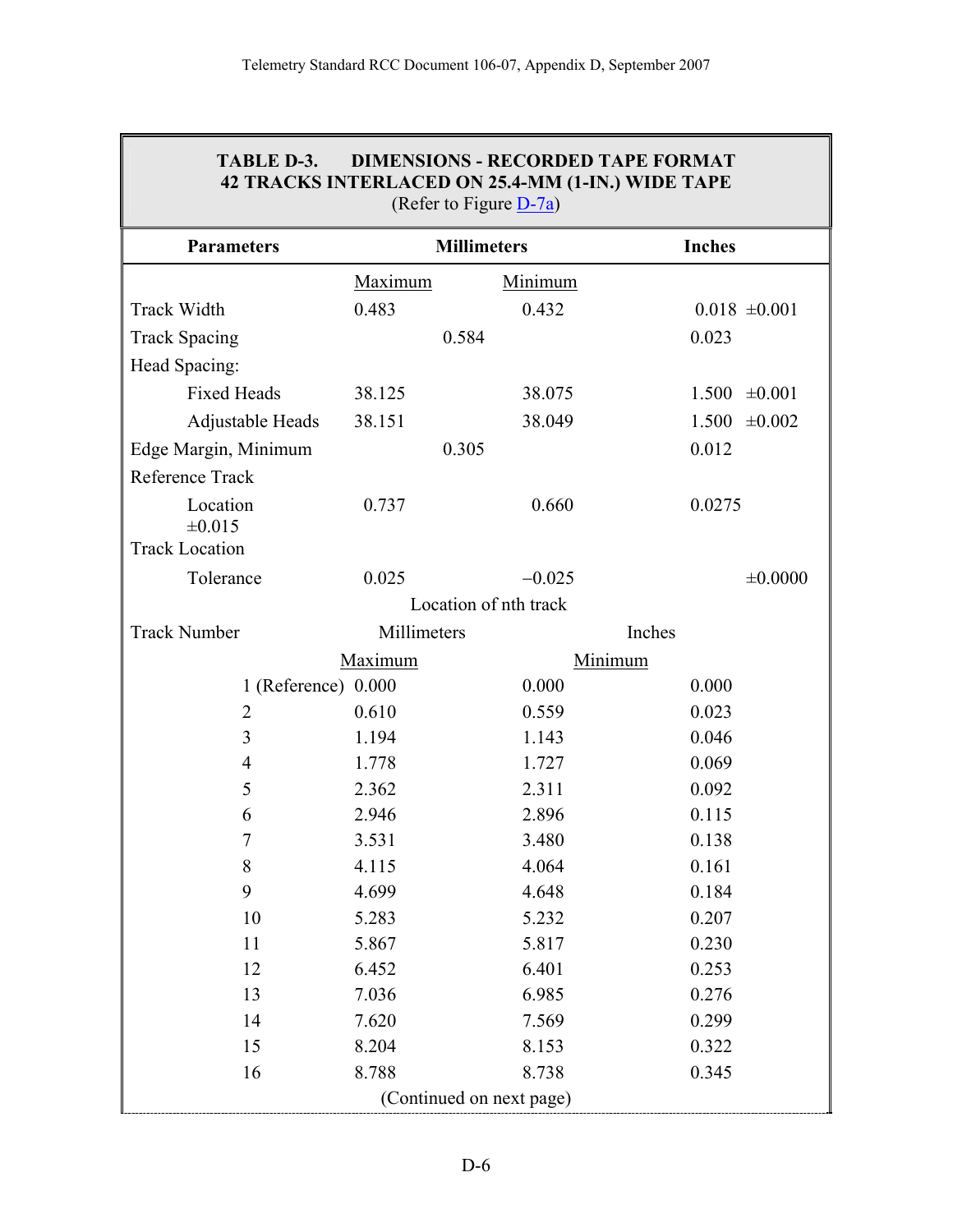| TABLE D-3 (cont'd.) DIMENSIONS - RECORDED TAPE FORMAT<br>42 Tracks Interlaced on 25.4-mm (1-in.) Wide Tape<br>(Refer to Figure $D-7a$ ) |         |                       |               |  |  |
|-----------------------------------------------------------------------------------------------------------------------------------------|---------|-----------------------|---------------|--|--|
|                                                                                                                                         |         | Location of nth track |               |  |  |
| <b>Track Number</b>                                                                                                                     |         | Millimeters           | <b>Inches</b> |  |  |
|                                                                                                                                         | Maximum | Minimum               |               |  |  |
| 17                                                                                                                                      | 9.373   | 9.322                 | 0.368         |  |  |
| 18                                                                                                                                      | 9.957   | 9.906                 | 0.391         |  |  |
| 19                                                                                                                                      | 10.541  | 10.490                | 0.414         |  |  |
| 20                                                                                                                                      | 11.125  | 11.074                | 0.437         |  |  |
| 21                                                                                                                                      | 11.709  | 11.659                | 0.460         |  |  |
| 22                                                                                                                                      | 12.294  | 12.243                | 0.483         |  |  |
| 23                                                                                                                                      | 12.878  | 12.827                | 0.506         |  |  |
| 24                                                                                                                                      | 13.462  | 13.411                | 0.529         |  |  |
| 25                                                                                                                                      | 14.046  | 13.995                | 0.552         |  |  |
| 26                                                                                                                                      | 14.630  | 14.580                | 0.575         |  |  |
| 27                                                                                                                                      | 15.215  | 15.164                | 0.598         |  |  |
| 28                                                                                                                                      | 15.799  | 15.748                | 0.621         |  |  |
| 29                                                                                                                                      | 16.383  | 16.332                | 0.664         |  |  |
| 30                                                                                                                                      | 16.967  | 16.916                | 0.667         |  |  |
| 31                                                                                                                                      | 17.551  | 17.501                | 0.690         |  |  |
| 32                                                                                                                                      | 18.136  | 18.085                | 0.713         |  |  |
| 33                                                                                                                                      | 18.720  | 18.660                | 0.736         |  |  |
| 34                                                                                                                                      | 19.304  | 19.253                | 0.759         |  |  |
| 35                                                                                                                                      | 19.888  | 19.837                | 0.782         |  |  |
| 36                                                                                                                                      | 20.472  | 20.422                | 0.805         |  |  |
| 37                                                                                                                                      | 21.057  | 21.006                | 0.828         |  |  |
| 38                                                                                                                                      | 21.641  | 21.590                | 0.851         |  |  |
| 39                                                                                                                                      | 22.225  | 22.174                | 0.874         |  |  |
| 40                                                                                                                                      | 22.809  | 22.758                | 0.897         |  |  |
| 41                                                                                                                                      | 23.393  | 23.343                | 0.920         |  |  |
| 42                                                                                                                                      | 23.978  | 23.927                | 0.943         |  |  |

# **TABLE D-3 (cont'd.) DIMENSIONS - RECORDED TAPE FORMAT**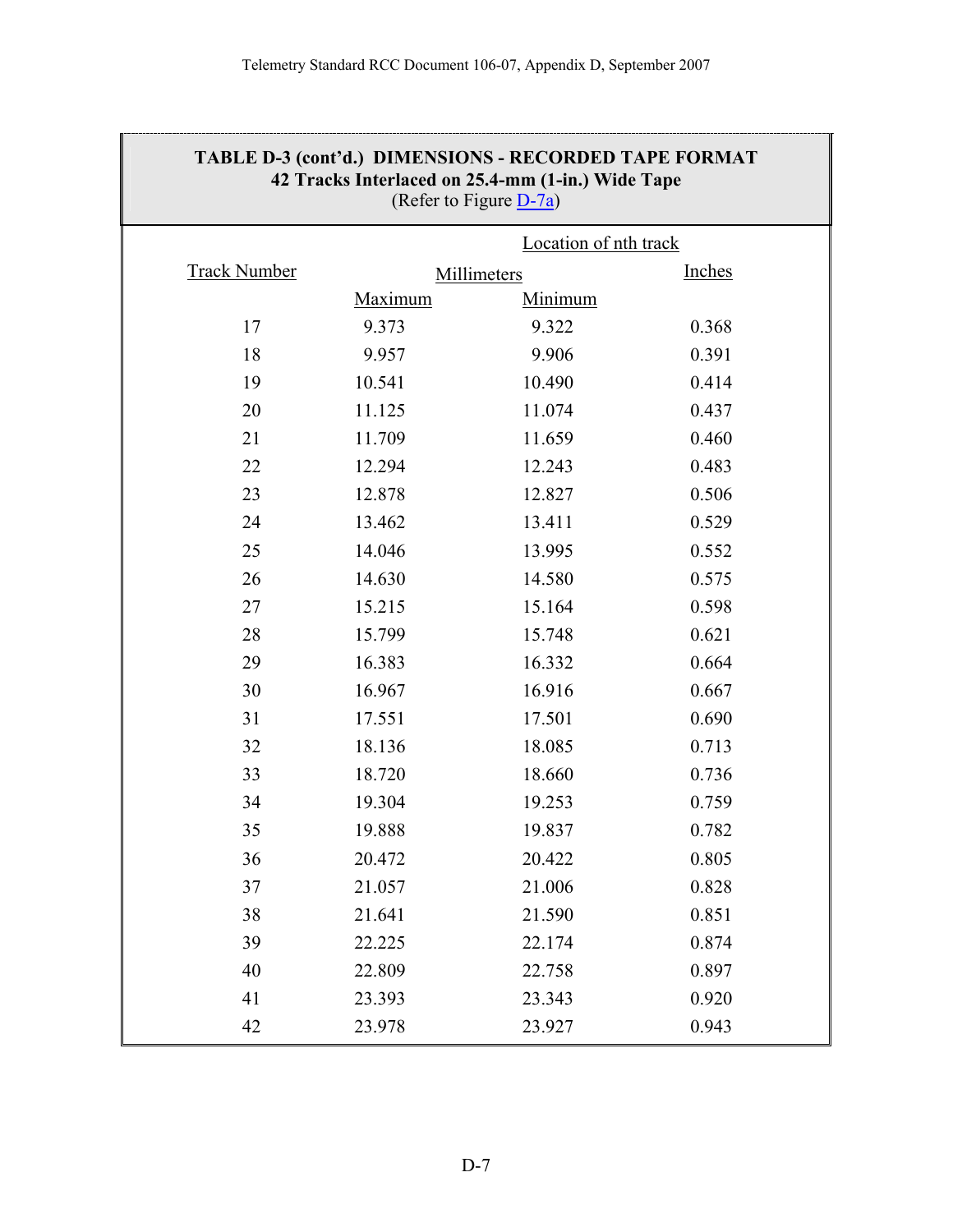#### <span id="page-9-0"></span>**3.0 Serial High-Density Digital Recording (HDDR)**

 The following subparagraphs give some background for selecting the bi-phase and randomized non-return-to-zero-level (RNRZ-L) systems specified in subparagraph [20.3](#page-42-0), of this document.

3.1 Serial HDDR is a method of recording digital data on a magnetic tape where the digital data is applied to one track of the recording system as a bi-level signal. The codes recommended for serial HDDR recording of telemetry data are Biφ-L and randomized NRZ-L (RNRZ-L) (refer to paragraph [20.0](#page-41-0)).

3.2 In preparing paragraph 20.0, the following codes were considered: Delay Modulation (Miller Code), Miller Squared, Enhanced NRZ, NRZ Level, NRZ Mark, and NRZ Space. These codes are not recommended for interchange applications at the bit rates given in paragraph [20.0.](#page-41-0)

3.3 The properties of the Biφ-L and RNRZ-L codes relevant to serial HDDR and the methods for generating and decoding RNRZ-L are described next. Recording with bias is required for interchange applications because reproduce amplifier phase and amplitude equalization adjustments for tapes recorded without bias usually differ from those required for tapes recorded with bias.

3.4 The Biφ-L and RNRZ-L codes were selected for this standard because the "level" versions are easier to generate and are usually available as outputs from bit synchronizers. "Mark" and "Space" codes also have about twice as many errors as the level codes for the same signal-to-noise ratio (SNR). If polarity insensitivity is a major consideration, agreement between interchange parties should be obtained before these codes are used.

3.5 Some characteristics of the Biφ-L code favorable to serial HDDR are listed in the following subparagraphs.

3.5.1 Only a small proportion of the total signal energy occurs near dc.

3.5.2 The maximum time between transitions is a 1-bit period.

3.5.3 The symbols for one and zero are antipodal, meaning that the symbols are exact opposites of each other. Therefore, the bit error probability versus SNR performance is optimum.

3.5.4 The Biφ-L can be decoded using existing bit synchronizers.

3.5.5 The Biφ-L is less sensitive to misadjustments of bias and reproducer equalizers than most other codes.

3.5.6 The Biφ-L performs well at low tape speeds and low bit rates.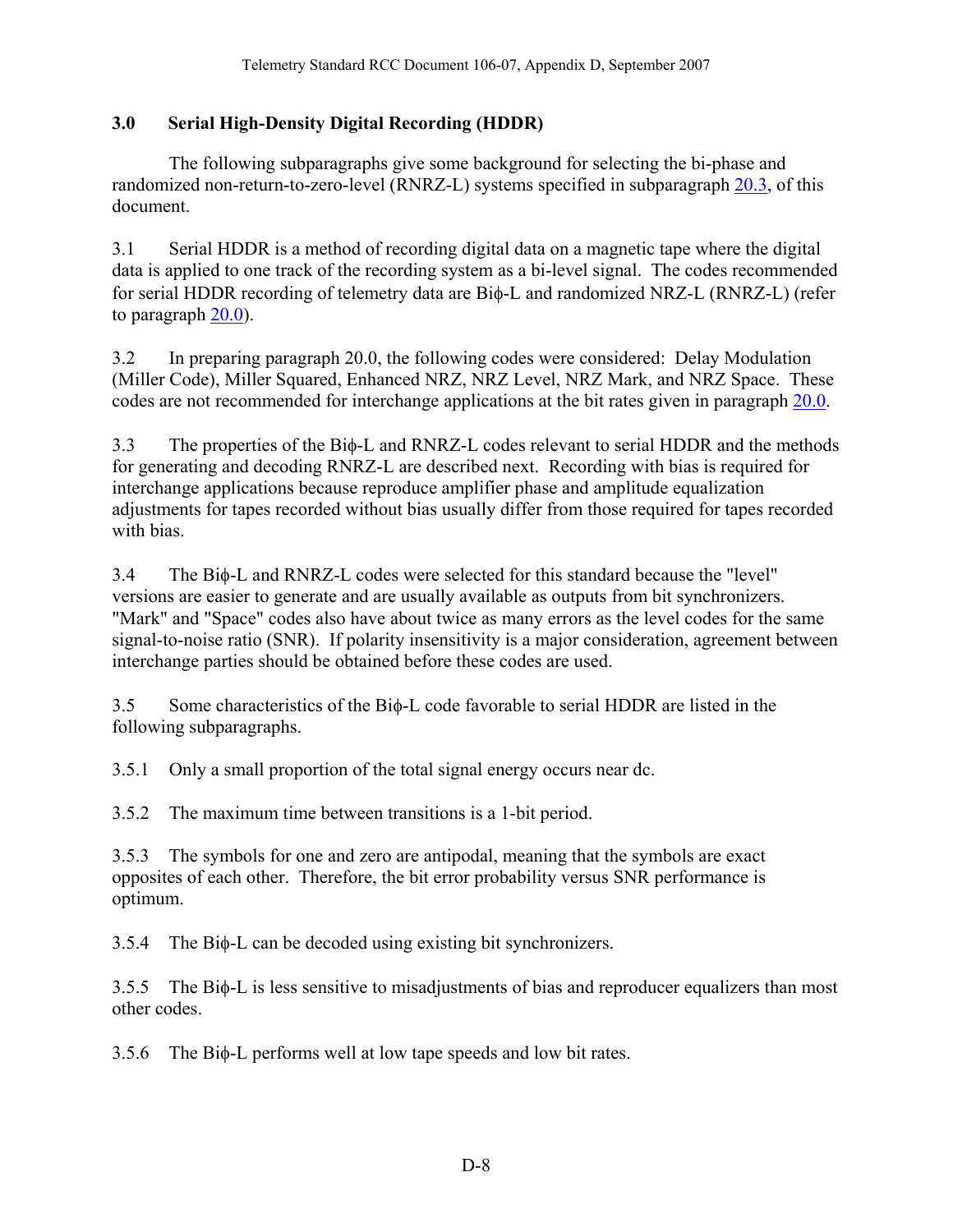3.6 The most unfavorable characteristic of the Biφ-L code is that it requires approximately twice the bandwidth of NRZ. Consequently, the maximum bit packing density that can be recorded on magnetic tape is relatively low.

3.7 Characteristics of the RNRZ-L code which favor its use for serial HDDR are included in the following subparagraphs.

3.7.1 The RNRZ-L requires approximately one-half the bandwidth of Biφ-L.

3.7.2 The symbols for one and zero are antipodal; therefore, the bit error probability versus SNR performance is optimum.

3.7.3 The RNRZ-L decoder is self-synchronizing.

3.7.4 The RNRZ-L data can be bit synchronized and signal conditioned using existing bit synchronizers with the input code selector set to NRZ-L.

3.7.5 The RNRZ-L code is easily generated and decoded.

3.7.6 The RNRZ-L data can be easily decoded in the reverse mode of tape playback.

3.7.7 The RNRZ-L data are bit detected and decoded using a clock at the bit rate. Therefore, the phase margin is much larger than that of codes that require a clock at twice the bit rate for bit detection.

3.7.8 The RNRZ-L code does not require overhead bits.

3.8 Unfavorable characteristics of the RNRZ-L code for serial HDDR are described in the following subparagraphs.

3.8.1 Long runs of bits without a transition are possible, although the probability of occurrence is low, and the maximum run length can be limited by providing transitions in each data word.

3.8.2 Each isolated bit error that occurs after the data has been randomized causes three bit errors in the derandomized output data.

3.8.3 The decoder requires 15 consecutive error-free bits to establish and reestablish error-free operation.

3.8.4 The RNRZ-L bit stream can have a large low frequency content. Consequently, reproducing data at tape speeds which produce PCM bit rates less than 200 kb/s is not recommended unless a bit synchronizer with specially designed dc and low frequency restoration circuitry is available.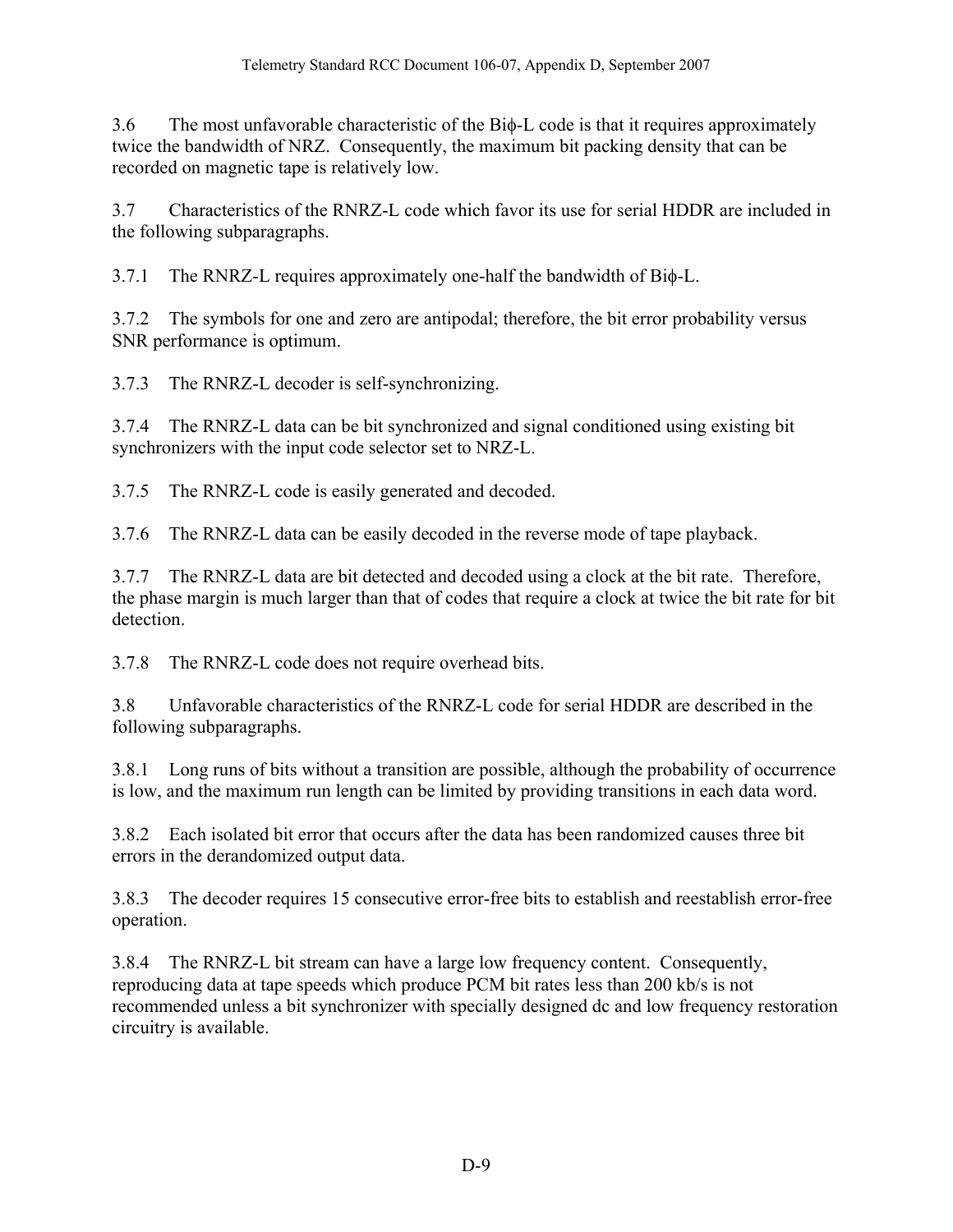<span id="page-11-0"></span>3.9 Randomizer for RNRZ-L. the randomizer is implemented with a network of shift registers and modulo-2 adders (exclusive-OR gates). The RNRZ-L bit stream is generated by adding (modulo-2) the reconstructed NRZ-L PCM data to the modulo-2 sum of the outputs of the 14th and 15th stages of a shift register. The output RNRZ-L stream is also the input to the shift register (see Figure D-2).



Figure D-2. Randomizer block diagram.

3.9.1 The properties of an RNRZ-L bit stream are similar to the properties of a pseudo-random sequence. A 15-stage RNRZ-L encoder will generate a maximal length pseudo-random sequence of  $2^{15}$ −1 (32,767) bits if the input data consists only of zeros and there is at least a single one in the shift register. A maximal length pseudo-random sequence is also generated when the input data consists only of ones and the shift register contains at least a single zero. However, if the shift register contains all zeros at the moment that the input bit stream is all zeros, the RNRZ-L output bit stream will also be all zeros. The converse is also true, meaning that when the shift register is filled with ones and the input bit stream is all ones, the RNRZ-L output bit stream will also be all ones. In these two cases, the contents of the shift register does not change and the output data is not randomized.

 However, the randomizer is not permanently locked-up in this state because a change in the input data will again produce a randomized output. In general, if the input bit stream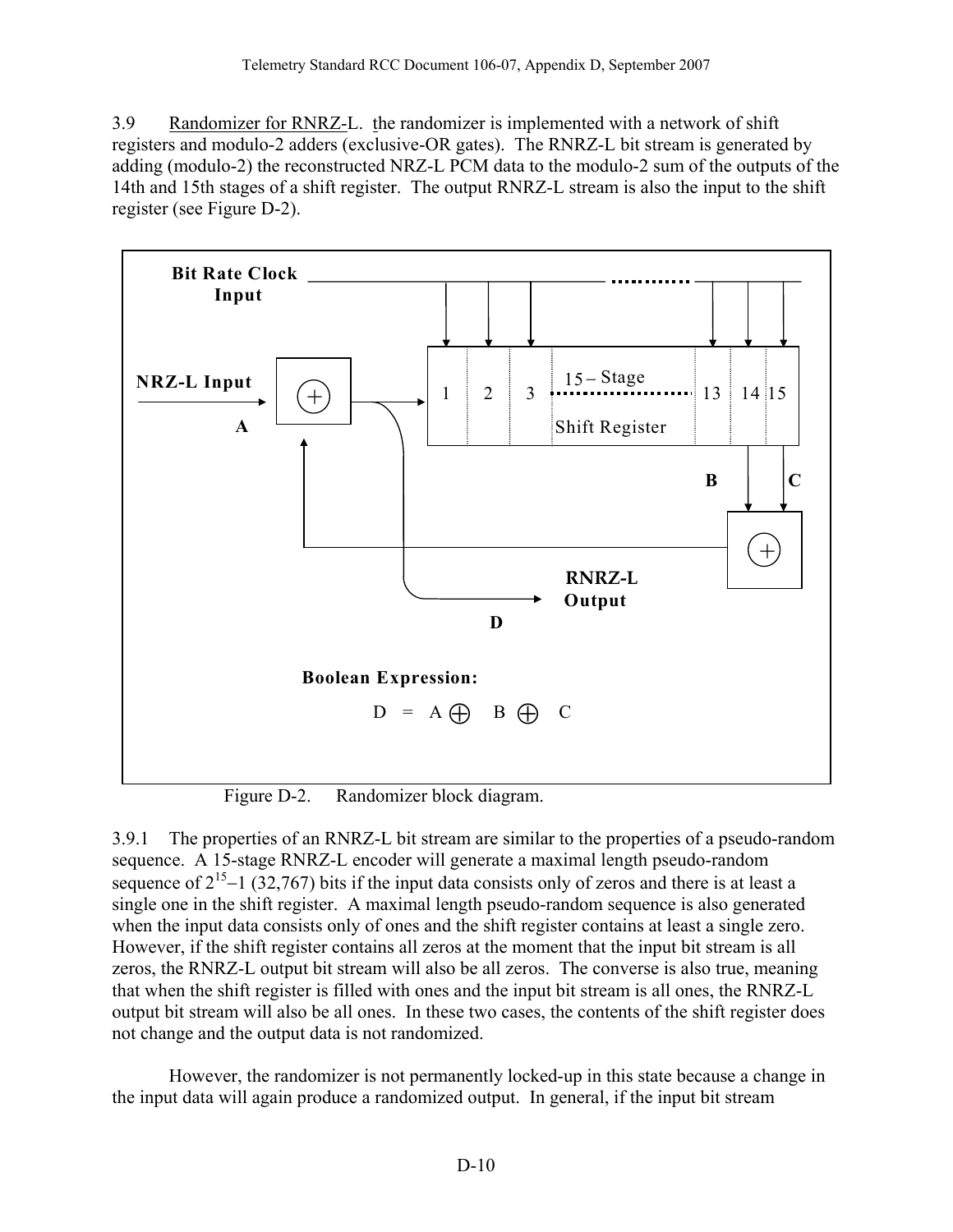contains runs of X bits without a transition with a probability of occurrence of  $p(X)$ , the output will contain runs having a length of up to  $(X+15)$  bits with a probability equal to  $(2^{-15} \cdot p(X))$ . Therefore, the output can contain long runs of bits without a transition, but the probability of occurrence is low.

3.9.2 The RNRZ-L bit stream is decoded (derandomized) by adding (modulo-2) the reconstructed RNRZ-L bit stream to the modulo-2 sum of the outputs of the 14th and 15th stages of the shift register. The reconstructed RNRZ-L bit stream is the input to the shift register (see Figure [D-3\)](#page-13-0). The RNRZ-L data that is reproduced using the reverse playback mode of operation is decoded by adding (modulo-2) the reconstructed RNRZ-L bit stream to the modulo-2 sum of the outputs of the 1st and 15th stages of the shift register (see Figure [D-3\)](#page-13-0). The net effect is that the decoding shift register runs "backwards" with respect to the randomizing shift register.

3.9.3 Although the RNRZ-L decoder is self-synchronizing, 15 consecutive error-free bits must be loaded into the shift register before the output data will be valid. A bit slip will cause the decoder to lose synchronization, and 15 consecutive error-free data bits must again be loaded into the shift register before the output data is valid. The decoded output data, although correct, will contain the bit slip causing a shift in the data with respect to the frame synchronization pattern. Therefore, frame synchronization must be reacquired before the output provides meaningful data.

3.9.4 The RNRZ-L decoding system has an error multiplication factor of 3 for isolated bit errors (separated from adjacent bit errors by at least 15 bits). An isolated bit error introduced after randomization will produce 3 errors in the output data; the original bit in error, plus two additional errors 14 and 15 bits later. In addition, a burst of errors occurring after the data has been randomized will produce a burst of errors in the derandomized output. The number of errors in the output depends on the distribution of errors in the burst and can be greater than, equal to, or less than the number of errors in the input to the derandomizer. However, the derandomization process always increases the number of bits between the first and last error in the burst by 15. Errors introduced prior to randomization are not affected by either the randomizer or the derandomizer. The reverse decoder has the same bit error properties as the forward decoder.

3.9.5 Input data containing frequent long runs of bits without transitions creates potential dc and low frequency restoration problems in PCM bit synchronizers because of the low frequency cutoff of direct recorder and reproducer systems. The restoration problem can be minimized by reproducing the data at tape speeds that produce a bit rate for which the maximum time between transitions is less than 100 microseconds. Additional methods of minimizing these effects include selecting bit synchronizers containing special dc and low frequency restoration circuitry or recording data using Biφ-L code.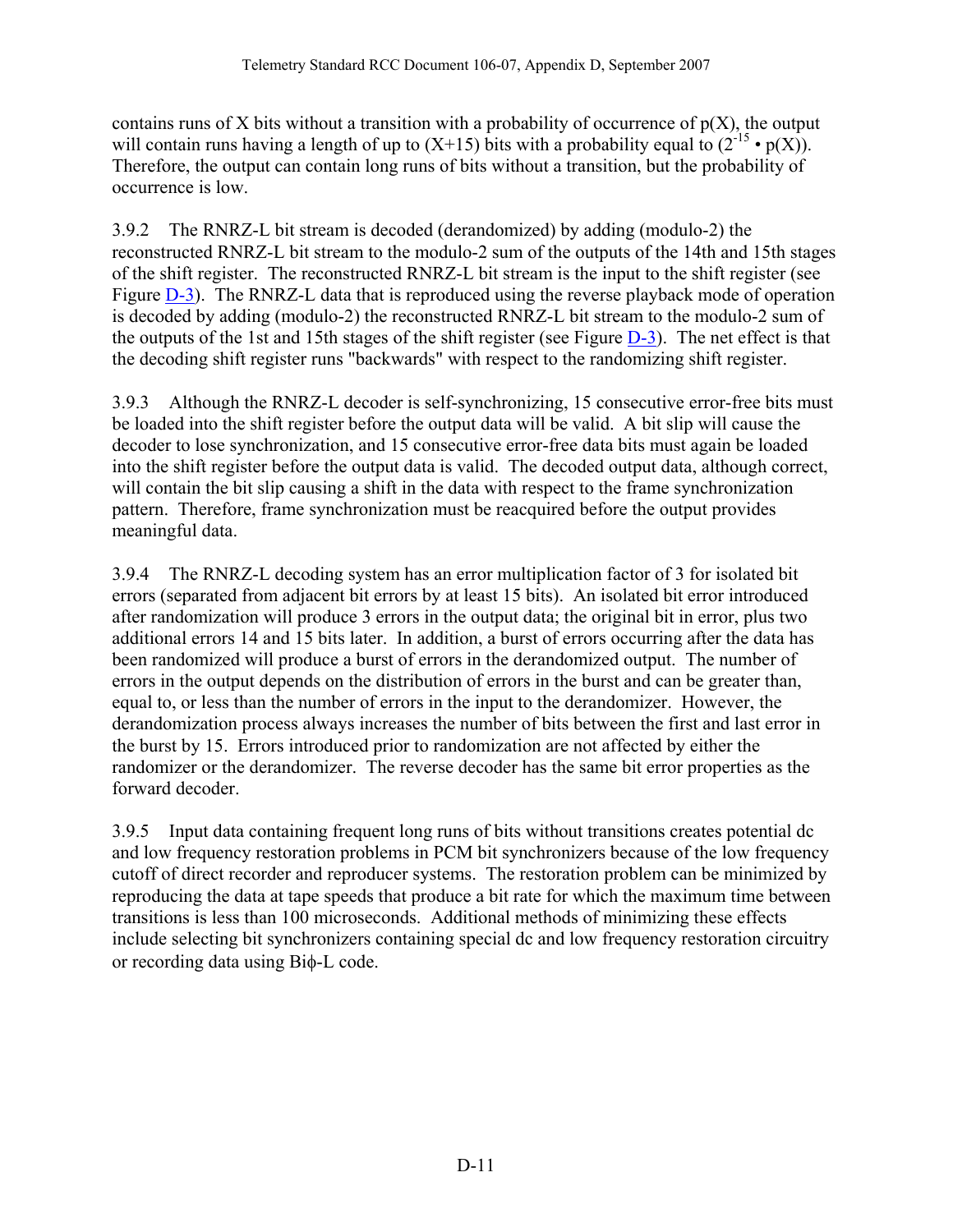<span id="page-13-0"></span>

Figure D-3. Randomized NRZ-L decoder block diagram.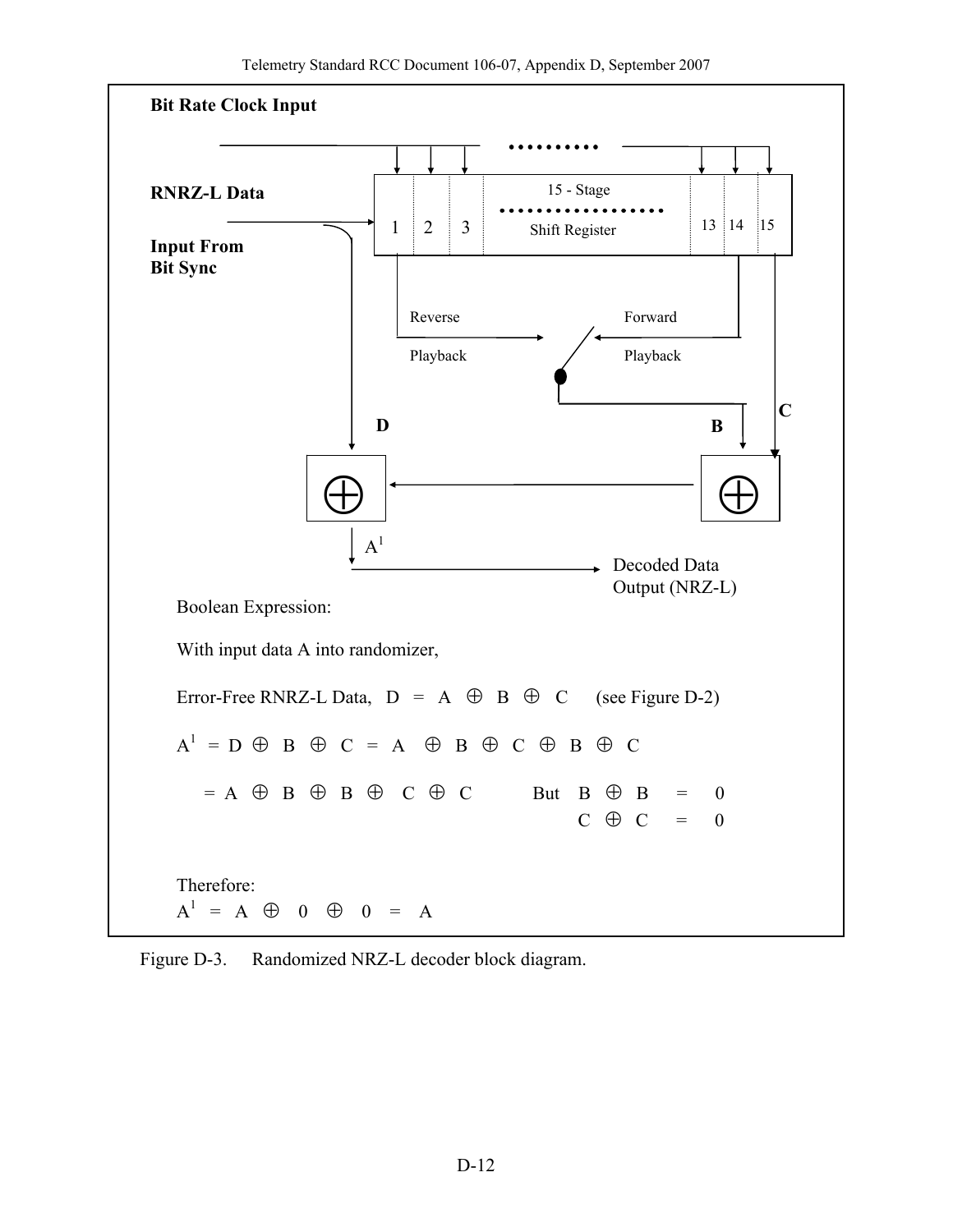<span id="page-14-0"></span>3.9.6 The power spectra of the RNRZ-L and Biφ-L codes are shown below in Figure D-4. The power spectral density of RNRZ-L is concentrated at frequencies that are less than one-half the bit rate. The power spectral density of Biφ-L is concentrated at frequencies in a region around 0.75 times the bit rate. The concentration of energy in the low-frequency region (when using the RNRZ-L code) has the effect of reducing the SNR as well as creating baseline wander, which the bit synchronizer must follow. Therefore, reproducing data at tape speeds which produce PCM bit rates of less than 200 kb/s is not recommended when using RNRZ-L unless a bit synchronizer with specially designed dc and low frequency restoration circuitry is available.

3.9.7 Alignment of the reproducer system is very important to reproducing high quality PCM data (i.e. data with the lowest possible bit error probability). A PCM signature using the standard 2047-bit pseudo-random pattern, recorded on the leader or the trailer tape, provides a good method for reproducer alignment. When a pseudo-random bit error detection system is not available or when a PCM signature signal is not recorded, the recommended procedure for reproducer alignment involves the use of the eye pattern technique. The eye pattern is the result of superpositioning the zeros and ones in the PCM bit stream. The eye pattern is displayed on an oscilloscope by inserting the raw reproduced bit stream into the vertical input and the reconstructed bit-rate clock into the external synchronization input of the oscilloscope. The reproducer head azimuth, amplitude equalizers, and phase equalizers are then adjusted to produce the eye pattern with the maximum height and width opening.



Figure D-4. Random PCM power spectra.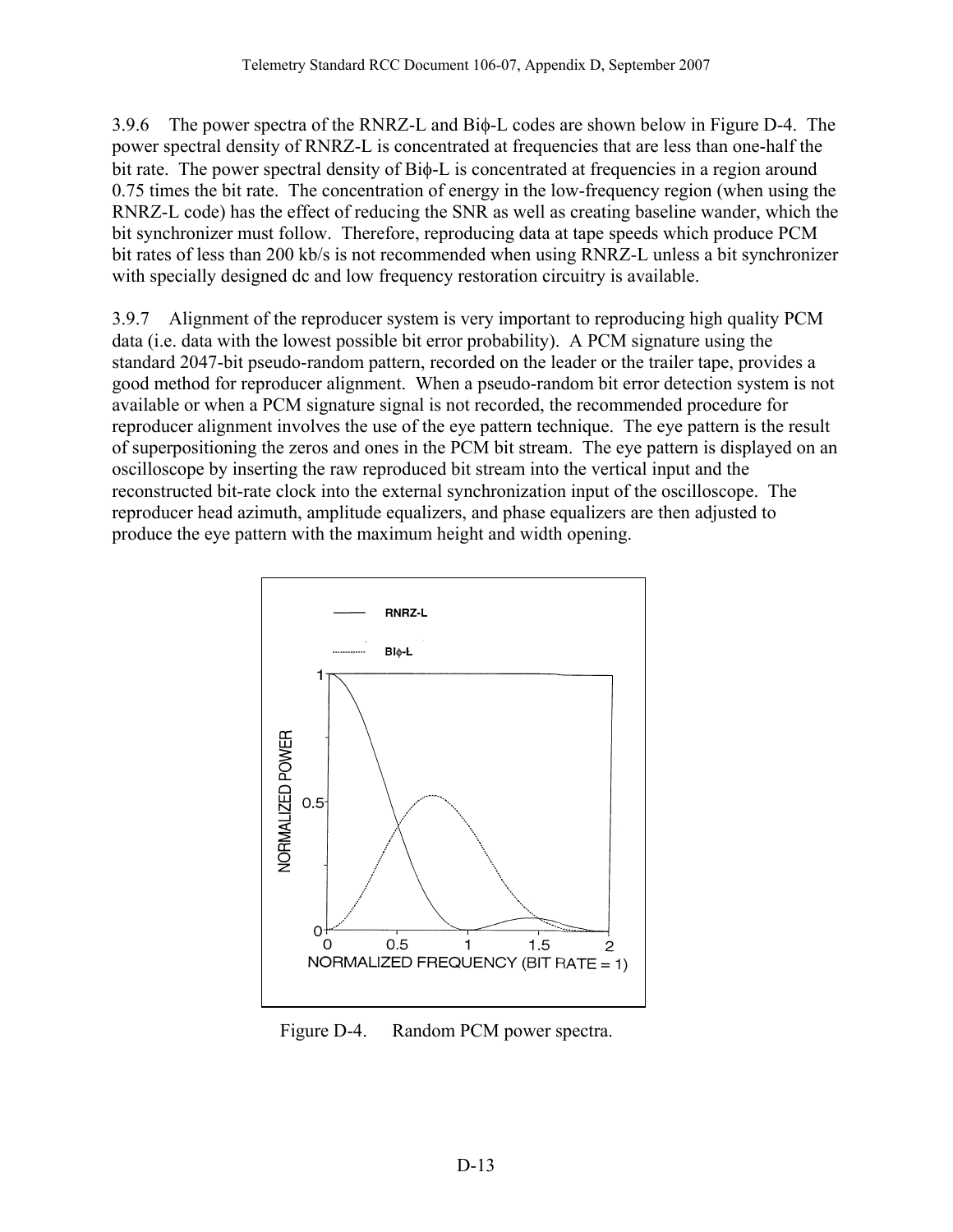<span id="page-15-0"></span>3.9.8 Sample eye patterns are shown in Figure D-5a and Figure D-5b. Figure D-5a shows a Biφ-L eye pattern at a recorded bit packing density of 15 kb/in (450 kb/s at 30 in./s). Figure D-5b shows an RNRZ-L eye pattern at a recorded bit packing density of 25 kb/in (750 kb/s at  $30$  in./s).



Figure D-5a. Biφ-L at bit packing density of 15 kb/in.



Figure D-5b. RNRZ-L at bit packing density of 25 kb/in.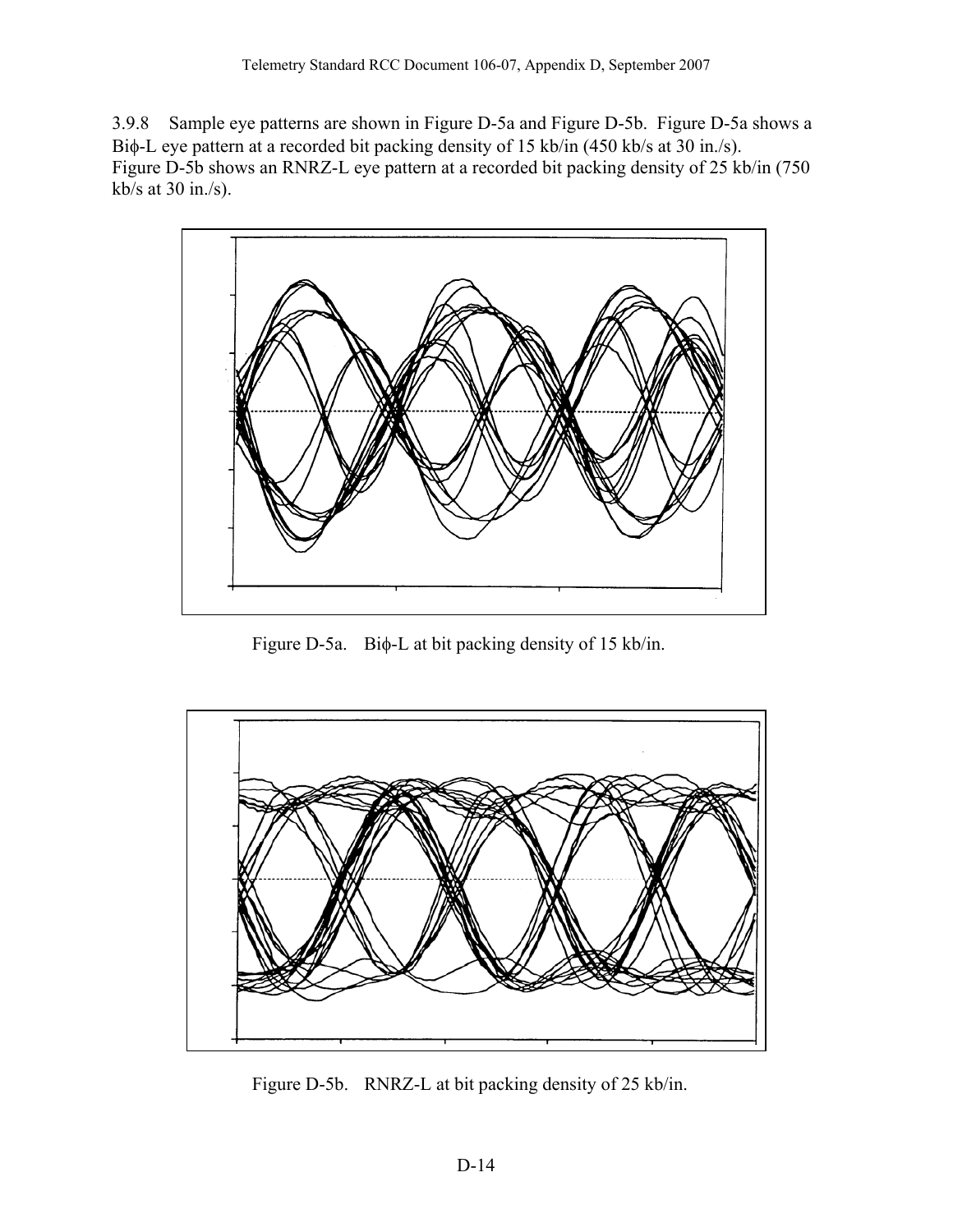## <span id="page-16-0"></span>**4.0 Head Parameters**

The following subparagraphs describe the head parameters.

4.1 Gap Scatter. Refer to the definitions in paragraph 6.2 in Chapter 6. Gap scatter contains components of azimuth misalignment and deviations from the average line defining the azimuth. Since both components affect data simultaneity from record to reproduce, the gap scatter measurement is the inclusive distance containing the combined errors. Because azimuth adjustment affects the output of wide band systems, a 5.08-μm (0.0002-in.) gap scatter is allowed for such recorders and reproducers. A 2.54-μm (0.0001-in.) gap scatter is recommended for fixed-head systems (see Figure [D-7c\)](#page-32-0).

4.2 Head Polarity. The requirement that a positive pulse at a record amplifier input generate a south-north-north-south magnetic sequence and that a south-north-north-south magnetic sequence on tape produce a positive pulse at the reproduce amplifier output, still leaves two interdependent parameters unspecified. These parameters are (1) polarity inversion or noninversion in record and playback amplifiers and (2) record or playback head winding sense. For the purpose of head replacement, it is necessary that these parameters be determined by the user so that an unsuspected polarity inversion, on tape or off tape, will not occur after heads are replaced.

# **5.0 Record Level**

 The standard record level is established as the input level of a sinusoidal signal set at the record level set frequency which, when recorded, produces a signal containing 1 percent third harmonic distortion at the output of a properly terminated reproduce amplifier (see subparagraph 5.3.8.2 of Volume III, RCC Document 118). A one percent harmonic distortion content is achieved when the level of the third harmonic component of the record level set frequency is  $40 \pm 1$  dB below the level of a sinusoidal signal of 0.3 upper band edge (UBE) which is recorded at the standard record level. Standard test and operating practice is to record and reproduce sinusoidal signals at 0.1 and 0.3 UBE and adjust the equalizers as necessary to establish the reproduced output at  $0.3 \text{ UBE}$  to within  $\pm 1.0 \text{ dB}$  of the output at  $0.1 \text{ UBE}$ . Then a 1-V rms signal at the record level set frequency is applied to the record amplifier input and the record and reproduce level controls are adjusted until the reproduced output contains 1 percent third harmonic distortion at a level of 1 V rms.

 The optimum level for recording data will seldom be equal to the standard record level. Signals having noise-like spectral distribution such as baseband multiplexes of FM subcarriers contain high crest factors so that it may be necessary (as determined in paragraph 1.1, Noise Power Ratio (NPR) Test, Volume IV, RCC Document 118, *Test Methods for Data Multiplex Equipment*) to record at levels below the standard record level. On the other hand, for predetection and HDDR recording, signals may have to be recorded above the standard record level to give optimum performance in the data system.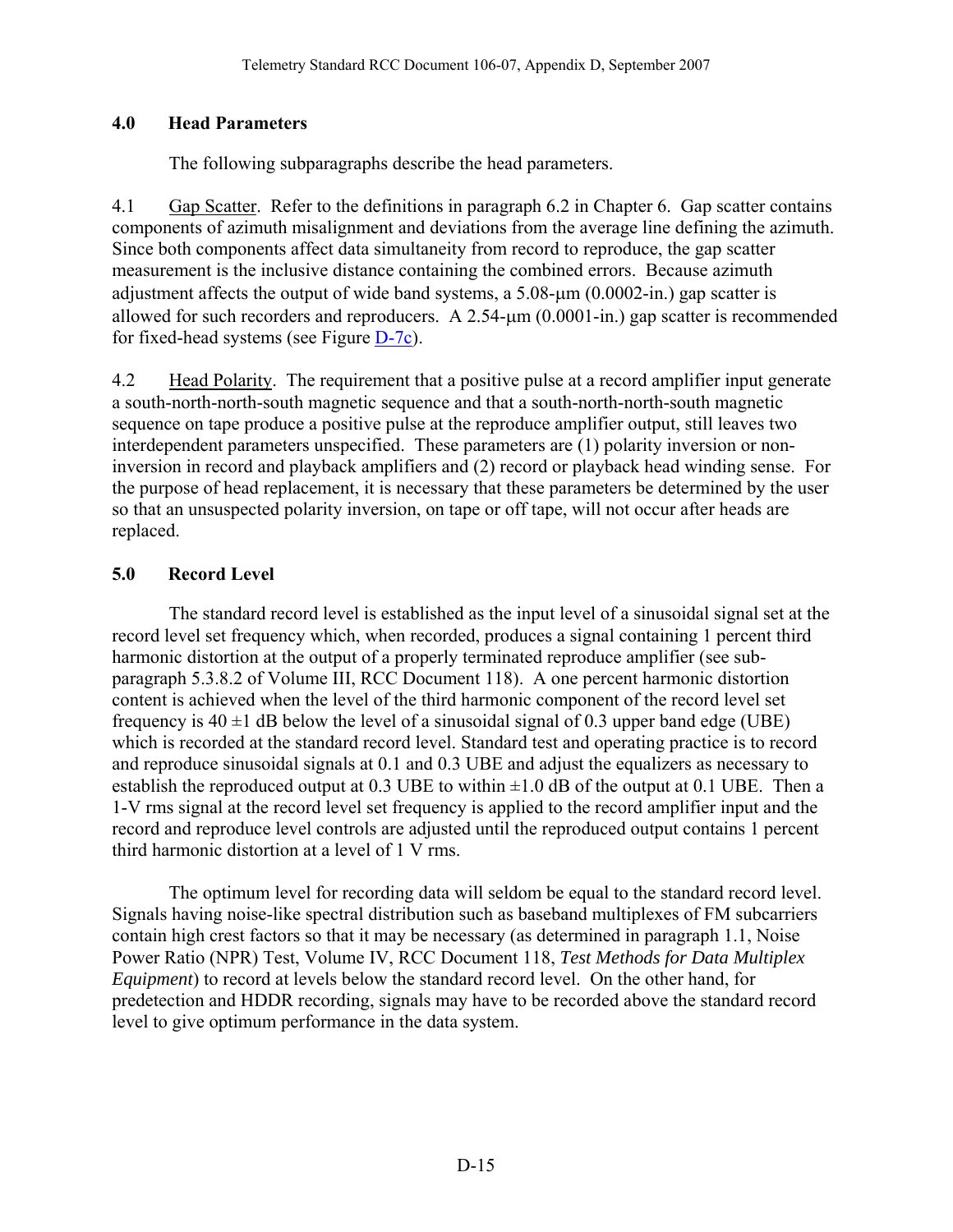## <span id="page-17-0"></span>**6.0 Tape Crossplay Considerations**

 Figure [D-6](#page-18-0) illustrates the typical departure from optimum frequency response that may result when crossplaying wide band tapes that were recorded with heads employing different record-head gap lengths. Line AA is the idealized output-versus-frequency plot of a machine with record bias and record level, set upper IRIG standards, using a 3.05-μm (120-microinch) record-head gap length and a 1.02-μm (40-microinch) reproduce-head gap length. Lines BB and CC represent the output response curves of the same tapes recorded on machines with 5.08-μm (200-microinch) and 1.27-μm (50-microinch) record-head gap lengths. Each of these recorders was set up individually per IRIG requirements. The tapes were then reproduced on the machine having a 1.02-μm (40-microinch) reproduce-head gap length without readjusting its reproduce equalization.

6.1 The output curves have been normalized to 0 dB at the 0.1 UBE frequency for the purpose of clarity. The normalized curves may be expected to exhibit a  $\pm 2.0$  dB variance in relative output over the passband. The tape recorded with the shortest head segment gap length will provide the greatest relative output at the UBE.

6.2 While the examples shown are from older equipment with record gap lengths outside the limits recommended in subparagraph [13.4.4](#page-25-0), they illustrate the importance of the record gap length in tape interchange applications.

## **7.0 Standard Tape Signature Procedures**

 The following subparagraphs describe the recording and playback procedures for the PCM signature and the swept-frequency signature.

7.1 PCM Signature Recording Procedure. Test equipment should be configured as described in paragraph 2.1, Volume IV, RCC Document 118. The configuration should simulate the operational link as closely as possible to include the same RF frequency, deviation, bit rate, code type, predetection frequency, receiver bandwidth, and recorder speed.

7.1.1 While recording the pseudo-random data at standard record level, adjust the signal generator output level until approximately one error per  $10<sup>5</sup>$  bits is obtained on the error counter.

7.1.2 Record 30 seconds of the pseudo-random data at the beginning or end of the tape for each data track. A separate 30-second tape signature is recommended for each different data format.

7.1.3 The content, track assignments, and location on the tape leader and trailer of signature signals should be noted on the tape label.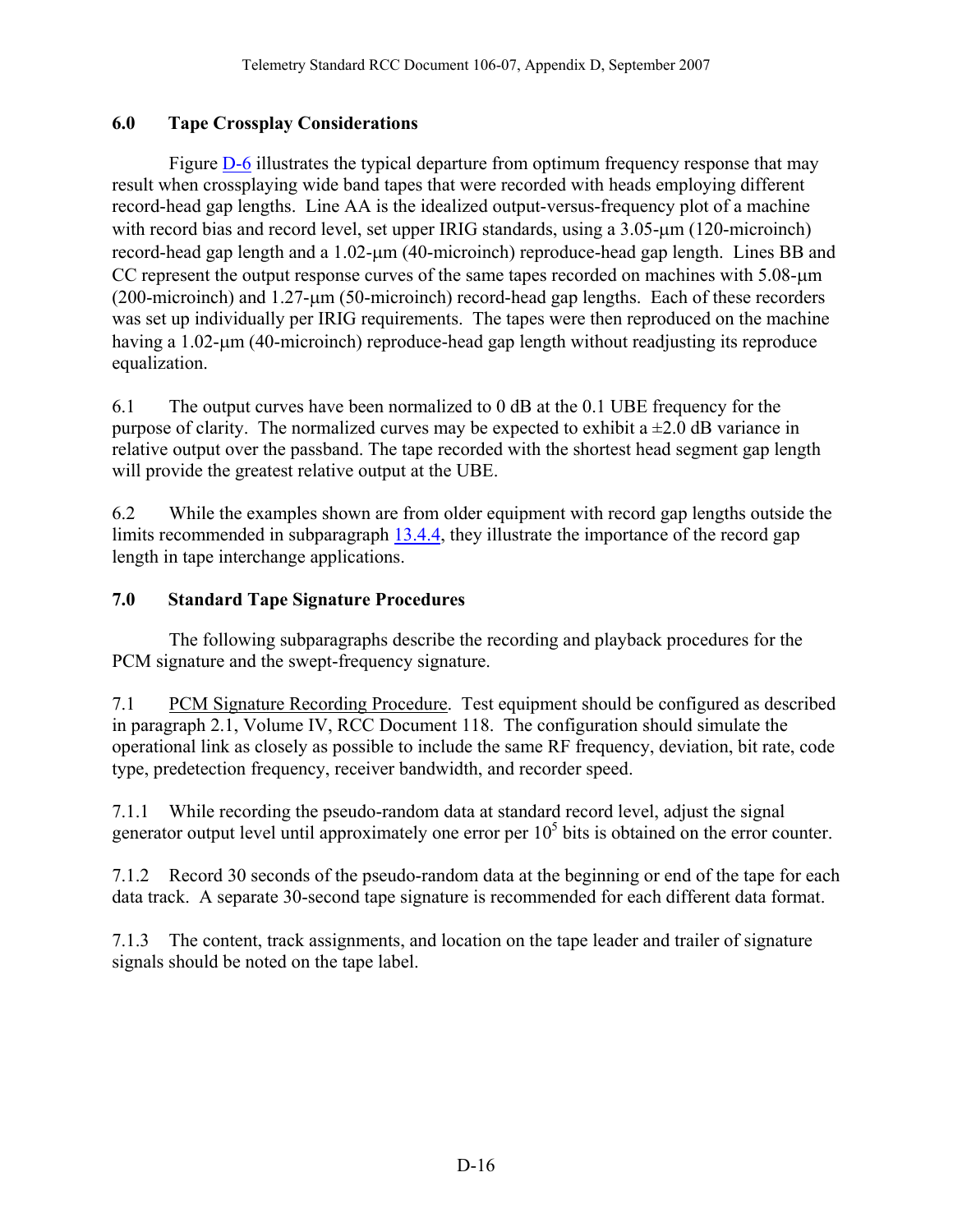<span id="page-18-0"></span>

7.2 PCM Signature Playback Procedure**.** The following subparagraphs explain the playback procedure.

7.2.1 Optimize playback equipment such as receiver tuning and bit synchronizer setup for data being reproduced.

- 7.2.2 Reproduce the tape signature and observe the error rate on the error counter.
- 7.2.3 Optimize head azimuth for maximum signal output and minimum errors.
- 7.2.4 Initiate corrective action if more than one error per  $10^4$  bits is obtained.
- 7.2.5 Repeat for each data track.

Figure D-6. Tape crossplay.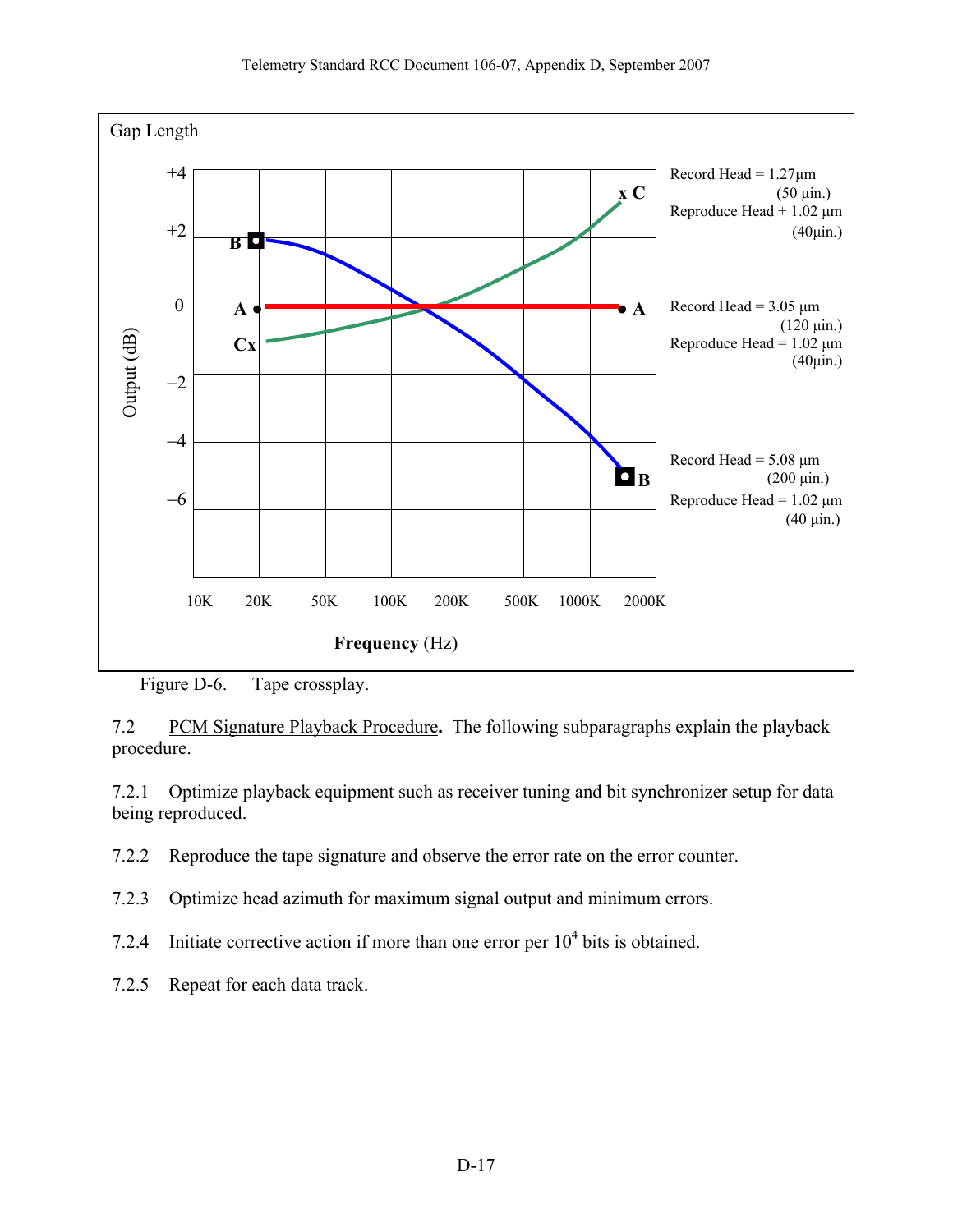<span id="page-19-0"></span>7.3 Swept Frequency Signature Recording Procedure. The following subparagraphs describe the recording procedure for the swept-frequency signature.

7.3.1 Patch a sweep-frequency oscillator output to all prime data tracks up to 6 on 7-track recorders or up to 13 on 14-track recorders (see Appendix A, Volume III of RCC Document 118). As a minimum, patch the sweep oscillator to one odd and one even track.

7.3.2 Connect the sync output of the sweep oscillator to a track not used for sweep signals, preferably an outside track.

7.3.3 Record the signature signals for a minimum of 30 seconds at standard record level.



Record levels may be either preadjusted or quickly adjusted in all tracks during the first few seconds of the signature recording.

7.3.4 Note the content, track assignments, and location on the leader or trailer tape of signature signals on the tape label.

7.4 Swept-Frequency Signature Playback Procedure**.** The following subparagraphs define the steps for the playback procedure.

7.4.1 Connect the sync track output of the reproducer to the sync input of the scope.

7.4.2 Select an odd-numbered sweep-signal track and connect the output of the reproducer to the vertical input of the scope. Playback the sweep signal and adjust the scope gain for an amplitude of approximately  $\pm 10$  minor vertical divisions about the center baseline. Adjust the odd-track azimuth for maximum amplitude of the highest frequency segment (extreme right of the sweep pattern).

7.4.3 Observe amplitude variations through the sweep pattern and adjust the equalization, if necessary, to maintain the amplitude within the required tolerance over the required frequency range.



7.4.4 Repeat the playback procedure in the preceding paragraphs paragraph 7.4.2 and paragraph 7.4.3 for azimuth and equalization adjustments of an even-numbered tape track.

7.4.5 Repeat the procedure in paragraph [7.4.3](#page-19-0) for equalization only of other selected prime data tracks, as required.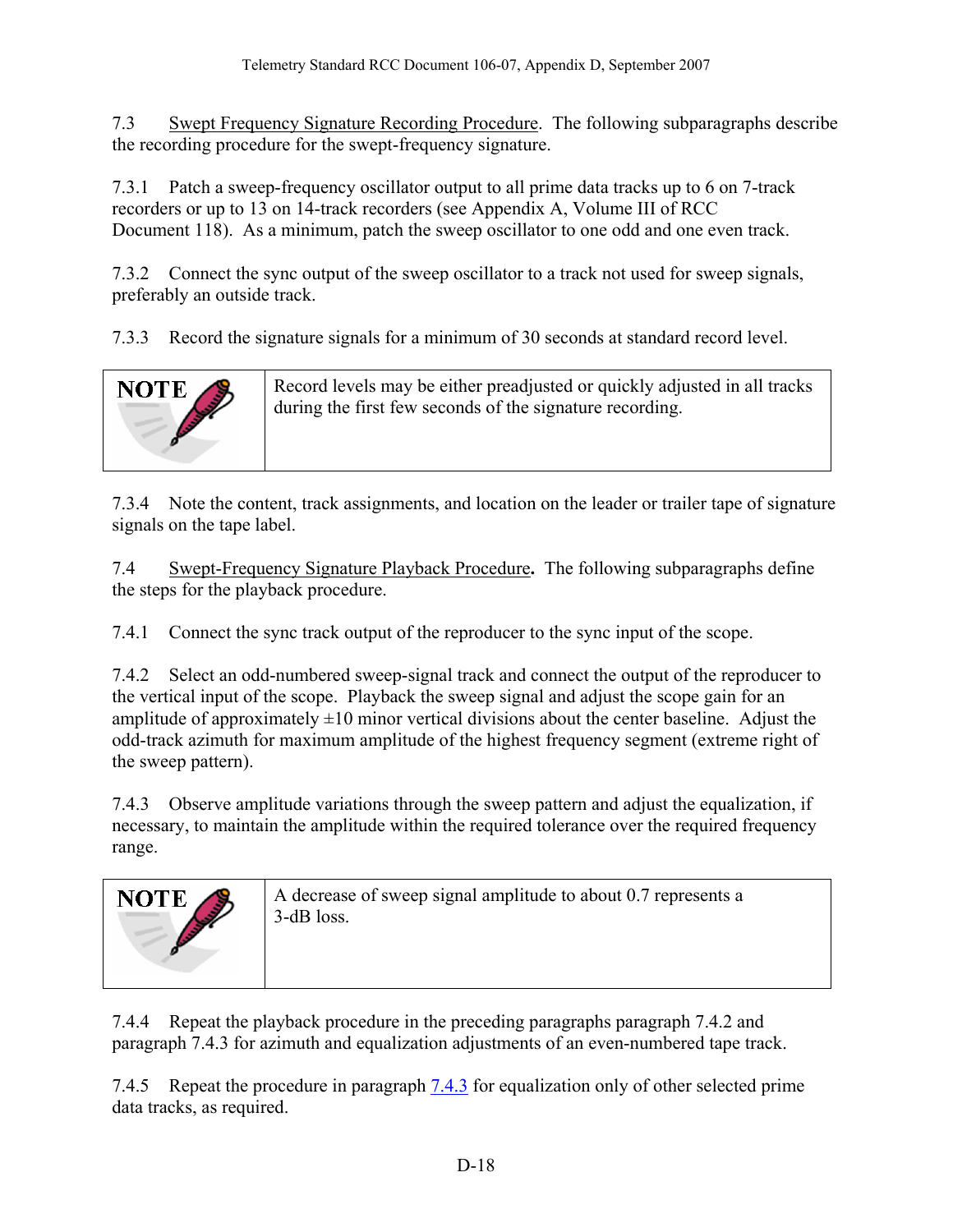## <span id="page-20-0"></span>**8.0 Equipment Required for Swept-Frequency Procedures**

 Equipment required at the recording site consists of a sweep-frequency oscillator having a constant amplitude sweep range of approximately 400 Hz through 4.4 MHz with frequency markers at 62.5, 125, 250, and 500 kHz and 1.0, 2.0, and 4.0 MHz. The sweep range to 4.4 MHz may be used for all tape speeds because the bandwidth of the recorder and reproducer will attenuate those signal frequencies beyond its range. The sweep rate should be approximately 25 Hz. Care should be exercised in the installation of the sweep generator to ensure a flat response of the sweep signal at the input terminals of the recorder. Appropriate line-driver amplifiers may be required for long cable runs or the low impedance of paralleled inputs.

8.1 A stepped-frequency oscillator could be substituted for the sweep-frequency generator at the recording location. Recommended oscillator wavelengths at the mission tape speed are 7.62 mm (300 mils), 3.81 mm (150 mils), 0.254 mm (10 mils), 0.0254 mm (1 mil), 0.0127 mm (0.5 mil), 0.0064 mm (0.25 mil), 0.0032 mm (0.125 mil), 0.0025 mm (0.1 mil), 0.0020 mm (0.08 mil), and 0.0015 mm (0.06 mil).

8.2 Equipment required at the playback site consists of an ordinary oscilloscope having a flat frequency response from 400 Hz through 4.4 MHz.

## **9.0 Fixed-Frequency Plus White Noise Procedure**

 The signature used in this method is the same for all applications. For direct recording of subcarrier multiplexes, only static nonlinearity (nonlinearity which is independent of frequency) is important for crosstalk control. Subparagraph [17.2](#page-36-0) provides a reference level for static nonlinearity. All formats of data recording are sensitive to signal-to-noise ratio (SNR). Predetection recording and HDDR are sensitive to equalization. The following signature procedure satisfies all the above requirements.

9.1 Record a sine-wave frequency of 0.1 UBE (see Table  $D=6$ ) with the following amplitudes.

9.1.1 Equal to the standard record level for direct recording of subcarrier multiplexes and HDDR (see subparagraph [17.2\)](#page-36-0).

9.1.2 Equal to the carrier amplitude to be recorded for pre-detection recording of PCM/FM, PCM/PM, FM/FM, and PAM/FM.

9.2 Record flat band-limited white noise of amplitude 0.7 of the true rms value of the 0-dB standard record level as described in subparagraph [17.2.](#page-36-0) Noise must be limited by a low-pass filter just above the UBE.

9.3 Record with zero input (input terminated in 75 ohms). The three record steps previously described can consist of 10 seconds each. The spectra can be obtained with three manually initiated sweeps of less than a second each, because no great frequency resolution is required.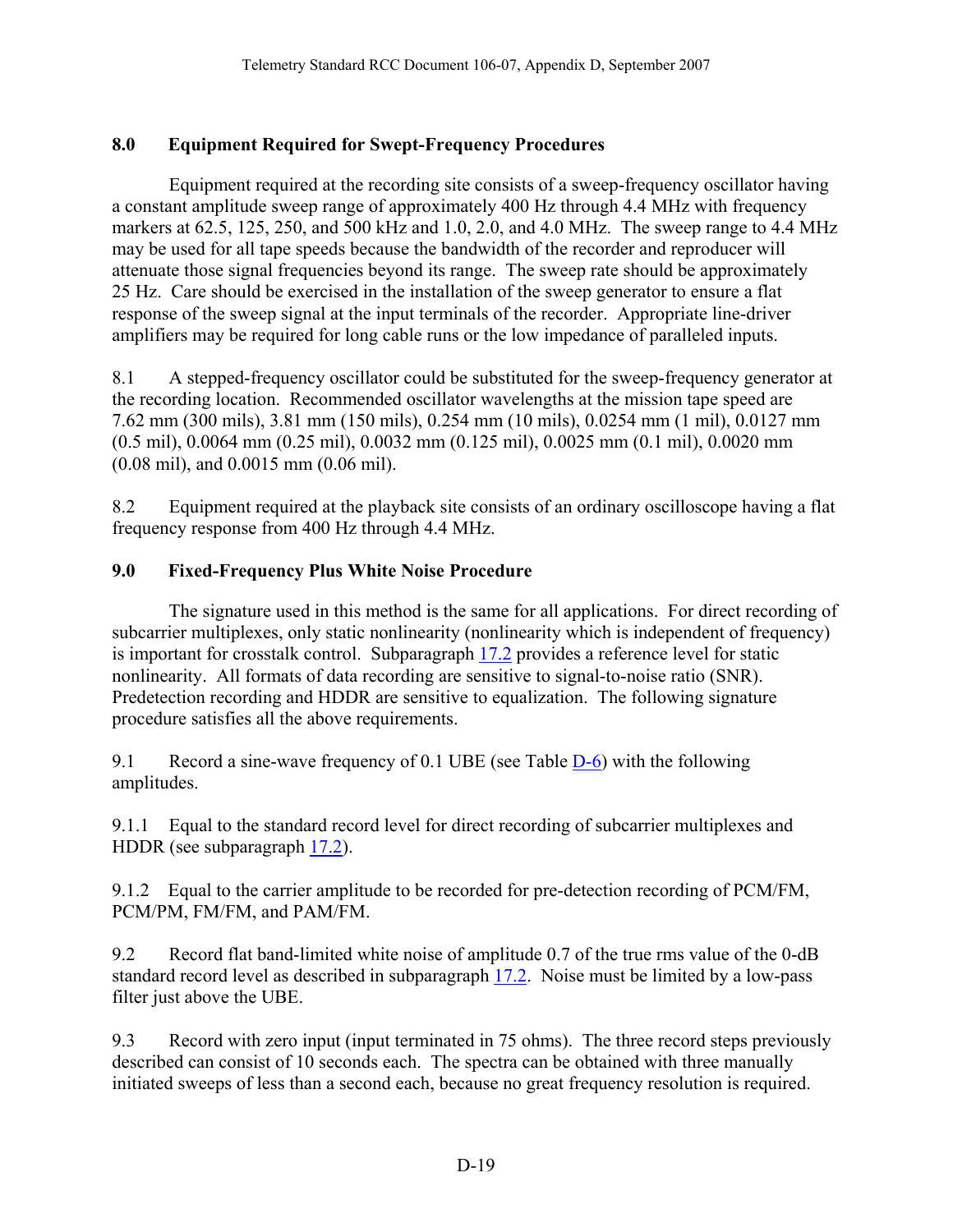<span id="page-21-0"></span>All of the spectrum analyzer parameters can be standardized and set in (inputted) prior to running the mission tape.

#### **10.0 Signature Playback and Analysis**

 Before analyzing the signature, the reproducer azimuth should be adjusted. With the short signature, it is probably more convenient to use the data part of the recording for this purpose. If predetection recording is used, the azimuth can be adjusted to maximize the output as observed on the spectrum analyzer or on a voltmeter connected to the output. If baseband recording is used, the azimuth can be adjusted to maximize the spectrum at the upper end of the band. A spectrum analyzer should be used to reproduce, store, and photograph the spectra obtained from paragraphs [9.1](#page-20-0), [9.2](#page-20-0), and [9.3](#page-20-0) above. The spectrum analyzer input level of zero should be stored and photographed.

10.1 It is evident that any maladjustment of the recorder and reproducer or magnetization of the heads will result in the decrease of SNR across the band and will be seen from the stored spectra or photograph.

10.2 By having a photograph of the spectra, amplitude equalization can be accomplished without shuttling the mission tape as follows.

10.2.1 Use an auxiliary tape (not the mission tape, but preferably the same type tape). With a white-noise input signal band limited, adjust the amplitude equalization of the recorder and reproducer at the tape dubbing or data reduction site and photograph the output spectrum (see paragraph [9.0](#page-20-0) of this appendix).

10.2.2 Compare this photo with the photo made from the signature. Note the difference at several points across the band.

10.2.3 Using the auxiliary tape, adjust the amplitude equalization to compensate for the differences noted.

10.2.4 Recheck with the mission tape to verify that the desired amplitude equalization has been achieved.

10.3 If the phase equalization is to be checked, a square wave signal can be added to the signature in accordance with the manufacturer's specification (see Volume III, RCC Document 118). The same procedure that is recommended for amplitude equalization can be used, except the procedure is based on oscillograms.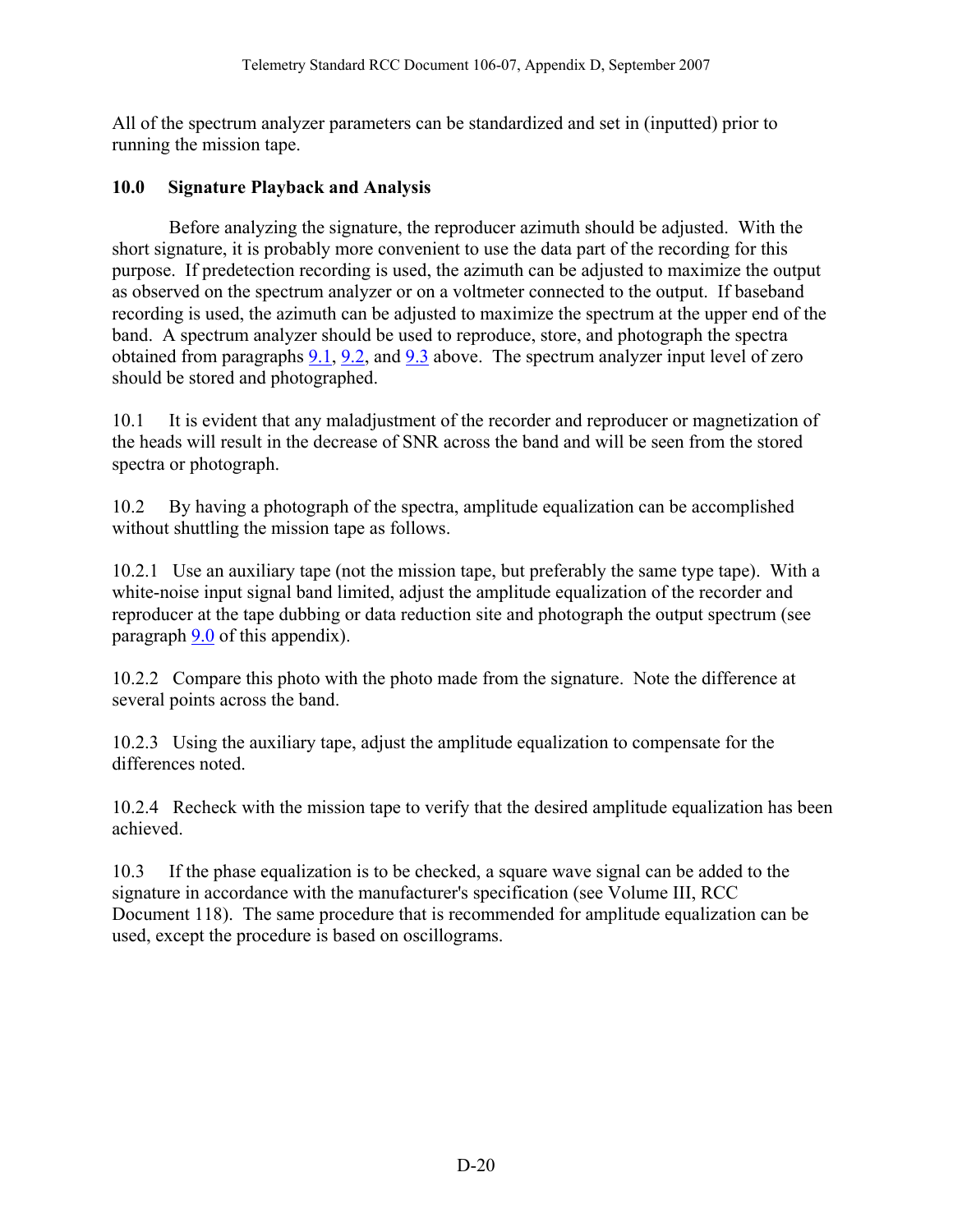#### <span id="page-22-0"></span>**11.0 Recording and Playback Alignment Procedures**

When using standard preamble (or postamble), see paragraph [21.0](#page-46-0).

#### 11.1 Recording of Preamble for Direct Electronics Alignment.

11.1.1 Patch a square wave generator output set to 1/11 band edge to all tracks having direct electronics or initiate procedure for recording internally generated 1/11 band edge square wave according to manufacturer's instructions.

11.1.2 If the preamble will be used for a manual adjustment, record for a minimum of 30 seconds at the standard record level and tape speed to be used for data recording.

 If the preamble will be used only for automatic alignment, record at the standard record level and tape speed to be used for data recording for a sufficient time as specified by the manufacturer of the playback recorder reproducer or as agreed by the interchange parties.

11.2 Playback of Preamble for Direct Electronics Alignment. For systems so equipped, initiate automatic alignment procedure per manufacturer's instructions. The procedure for manual adjustment is described in the following subparagraphs.

11.2.1 Display fundamental and odd harmonics of the square wave (third through eleventh) of selected odd numbered direct track near center of head stack on the spectrum analyzer. Adjust azimuth by peaking output amplitude of the third through eleventh harmonic. Final adjustment should peak the eleventh harmonic.

11.2.2 Repeat the above subparagraph for even numbered direct track. (Only one track is necessary for a double density, 14-track, in-line system.)

11.2.3 Observe frequency response across the band pass on selected track and correct if necessary. For a flat response, the third harmonic will be 1/3 of the amplitude of the fundamental, fifth harmonic 1/5 the amplitude, and so on. A convenient method is to compare the recorder/reproducer output with that of a square wave generator patched directly to the spectrum analyzer.

| NOTE | An alternate, but less accurate, method is to optimize the square wave as<br>displayed on an oscilloscope rather than a spectrum analyzer. |
|------|--------------------------------------------------------------------------------------------------------------------------------------------|
|      |                                                                                                                                            |

11.2.4 Repeat the previous subparagraph for each direct track.

11.2.5 Display square wave on an oscilloscope. Adjust phase for best square wave response as shown in Figure [D-7.](#page-23-0)

11.2.6 Repeat the previous subparagraph for each direct track.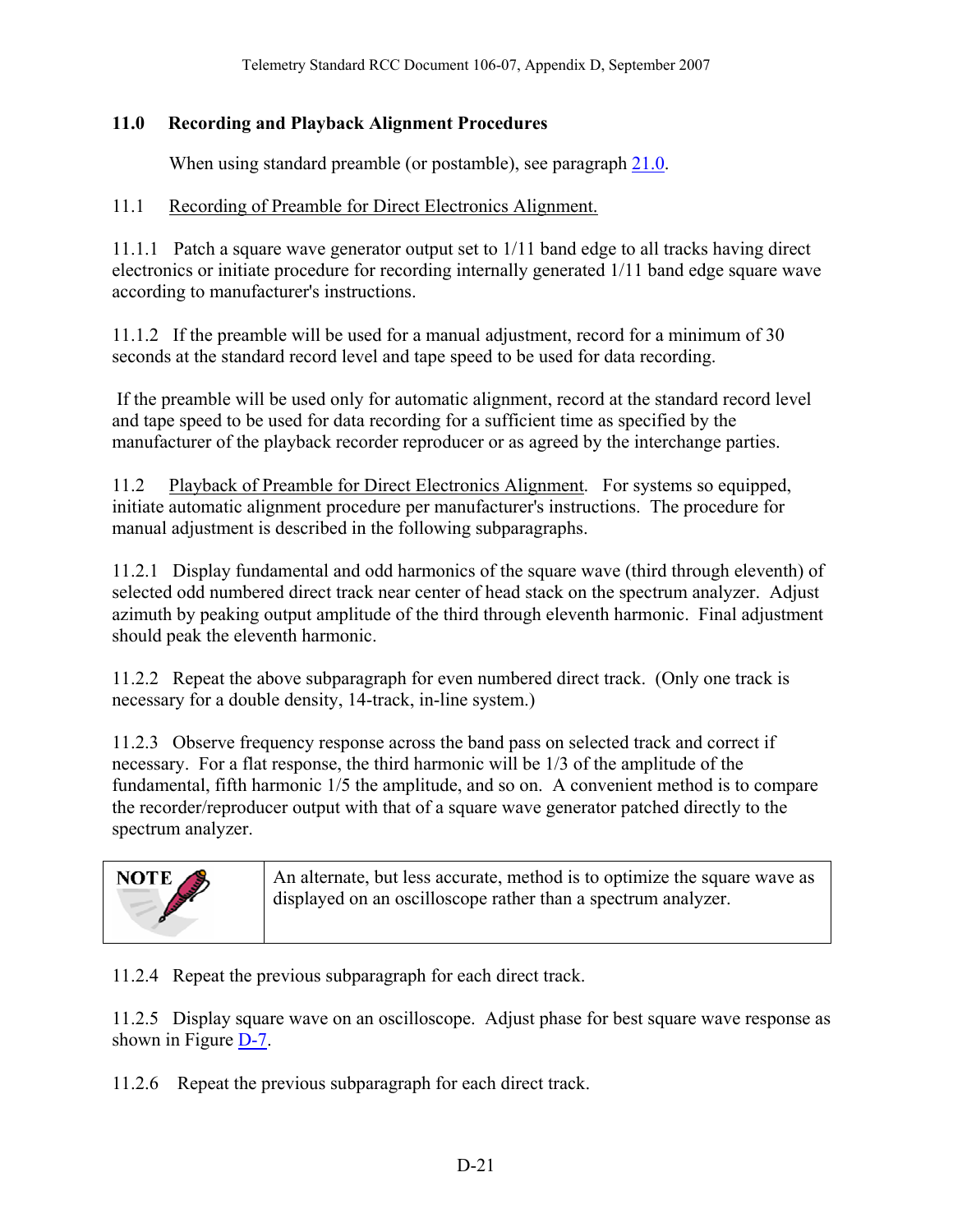<span id="page-23-0"></span>

Figure D-7. Square wave responses.

11.3 Recording of Preamble for FM Electronics Alignment. If available, initiate procedure for recording internally generated  $1/11$  band edge square wave and  $\pm 1.414$  Vdc per manufacturer's instructions. Otherwise, patch a square wave generator output to all tracks having FM electronics. A near dc signal may be obtained by setting the square wave generator to 0.05 Hz and  $\pm$ 1.414 V or by using a separate dc source.

11.3.1 If the preamble will be used for manual alignment, record at least one cycle of the 0.05 Hz square wave at  $\pm$ 1.414 V or a positive and negative 1.414 Vdc for a minimum of 10 seconds each at the tape speed to be used for data recording. Next, record a 1/11 band edge square wave for a minimum of 20 seconds.

11.3.2 If the preamble will be used only for automatic alignment, record the above sequence for a sufficient time as specified by the manufacturer of the playback recorder/reproducer or as agreed by the interchange parties.

11.4 Playback of Preamble for FM Electronics Alignment. For systems so equipped, initiate automatic alignment procedure per manufacturer's instructions. The procedure for manual adjustment is described in the next subparagraphs.

11.4.1 Check and adjust for 0-V output at center frequency per RCC Document 118, *Test Methods for Telemetry Systems and Subsystems,* Volume III, Test Methods for Recorder/Reproducer Systems and Magnetic Tape.

11.4.2 Use dc voltmeter to verify a full positive and negative output voltage on the selected track and correct if necessary.

11.4.3 Display fundamental and odd harmonics of the square wave (third through eleventh) on the spectrum analyzer.

11.4.4 Observe frequency response per subparagraph [11.2.3](#page-22-0).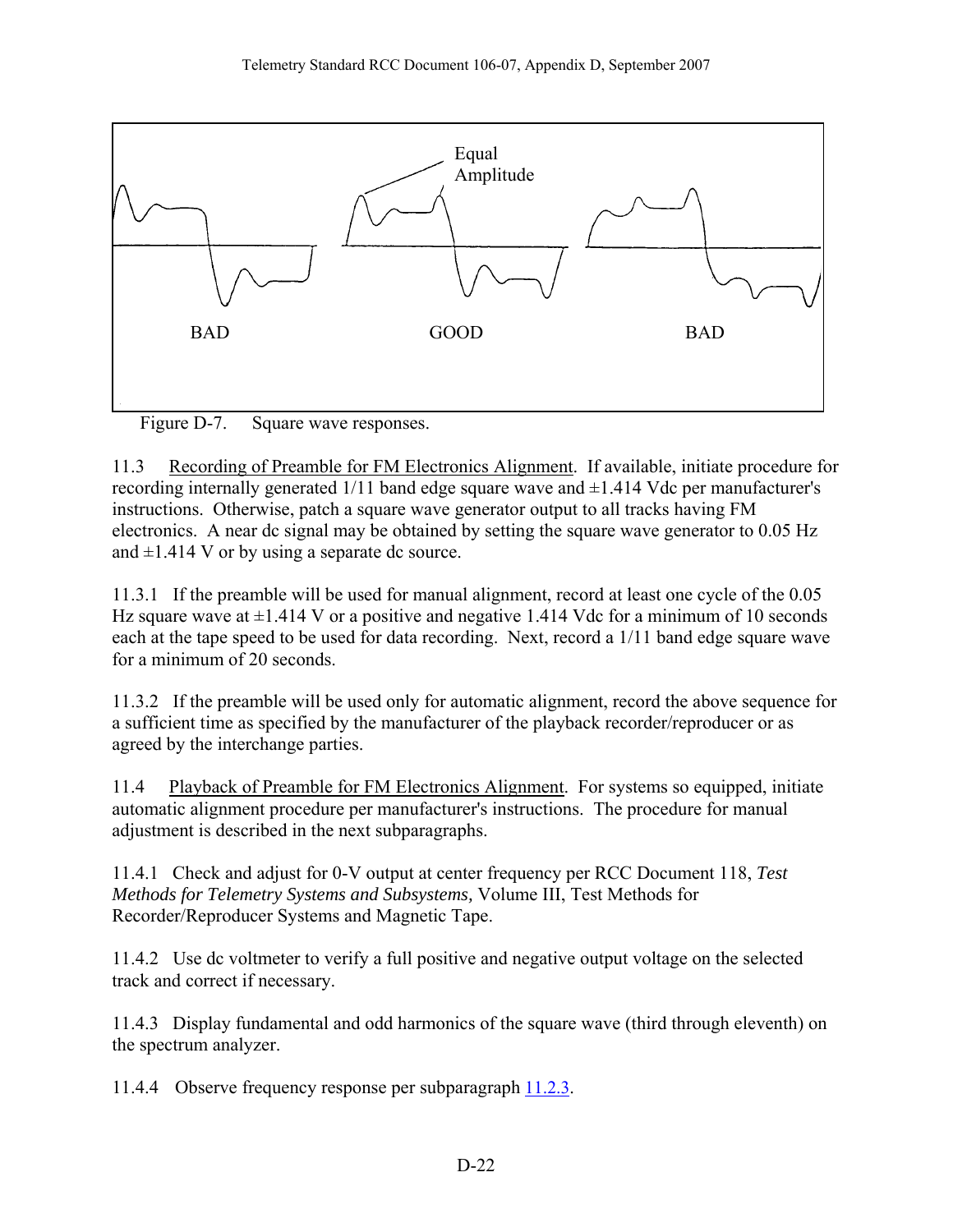<span id="page-24-0"></span>11.4.5 Repeat subparagraphs 11.4.1 through 11.4.3 for each FM track.

## **12.0 General Considerations for Longitudinal Recording**

 Standard recording techniques, tape speeds, and tape configurations are required to provide maximum interchange of recorded telemetry magnetic tapes between the test ranges. Any one of the following methods of information storage or any compatible combination may be used simultaneously: direct recording, predetection recording, FM recording, or PCM recording. Double-density recording may be used when the length of recording time is critical; however, it must be used realizing that performance parameters such as signal-to-noise ratio (SNR), crosstalk, and dropouts may be degraded (see paragraph [2.0](#page-2-0)).

12.1 Tape Speeds. The standard tape speeds for instrumentation magnetic tape recorders are shown in Table [D-4.](#page-26-0)

12.2 Tape Width. The standard nominal tape width is 25.4 mm (1 in.). (see Table [D-15,](#page-54-0) Tape Dimensions).

12.3 Record and Reproduce Bandwidths. For the purpose of these standards, two system bandwidth classes are designated: wide band and double density (see Table [D-4\)](#page-26-0). Interchange of tapes between the bandwidth classes is **NOT** recommended.

#### **13.0 Recorded Tape Format**

 The parameters related to recorded tape format and record and reproduce head configurations determine compatibility between systems that are vital to interchangeability (crossplay) of recorded magnetic tapes. The reader is referred to the definitions in Chapter 6, paragraph 6.2, Figure [D-7a](#page-30-0), Figure [D-7b](#page-31-0), and Figure [D-7c.](#page-32-0) The reader is also referred to, Table [D-5,](#page-27-0) Table [D-6,](#page-28-0) Table [D-7,](#page-23-0) and Figure D-8

13.1 Track Width and Spacing. Refer to Figure 6-1, Table [D-5,](#page-27-0) Table [D-6,](#page-28-0) and Table [D-7.](#page-29-0)

13.2 Track Numbering. The tracks on a tape are numbered consecutively from track 1 through track n with track 1 located nearest the tape reference edge as shown in Figure [D-7a](#page-30-0).

13.3 Data Spacing. For interlaced formats, the spacing on tape between simultaneous events on odd and even tracks is nominally 38.1 mm (1.5 in.). See paragraph [13.4.1.](#page-24-0)

13.4 Head Placement. The standard technique for wide band and 28-track double density is to interlace the heads, both the record and the reproduce, and to provide alternate tracks in separate heads. Thus, to record on all tracks of a standard width tape, two interlaced record heads are used. To reproduce all tracks of a standard width tape, two interlaced reproduce heads are used. For 14-track double density, the standard technique uses one in-line record head and one in-line reproduce head.

13.4.1 Head Placement, Interlaced. Two heads comprise the record-head pair or the reproducehead pair. Mounting of either head pair is done in such a manner that the center lines drawn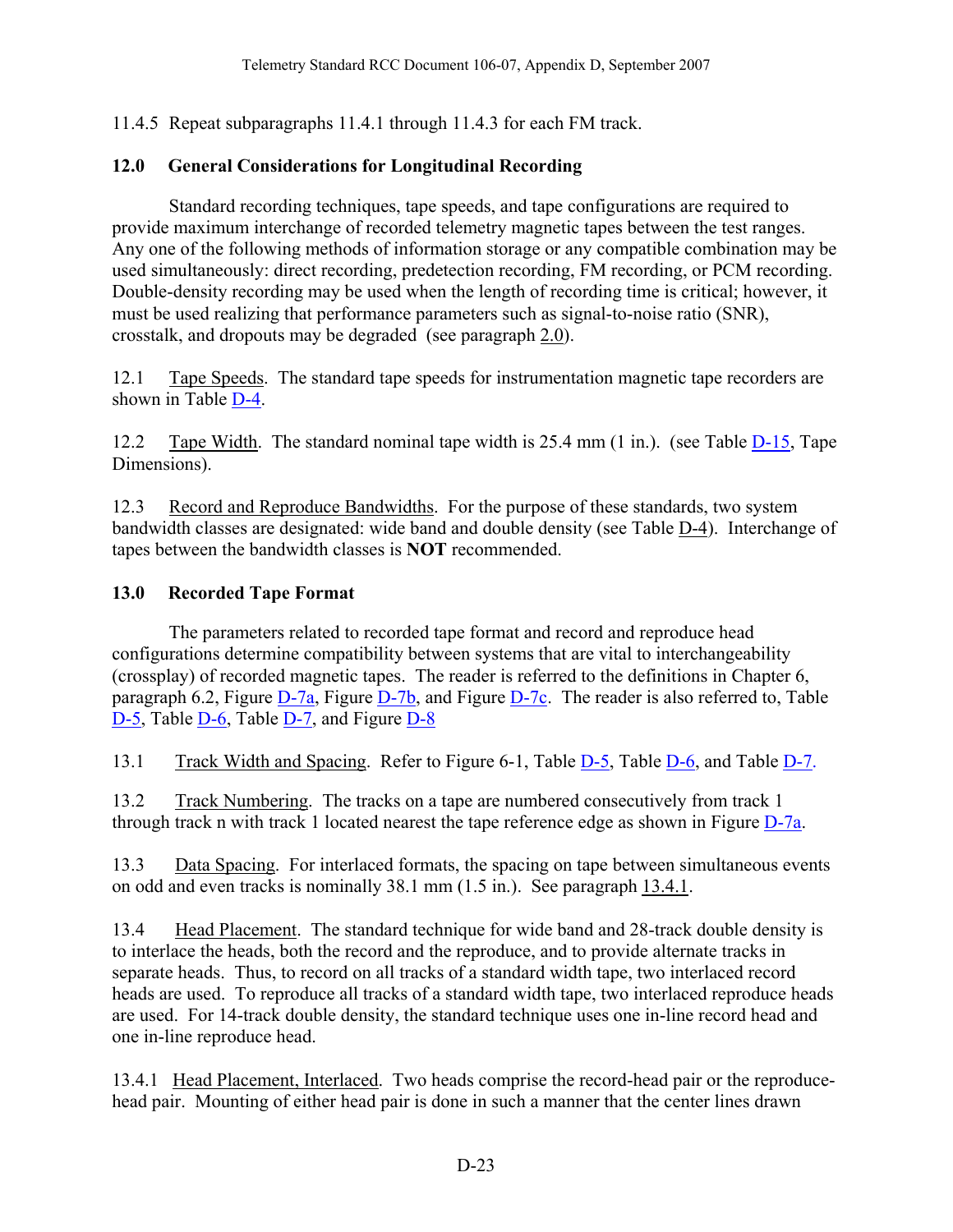<span id="page-25-0"></span>through the head gaps are parallel and spaced 38.10 mm  $\pm 0.05$  (1.500 in.  $\pm 0.002$ ) apart, as shown in Tables [D-5](#page-27-0) and [D-7](#page-29-0), for systems that include head azimuth adjustment. The dimension between gap centerlines includes the maximum azimuth adjustment required to meet system performance requirements. For systems with fixed heads (i.e., heads without an azimuth adjustment), the spacing between gap centerlines shall be  $38.10 \text{ mm} \pm 0.03$  (1.500 in.  $\pm 0.001$ ) (see Figure [D-7b](#page-31-0)).

13.4.2 Head Identification and Location. A head segment is numbered to correspond to the track number that segment records or reproduces. Tracks 1, 3, 5, . . . are referred to as the "odd" head segments. Tracks 2, 4, 6, . . . are referred to as the even head segments. For interlaced heads, the head containing the odd numbered segments (odd head) is the first head in a pair of heads (record or reproduce) over which an element of tape passes when moving in the forward record or reproduce direction (see Chapter 6, Figure 6-2).

13.4.3 In-Line Head Placement. An in-line head shall occupy the position of head number 1 in an interlaced system.

13.4.4 Head Segment Location. Any head segment within a head shall be located within  $\pm 0.05$  $mm (\pm 0.002 \text{ in.})$  of the nominal (dimension from table without tolerances) position required to match the track location as shown in Figure 6-1, Table [D-5,](#page-27-0) Table [D-6,](#page-28-0) and Table [D-7.](#page-29-0)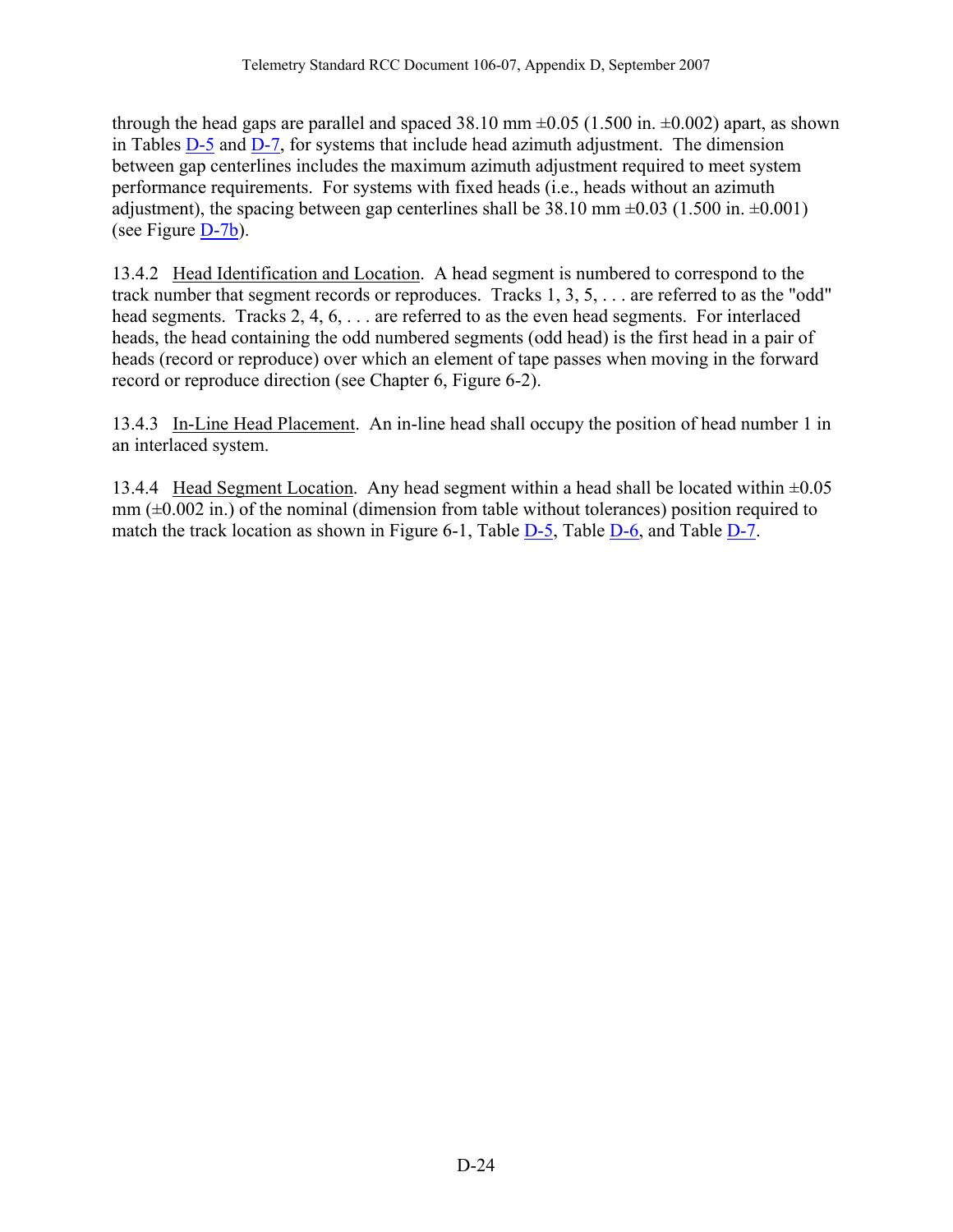<span id="page-26-0"></span>

| <b>TABLE D-4.</b><br><b>RECORD AND REPRODUCE PARAMETERS</b> |                                                 |                                                                                           |                                                             |  |
|-------------------------------------------------------------|-------------------------------------------------|-------------------------------------------------------------------------------------------|-------------------------------------------------------------|--|
| <b>Tape Speed</b><br>${mm/s (ips)}$                         | $\pm 3$ dB Reproduce<br>Passband<br>$KHz^{(1)}$ | <b>Direct Record Bias</b><br><b>Set Frequency</b><br>$\{(\text{UBE}) \text{ kHz}^{(2)}\}$ | <b>Level Set Frequency</b><br>${10\% \text{ of UBE (kHz)}}$ |  |
| <b>Wide Band</b>                                            |                                                 | (Overbias 2dB)                                                                            |                                                             |  |
| 6096.0 (240)                                                | $0.8 - 4000$                                    | 4000                                                                                      | 400                                                         |  |
| 3048.0 (120)                                                | $0.4 - 2000$                                    | 2000                                                                                      | 200                                                         |  |
| 1524.0(60)                                                  | $0.4 - 1000$                                    | 1000                                                                                      | 100                                                         |  |
| 762.0 (30)                                                  | $0.4 - 500$                                     | 500                                                                                       | 50                                                          |  |
| 381.0 (15)                                                  | $0.4 - 250$                                     | 250                                                                                       | 25                                                          |  |
| $190.5(7-1/2)$                                              | $0.4 - 125$                                     | 125                                                                                       | 12.5                                                        |  |
| $95.2$ ( $3-3/4$ )                                          | $0.4 - 62.5$                                    | 62.5                                                                                      | 6.25                                                        |  |
| $47.6(1-7/8)$                                               | $0.4 - 31.25$                                   | 31.25                                                                                     | 3.12                                                        |  |
| <b>Double Density</b>                                       |                                                 | (Overbias 2 dB)                                                                           |                                                             |  |
| 3048.0 (120)                                                | $-4000$<br>2                                    | 4000                                                                                      | 400                                                         |  |
| 1524.0 (60                                                  | $\overline{2}$<br>$-2000$                       | 2000                                                                                      | 200                                                         |  |
| 762.0 (30)                                                  | $\overline{2}$<br>$-1000$                       | 1000                                                                                      | 100                                                         |  |
| 381.0 (15                                                   | $\overline{2}$<br>$-500$                        | 500                                                                                       | 50                                                          |  |
| $190.0$ ( $7-1/2$ )                                         | $1 - 250$                                       | 250                                                                                       | 25                                                          |  |
| $95.2$ (<br>$3 - 3/4$ )                                     | $0.5 - 125$                                     | 125                                                                                       | 12.5                                                        |  |

Notes:

1. Passband response reference is the output amplitude of a sinusoidal signal at the record level set frequency recorded at standard record level. The record level set frequency is ten percent of the upper band edge frequency (0.1 UBE).

2. When setting record bias level, a UBE frequency input signal is employed. The signal input level is set 5 to 6 dB below standard record level to avoid saturation effects which could result in erroneous bias level settings. The record bias current is adjusted for maximum reproduce output level and then increased until the output level decreases by the number of dB indicated in the table (see paragraph 5.3.8.1 of Volume III, RCC Document 118).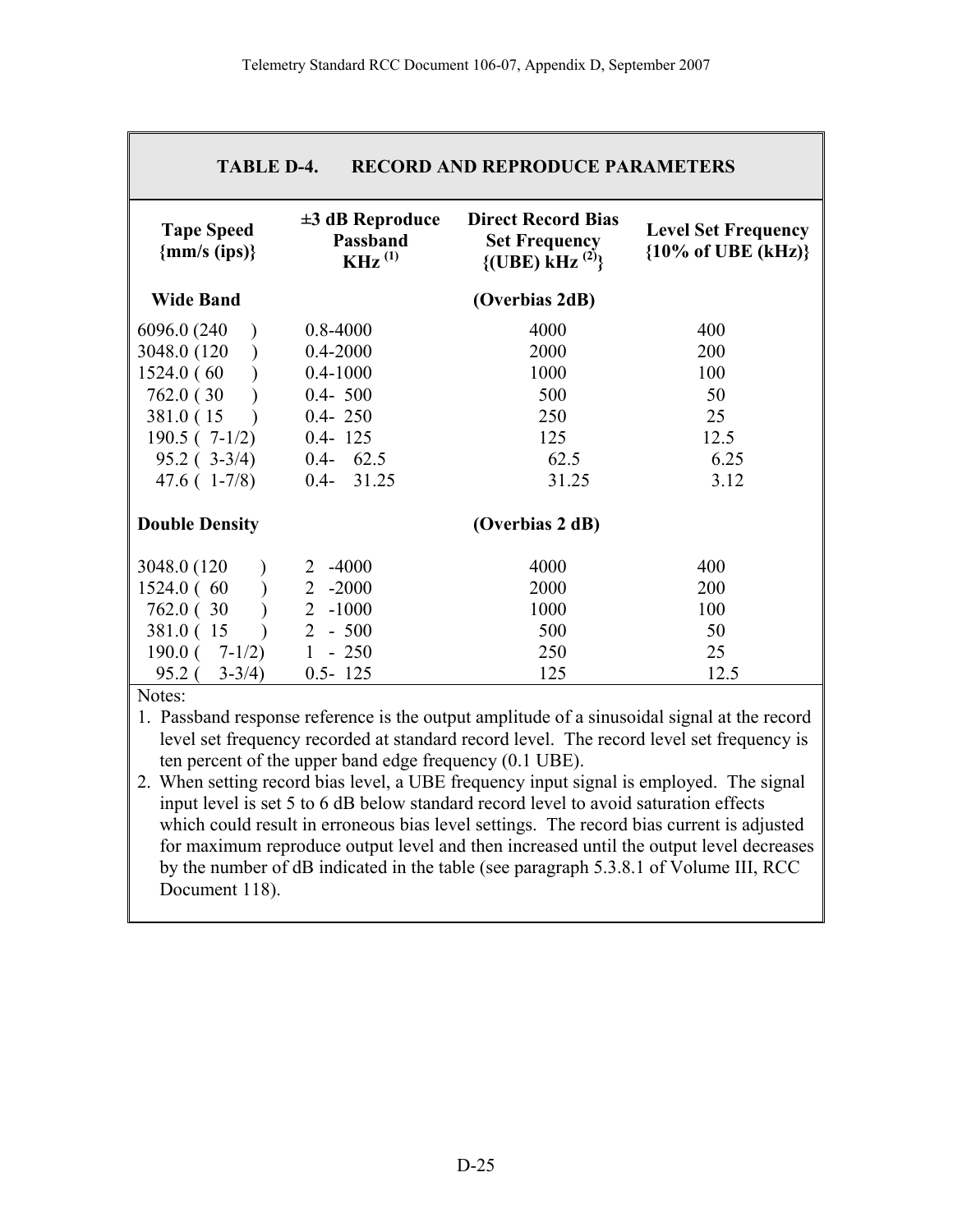<span id="page-27-0"></span>

| <b>DIMENSIONS - RECORDED TAPE FORMAT</b><br><b>TABLE D-5.</b><br>14 TRACKS INTERLACED ON 25.4 MM (1 IN.) WIDE TAPE <sup>(1)</sup> |                |                                         |                   |  |
|-----------------------------------------------------------------------------------------------------------------------------------|----------------|-----------------------------------------|-------------------|--|
| <b>Parameters</b>                                                                                                                 | <b>Maximum</b> | <b>Millimeters</b><br><b>Minimum</b>    | <b>Inches</b>     |  |
| <b>Track Width</b>                                                                                                                | 1.397          | 1.143                                   | $0.050 \pm 0.005$ |  |
| <b>Track Spacing</b>                                                                                                              |                | 1.778                                   | 0.070             |  |
| Head Spacing                                                                                                                      |                |                                         |                   |  |
| <b>Fixed Heads</b>                                                                                                                | 38.075         | 38.125                                  | $1.500 \pm 0.001$ |  |
| Adjustable Heads                                                                                                                  | 38.151         | 38.049                                  | $1.500 \pm 0.002$ |  |
| Edge Margin, Minimum                                                                                                              |                | 0.279                                   | 1.011             |  |
| Reference Track                                                                                                                   |                |                                         |                   |  |
| Location                                                                                                                          | 1.168          | 1.067                                   | $0.044 \pm 0.002$ |  |
| <b>Track Location</b>                                                                                                             |                |                                         |                   |  |
| Tolerance                                                                                                                         | 0.051          | $-0.051$                                | ±0.002            |  |
|                                                                                                                                   |                | <b>Location of n<sup>th</sup></b> track |                   |  |
| <b>Track Number</b>                                                                                                               | Maximum        | <b>Millimeters</b><br>Minimum           | <b>Inches</b>     |  |
| (Reference)<br>$\mathbf{1}$                                                                                                       | 0.000          | 0.000                                   | 0.000             |  |
| $\overline{2}$                                                                                                                    | 1.829          | 1.727                                   | 0.070             |  |
| $\overline{3}$                                                                                                                    | 3.607          | 3.505                                   | 0.140             |  |
| $\overline{4}$                                                                                                                    | 5.385          | 5.283                                   | 0.210             |  |
| 5                                                                                                                                 | 7.163          | 7.061                                   | 0.280             |  |
| 6                                                                                                                                 | 8.941          | 8.839                                   | 0.350             |  |
| $\overline{7}$                                                                                                                    | 10.719         | 10.617                                  | 0.420             |  |
| 8                                                                                                                                 | 12.497         | 12.395                                  | 0.490             |  |
| 9                                                                                                                                 | 14.275         | 14.173                                  | 0.560             |  |
| 10                                                                                                                                | 16.053         | 15.951                                  | 0.630             |  |
| 11                                                                                                                                | 17.831         | 17.729                                  | 0.700             |  |
| 12                                                                                                                                | 19.609         | 19.507                                  | 0.770             |  |
| 13                                                                                                                                | 21.387         | 21.285                                  | 0.840             |  |
| 14                                                                                                                                | 23.165         | 23.063                                  | 0.910             |  |
| Note 1. Refer to Figure $D-7a$ .                                                                                                  |                |                                         |                   |  |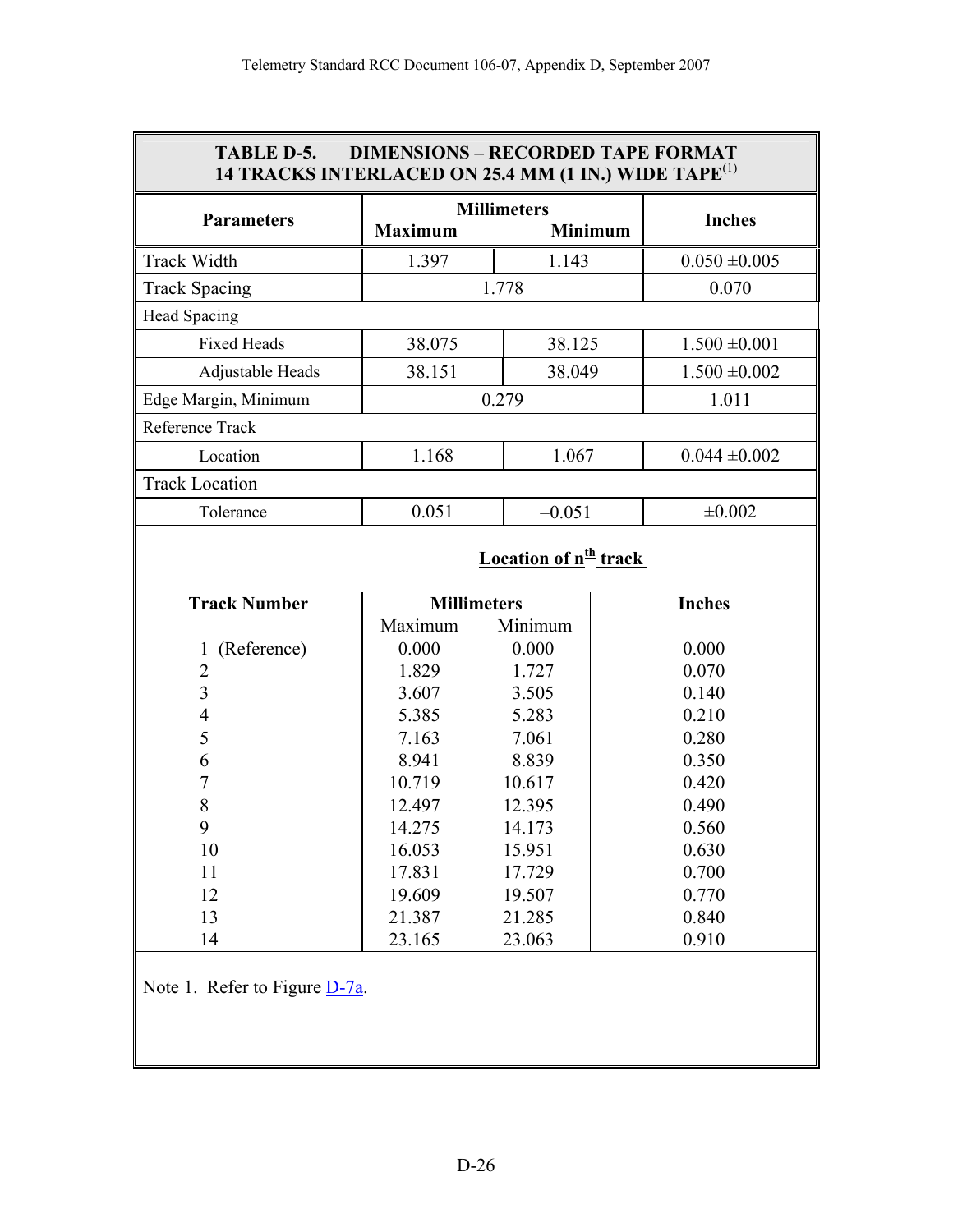<span id="page-28-0"></span>

|                                     |                | <b>Millimeters</b>           |                     |
|-------------------------------------|----------------|------------------------------|---------------------|
| <b>Parameters</b>                   | <b>Maximum</b> | <b>Minimum</b>               | <b>Inches</b>       |
| Track Width                         | 0.660          | 0.610                        | $0.25 \pm 0.001$    |
| <b>Track Spacing</b>                |                | 1.778                        | 0.070               |
| <b>Head Spacing</b>                 |                |                              |                     |
| Edge Margin, Minimum <sup>(2)</sup> | 1.118          | 0.044                        |                     |
| Reference Track                     |                |                              |                     |
| Location                            | 0.698          | 0.622                        | $0.0260 \pm 0.0015$ |
| <b>Track Location</b>               |                |                              |                     |
| Tolerance                           | 0.038          | $-0.038$                     | $\pm 0.0015$        |
|                                     |                | <b>Location of nth track</b> |                     |
|                                     |                |                              |                     |
| <b>Track Number</b>                 |                | <b>Millimeters</b>           | <b>Inches</b>       |
|                                     | Maximum        | Minimum                      |                     |
| (Reference)<br>$\mathbf{I}$         | 0.000          | 0.000                        | 0.000               |
| $\overline{2}$                      | 1.816          | 1.740                        | 0.070               |
| $\overline{3}$                      | 3.594          | 3.518                        | 0.140               |
| 4                                   | 5.372          | 5.296                        | 0.210               |
| 5                                   | 7.150          | 7.074                        | 0.280               |
| 6                                   | 8.928          | 8.852                        | 0.350               |
| $\overline{7}$                      | 10.706         | 10.630                       | 0.420               |
| 8                                   | 12.484         | 12.408                       | 0.490               |
| 9                                   | 14.262         | 14.186                       | 0.560               |
| 10                                  | 16.040         | 15.964                       | 0.630               |
| 11                                  | 17.818         | 17.742                       | 0.700               |
| 12                                  | 19.596         | 19.520                       | 0.770               |
| 13                                  | 21.374         | 21.298                       | 0.840               |
| 14                                  | 23.152         | 23.076                       | 0.910               |

2. Track location and spacing are the same as the odd tracks of the 28-track interlaced format (see Table [D-7](#page-29-0)). The minimum edge margin for track 1 is only 0.044 mm (0.009 in.).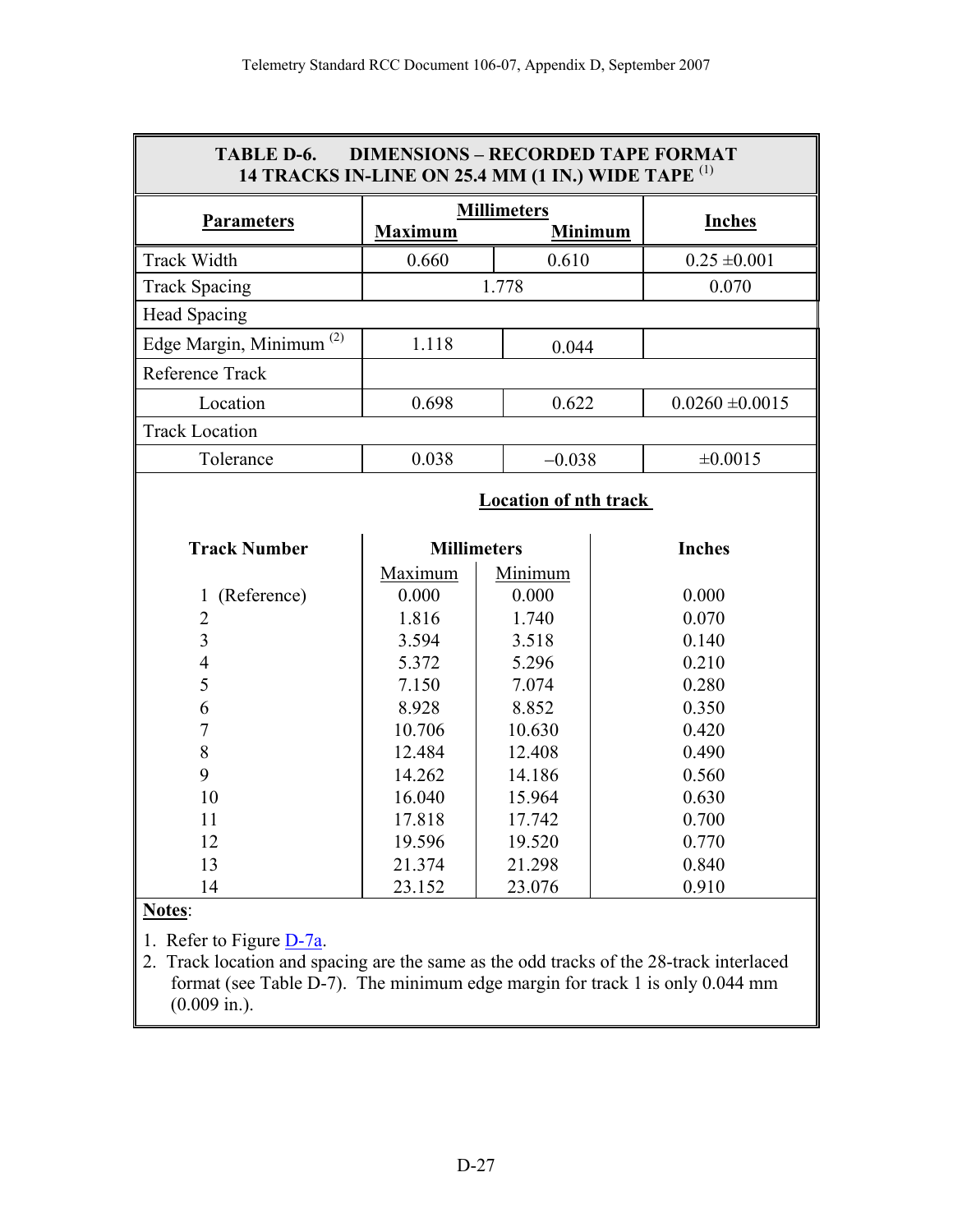<span id="page-29-0"></span>

| <b>TABLE D-7. DIMENSIONS - RECORDED TAPE FORMAT</b><br>14 TRACKS INTERLACED ON 25.4 MM (1 IN.) WIDE TAPE <sup>(1)</sup> |                    |                                   |                     |
|-------------------------------------------------------------------------------------------------------------------------|--------------------|-----------------------------------|---------------------|
|                                                                                                                         |                    | <b>Millimeters</b>                |                     |
| <b>Parameters</b>                                                                                                       | <b>Maximum</b>     | <b>Minimum</b>                    | <b>Inches</b>       |
| <b>Track Width</b>                                                                                                      | 0.660              | 0.610                             | $0.25 \pm 0.001$    |
| <b>Track Spacing</b>                                                                                                    |                    | 0.889                             | 0.035               |
| <b>Head Spacing</b>                                                                                                     |                    |                                   |                     |
| Fixed Heads                                                                                                             | 38.125             | 38.075                            | $1.500 \pm 0.001$   |
| Adjustable Heads                                                                                                        | 38.151             | 38.049                            | $1.500 \pm 0.002$   |
| Edge Margin, Minimum <sup>(2)</sup>                                                                                     |                    | 0.229                             | 1.009               |
| Reference Track                                                                                                         |                    |                                   |                     |
| Location                                                                                                                | 0.699              | 0.622                             | $0.0260 \pm 0.0015$ |
| <b>Track Location</b>                                                                                                   |                    |                                   |                     |
| Tolerance                                                                                                               | 0.038              | $-0.038$                          | $\pm 0.0015$        |
|                                                                                                                         |                    | Location of n <sup>th</sup> track |                     |
|                                                                                                                         | <b>Millimeters</b> |                                   |                     |
| <b>Track Number</b>                                                                                                     | <b>Maximum</b>     | Minimum                           | <b>Inches</b>       |
| 1 (Reference)                                                                                                           | 0.000              | 0.000                             | 0.000               |
| $\overline{2}$                                                                                                          | 0.927              | 0.851                             | 0.035               |
| 3                                                                                                                       | 1.816              | 1.740                             | 0.170               |
| $\overline{4}$                                                                                                          | 2.705              | 2.629                             | 0.105               |
| 5                                                                                                                       | 3.594              | 3.518                             | 0.140               |
| 6                                                                                                                       | 4.483              | 4.407                             | 0.175               |
| $\overline{7}$                                                                                                          | 5.372              | 5.296                             | 0.210               |
| 8                                                                                                                       | 6.261              | 6.185                             | 0.245               |
| 9                                                                                                                       | 7.150              | 7.074                             | 0.280               |
| 10                                                                                                                      | 8.039              | 7.963                             | 0.315               |
| 11                                                                                                                      | 8.928              | 8.852                             | 0.350               |
| 12                                                                                                                      | 9.817              | 9.741                             | 0.385               |
| 13                                                                                                                      | 10.706             | 10.630                            | 0.420               |
| 14                                                                                                                      | 11.595             | 11.519                            | 0.455               |
| 15                                                                                                                      | 12.484             | 12.408                            | 0.490               |
| 16                                                                                                                      | 13.373             | 13.297                            | 0.525               |
| 17                                                                                                                      | 14.262             | 14.186                            | 0.560               |
| 18                                                                                                                      | 15.151             | 15.075                            | 0.595               |
| 19                                                                                                                      | 16.040             | 15.964                            | 0.630               |
| 20                                                                                                                      | 16.929             | 16.853                            | 0.665               |
| 21                                                                                                                      | 17.818             | 17.742                            | 0.700               |
| 22                                                                                                                      | 18.707             | 18.631                            | 0.735               |
| 23                                                                                                                      | 19.596             | 19.520                            | 0.770               |
| 24                                                                                                                      | 20.485             | 20.409                            | 0.805               |
| 25                                                                                                                      | 21.374             | 21.298                            | 0.840               |
| 26                                                                                                                      | 22.263             | 22.187                            | 0.875               |
| 27                                                                                                                      | 23.152             | 23.076                            | 0.910               |
| 28                                                                                                                      | 24.041             | 23.965                            | 0.945               |

**Notes:** 

1. Refer to Figure  $D-7a$ .

2. Track location and spacing for the odd tracks are same as the tracks of the 14-track inline format (see Table  $D-6$ ). Edge margin for track 1 is only 0.229 mm (0.009 in.).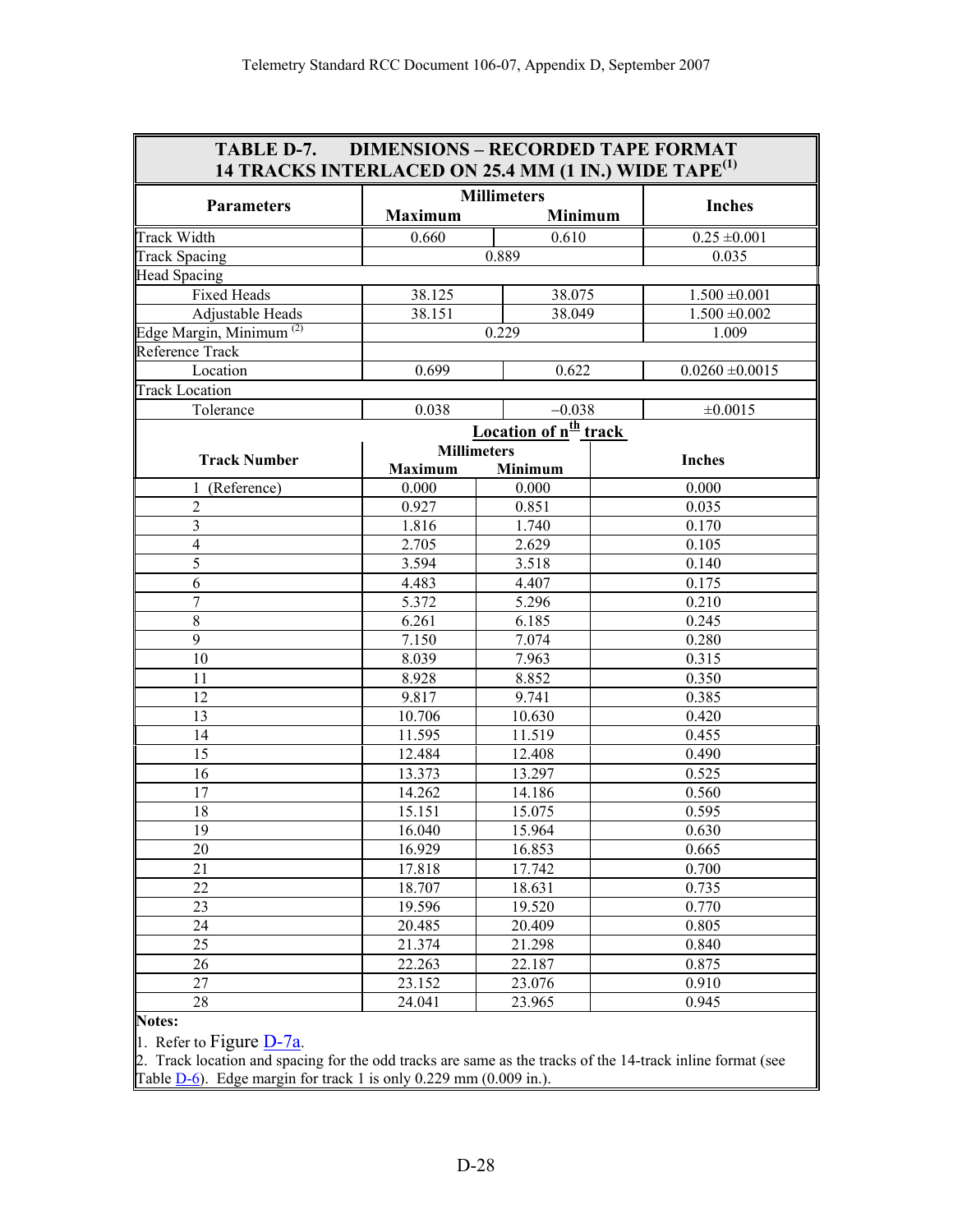

<span id="page-30-0"></span>Figure D-7a. Recorded tape format.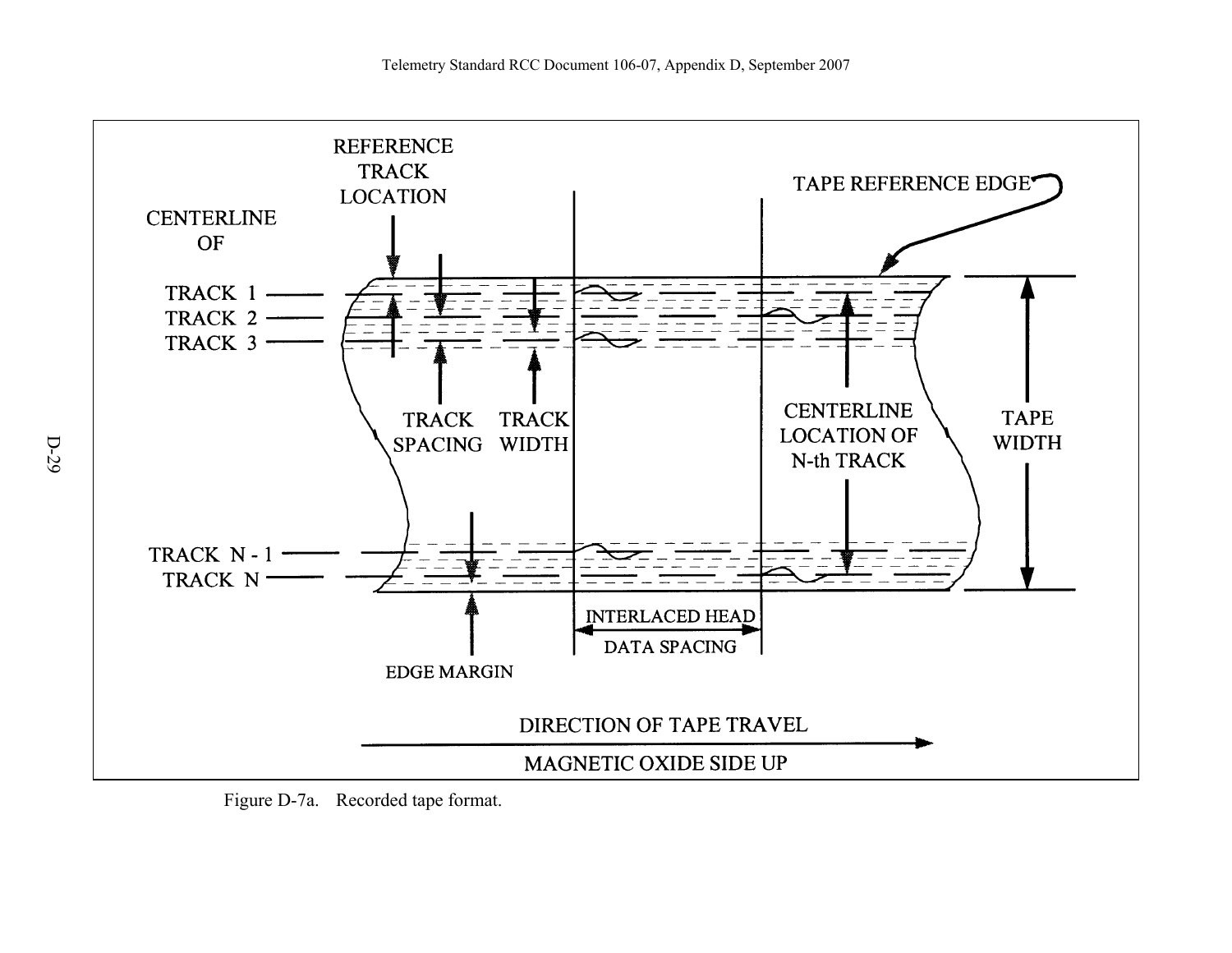<span id="page-31-0"></span>

Figure D-7b. Head and head segment mechanical parameters.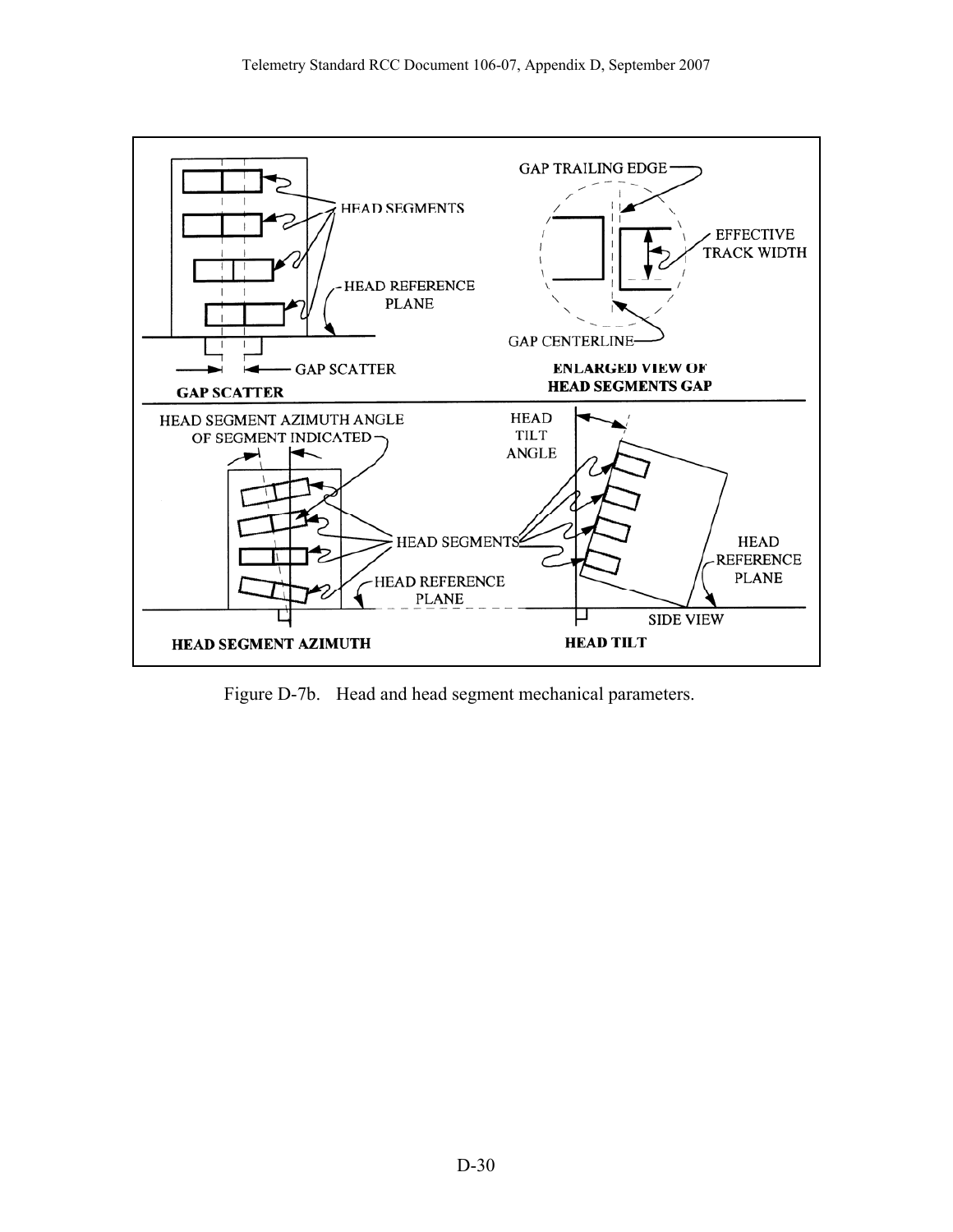

<span id="page-32-0"></span>Figure D-7c. Record and reproduce head and head segment identification and location (N-track interlaced system).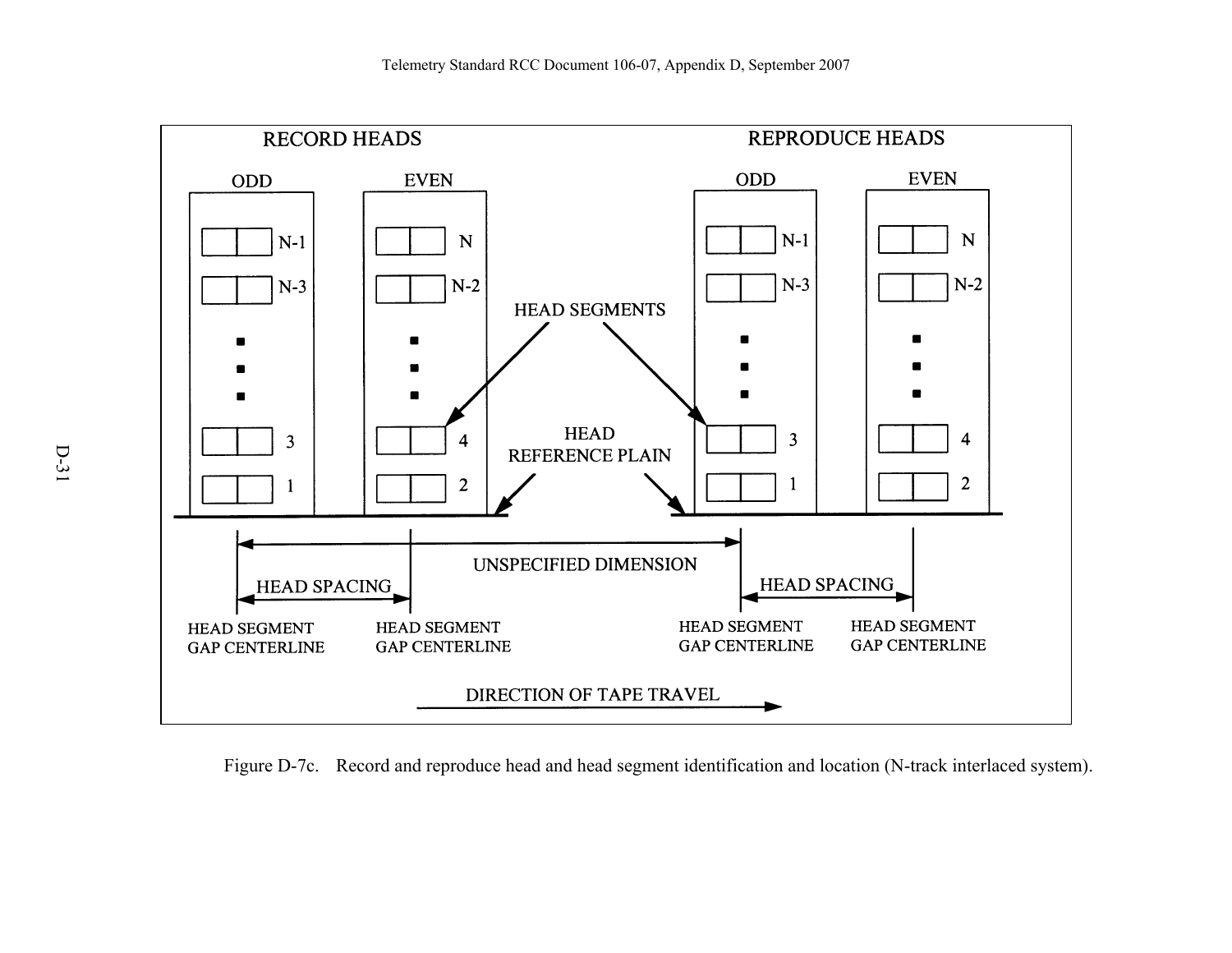<span id="page-33-0"></span>

Figure D-8. PCM record and reproduce configuration.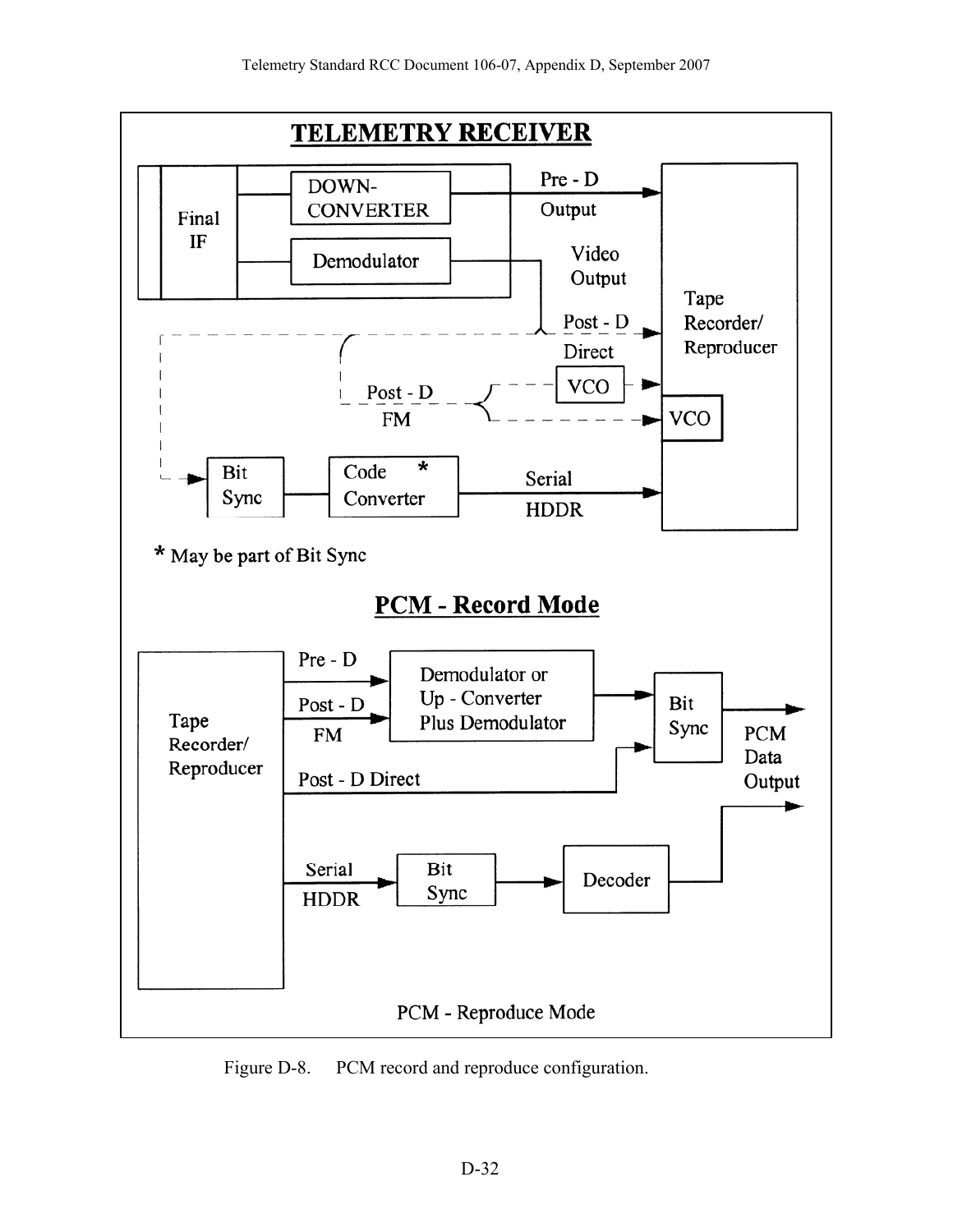## <span id="page-34-0"></span>**14.0 Head and Head Segment Mechanical Parameters**

The following describes the mechanical parameters of the head and head segments.

14.1 Gap Scatter. Gap scatter shall be 0.005 mm (0.0002 in.) or less for 25.4 mm (1 in.) tape (see Figure [D-7c](#page-32-0) and paragraph [4.1](#page-16-0) of this Appendix).

14.2 Head Segment Gap Azimuth Alignment. The head segment gap azimuth shall be perpendicular to the head reference plane to within  $\pm 0.29$  mrad ( $\pm 1$  minute of arc).

14.3 Head Tilt. The plane tangent to the front surface of the head at the center line of the head segment gaps shall be perpendicular to the head reference plane within  $\pm 0.29$  mrad ( $\pm 1$  minute of arc) for wide band and double density recorders (see Figure [D-7c](#page-32-0)).

14.4 Record-Head Segment Gap Parameters. The parameters for the length and azimuth alignment are described in the following subparagraphs.

14.4.1 Record-Head Segment Gap Length. The record gap length (the perpendicular dimension from the leading edge to the trailing edge of the gap) shall be 2.16  $\mu$ m  $\pm$ 0.5 (85 microinch  $\pm$ 20) for wide band recorders and 0.89  $\mu$ m  $\pm$ 0.12 (35 microinch  $\pm$ 5) for double density recorders (see Chapter 6, Figure 6-3 and paragraph [6.0](#page-17-0) of this Appendix).

14.4.2 Record-Head Stack Gap Azimuth Alignment. The record-head stack azimuth shall be perpendicular to the head reference surface to within  $\pm 0.29$  mrad ( $\pm 1$  minute of arc). See paragraph 1.2, Volume III, RCC Document 118 for suggested test procedure.

14.4.3 Reproduce-Head Segment Gap Azimuth Alignment. The reproduce-head segment azimuth alignment shall match that of the record-head segment as indicated by reproducing a UBE frequency signal on a selected track and setting the reproduce head azimuth for the maximum output. At this azimuth setting, the output of any other track in the reproduce head shall be within 2 dB of the output at its own optimum azimuth setting (see paragraph 1.3, Volume III, RCC Document 118).

# **15.0 Head Polarity**

Also refer to Chapter 1, Volume III, RCC Document 118 and paragraph [4.2](#page-16-0) herein.

15.1 Record-Head Segment. Each record-head winding shall be connected to its respective amplifier in such a manner that a positive going pulse referenced to system ground at the record amplifier input will result in the generation of a specific magnetic pattern on a segment of tape passing the record head in the normal direction of tape motion. The resulting magnetic pattern shall consist of a polarity sequence of south-north-north-south.

15.2 Reproduce-Head Segment. Each reproduce-head segment winding shall be connected to its respective amplifier in such a manner that an area of a tape track exhibiting a south-northnorth-south magnetic pattern will produce a positive going pulse with respect to system ground at the output of the reproducer amplifier.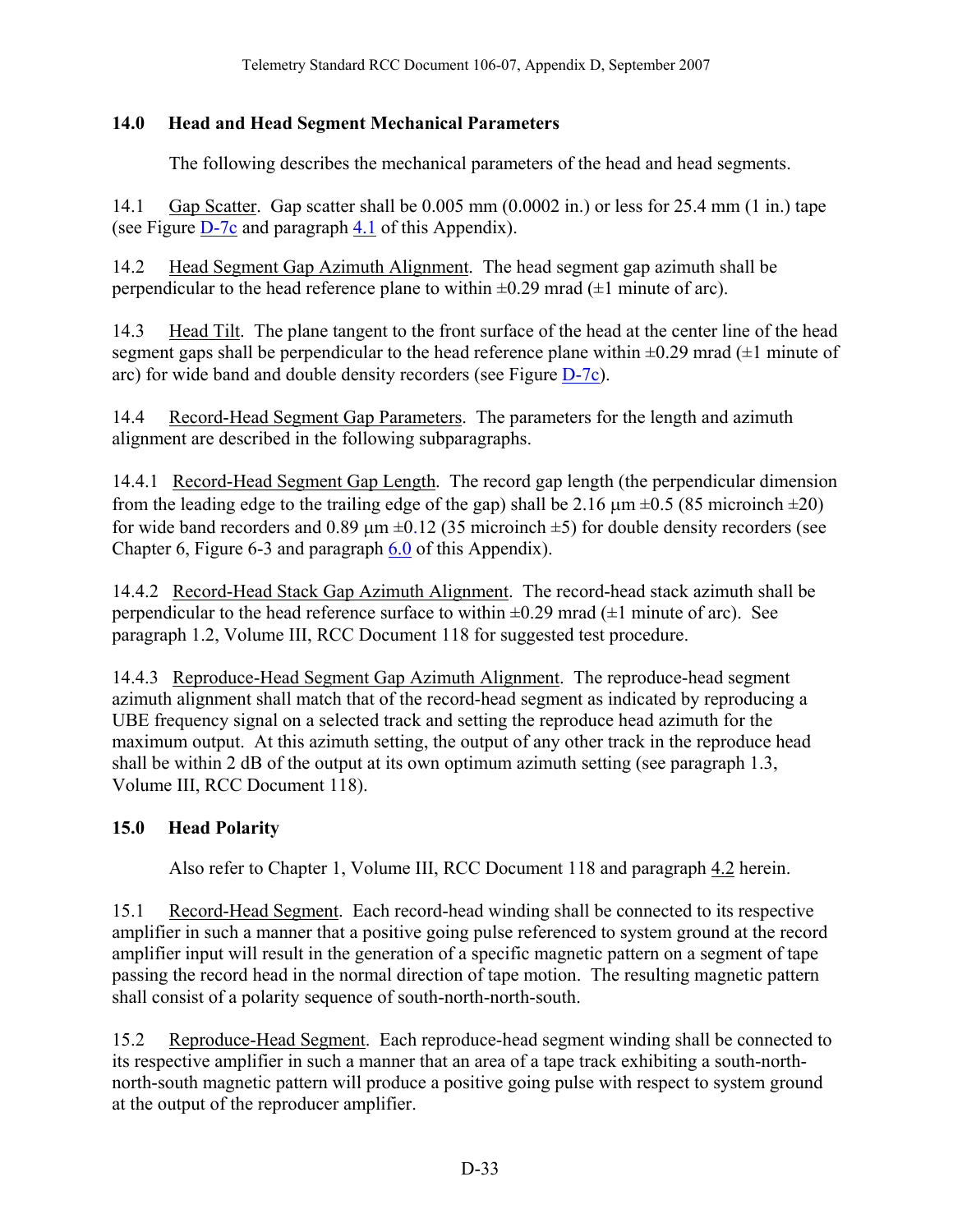## <span id="page-35-0"></span>**16.0 Magnetic Tape and Reel Characteristics**

 It is recommended that all recorder and reproducer systems at a particular test range be calibrated for operational use against a reference tape of the type used by the range for each bandwidth class of recorder and reproducer system. Additional supplementary procurement specifications may be required to meet a particular operational requirement of the ranges.

16.1 Tape Width. The standard nominal tape width is 25.4 mm (1 in.) (see paragraph [25.0](#page-53-0) (General Characteristics of Instrumentation Tapes and Reels), and Table [D-15](#page-54-0), Tape Dimensions).

16.2 Tape Guiding. The tape guidance system restricts the tape angular motion to  $\pm 0.15$  mrad  $(\pm 30$  seconds of arc) as measured by the interchannel time displacement error (ITDE) of outer tracks on the same head stack. Make sure the guidance system does not damage the tape.

#### **17.0 Direct Record and Reproduce Systems**

 Direct recording is a method of recording information signals on magnetic tape using high-frequency ac bias recording (see definitions at Chapter 6, paragraph 6.2). Two classes of systems, wide band and double density, are included in these standards (see Table  $D-4$ ).

17.1 Direct Record Parameters. The following subparagraphs describe the direct record parameters.

17.1.1 The input impedance for wide band and double density recorders shall be 75 ohms nominal across the specified band.

17.1.2 Input gain adjustment shall be provided to permit sine-wave signals of 0.35 to 3.5 V rms to be adjusted to produce standard record level.

17.1.3 Ideally, the recorded flux level on tape versus frequency should be constant. To approach this ideal, the record amplifier transfer characteristic is basically a constant current versus frequency with a superimposed compensation characteristic to correct only for loss of recording efficiency with frequency. Results of the test described in paragraph 1.8 Volume III, RCC Document 118, with the output amplitude at the 2 percent upper band edge (UBE) frequency used as the 0 dB reference, shall be no greater than the following:

| Percent of UBE Frequency | dB Difference |
|--------------------------|---------------|
| 10                       | 0.5           |
| 50                       | 10            |
| 80                       | 16            |
| 100                      | 20            |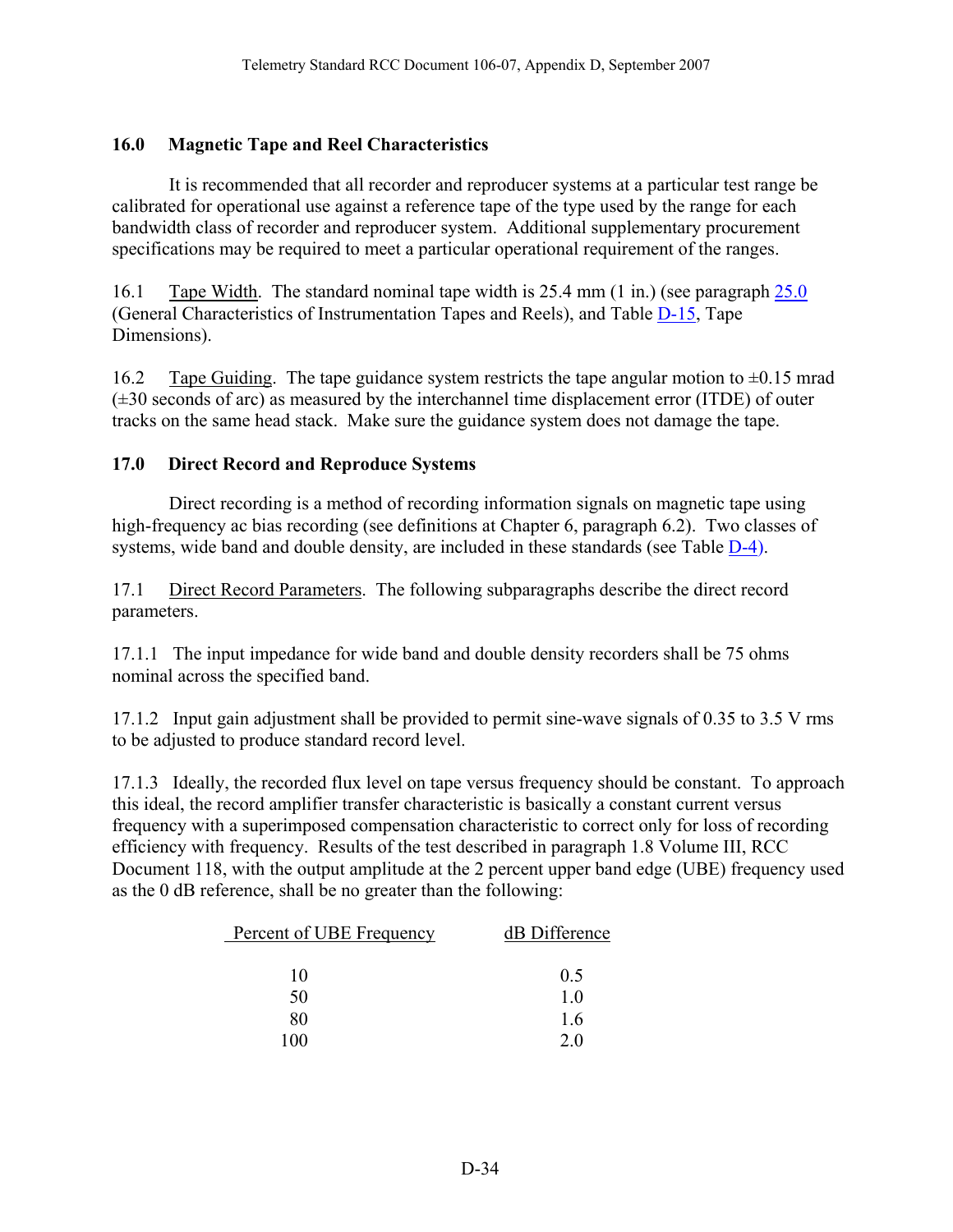<span id="page-36-0"></span>17.1.4 Record bias setting information is contained in Table [D-4.](#page-26-0) The bias frequency shall be greater than 3.5 times the highest direct record frequency for which the recorder and reproducer system is designed.

17.2 Standard Record Level. The standard record level for direct record systems is the input level of the record level set frequency, which produces an output signal containing one percent third harmonic distortion. The conditions necessary to establish the standard record level include appropriate selection of the sinusoidal reference frequency (record level set frequency) as indicated in Table [D-4](#page-26-0) and proper reproduce amplifier termination as defined in Figure 1-10 Volume III, RCC Document 118. A one percent third-harmonic distortion content is achieved when the level of the third harmonic of the record level set frequency is 40  $\text{dB} \pm 1$  below the level of a sinusoidal signal of 30 percent of UBE frequency which is recorded at the standard record level (see paragraph [5.0,](#page-16-0) of this Appendix for information regarding standard test and operating practices).

17.3 Reproduce Parameters. The following subparagraphs describe the reproduce parameters.

17.3.1 For wide band and double density recorders, the output impedance shall be 75 ohms nominal across the specified passband.

17.3.2 When reproducing a signal at the record level set frequency (recorded at the standard record level), the output level shall be a minimum of 1 V rms with a third harmonic distortion of 1 percent and a maximum second harmonic distortion of 0.5 percent when measured across a resistive load of 75 ohms. Lack of proper output termination will not cause the reproduce amplifier to oscillate.

17.4 Tape Speed and Flutter Compensation. The average or long-term tape speed must be the same during record and reproduce to avoid frequency offsets, which may result in erroneous data. To minimize this problem, a reference signal may be applied to the tape during record and the signal used to servo-control the tape speed upon reproduce. However, because servo-control systems have limited correction capabilities and to minimize the amount of equipment required at the ranges, tape speeds and servo-control signals shall conform to the following standards.

17.4.1 The effective tape speed throughout the reel or any portion of the reel (in absence of tape-derived servo-speed control) shall be within  $\pm 0.2$  percent of the standard speed as measured by the procedures described in Chapter 1, Volume III, RCC Document 118.

17.4.2 Sinusoidal or square wave speed-control signals are recorded on the tape for the purpose of servo-control of tape speed during playback. The operating level for speed-control signals shall be 10  $\text{dB} \pm 5$  below standard record level when mixed with other signals or standard record level when recorded on a separate track.

17.4.3 The constant-amplitude speed-control signal shall be used on a separate track for optimum servo-speed correction. The speed-control signal may be mixed with other signals if recording requirements so demand and system performance permits. Mixing of the speed-control signal with certain types of signals may degrade system performance for tapes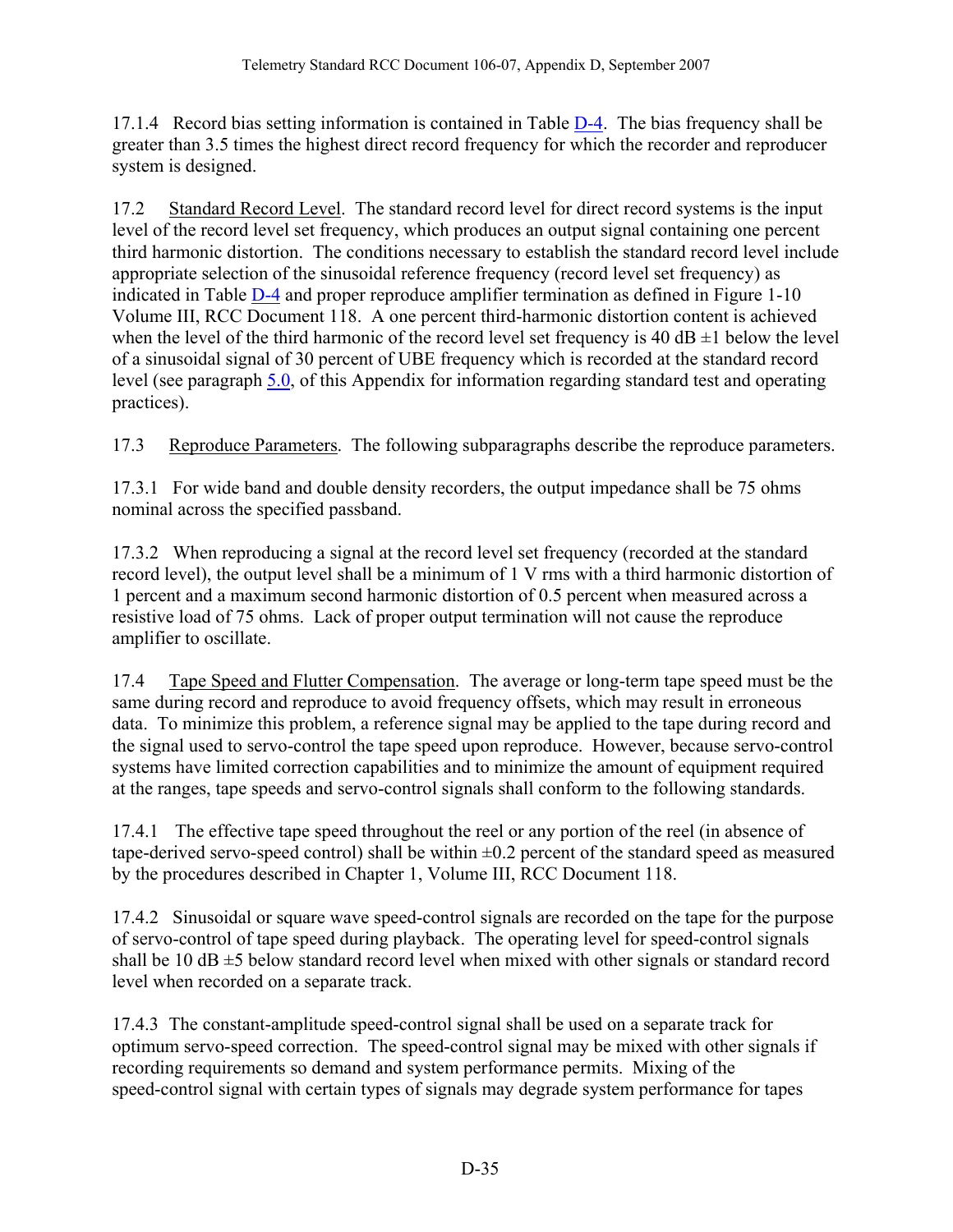<span id="page-37-0"></span>which are to be reproduced on tape transports with low time-base error capstan drive systems (refer to manufacturer). Table [D-8](#page-38-0) lists speed-control signal frequencies. The speed-control signal may also be used as a flutter correction signal.

17.4.4 Signals to be used for discriminator flutter correction systems are listed in Chapter 3, Table 3-3 and Table  $D-8$  of this Appendix. See subparagraph [17.4.3](#page-36-0) of this appendix and Chapter 3, Table 3−3 for restrictions on use of flutter correction signals.

## **18.0 Timing, Predetection, and Tape Signature Recording**

 Described in the following subparagraphs are timing signal, predetection, and tape signature recording.

18.1 Timing Signal Recording. Modulated-carrier, time-code signals (IRIG A, IRIG B and IRIG G) are widely used and other formats are available. When recording IRIG B time-code signals, care must be taken to ensure that low-frequency response to 100 Hz is provided. The direct record, low frequency cutoff of most wide band recorders is 400 to 800 Hz. For these systems, IRIG B time code signals should be recorded on an FM track or on an FM subcarrier. The widest bandwidth subcarrier available should be employed to minimize time delay<sup>[1](#page-37-0)</sup>. For double density systems, all time code signals should be recorded on an FM track or an FM subcarrier.

18.2 Predetection Recording. Predetection signals have been translated in frequency but not demodulated. These signals will be recorded by direct (high frequency bias) recording. Parameters for these signals are in Table [D-9](#page-39-0).

18.3 Tape Signature Recording. For data processing using wide band and double-density recorders and reproducers, a tape signature recorded before or after the data, or both before and after the data, provides a method of adjusting the reproducer head azimuth and reproduce equalization. A means is also provided for verifying the proper operation of equipment such as playback receivers and bit synchronizers used to retrieve the recorded data.

 A pulse code modulation (PCM) signature is recommended where primarily PCM data is recorded. A swept-frequency or white-noise signature may be used for other data such as frequency division multiplexing (FDM) or wide band FM. The procedures for recording and using these signatures are given in paragraph [22.0.](#page-46-0) A recommended preamble/ postamble signal for recorder/reproducer alignment is included in paragraph [21.0.](#page-46-0)

 $\overline{a}$ <sup>1</sup> Timing code formats are found in IRIG standard 200-98, IRIG Serial Time Formats and IRIG standard 205-87, Parallel Binary and Parallel Binary Coded Decimal Time Code Formats.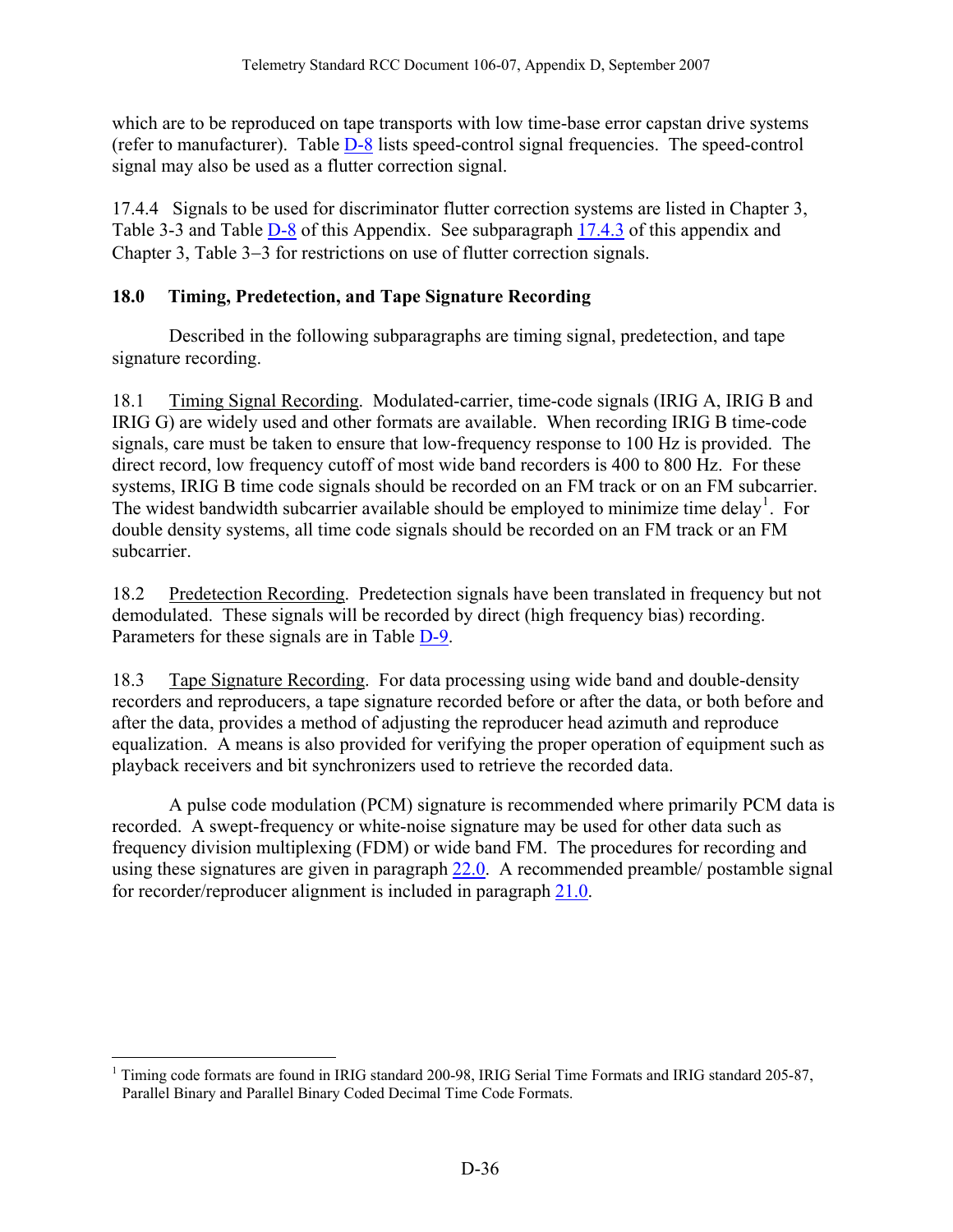<span id="page-38-0"></span>

| <b>TABLE D-8.</b>           | <b>CONSTANT-AMPLITUDE SPEED-CONTROL SIGNALS</b> <sup>(1)</sup> |                                   |              |      |              |
|-----------------------------|----------------------------------------------------------------|-----------------------------------|--------------|------|--------------|
| <b>Tape Speed</b><br>(mm/s) |                                                                | Frequency <sup>(2)</sup><br>(kHz) |              |      |              |
| 6096                        | (240                                                           | 400                               | $\pm 0.01\%$ | 800  | $\pm 0.01\%$ |
| 3048                        | (120)                                                          | 200                               | $\pm 0.01\%$ | 400  | $\pm 0.01\%$ |
| 1524                        | 60                                                             | 100                               | $\pm 0.01\%$ | 200  | $\pm 0.01\%$ |
| 762                         | 30                                                             | 50                                | $\pm 0.01\%$ | 100  | $\pm 0.01\%$ |
| 381                         | 15                                                             | 25                                | $\pm 0.01\%$ | 50   | $\pm 0.01\%$ |
| 190.5                       | $7 - 1/2$                                                      | 12.5                              | $\pm 0.01\%$ | 25   | $\pm 0.01\%$ |
| 95.5                        | $3 - 3/4$ )                                                    | 6.5                               | $\pm 0.01\%$ | 12.5 | $\pm 0.01\%$ |
| 47.6                        | $1 - 7/8$                                                      | 3.125                             | $\pm 0.01\%$ | 6.25 | $\pm 0.01\%$ |

#### **Notes:**

1. May also serve as discriminator flutter-correction reference signal (see Chapter 3, Table 3−3).

2. Either set of speed-control signals may be used primarily with wideband systems, but only the higher set of frequencies is recommended for double density systems. When interchanging tapes, care should be taken to ensure that the recorded speed-control signal is compatible with the reproduce system's speed-control electronics.

| Caution should be used when multiplexing other signals with the<br><b>NOTE</b><br><b>CONTRACTOR</b><br>speed-control signal. In the vicinity of the frequency of the<br>speed-control signal (fsc $\pm 10$ percent), the level of individual extraneous<br>signals including spurious, harmonics, and noise must be 40 dB or more<br>below the level of the speed-control signal. A better procedure is to<br>leave one octave on either side of the speed-control signal free of other<br>signals. |
|-----------------------------------------------------------------------------------------------------------------------------------------------------------------------------------------------------------------------------------------------------------------------------------------------------------------------------------------------------------------------------------------------------------------------------------------------------------------------------------------------------|
|-----------------------------------------------------------------------------------------------------------------------------------------------------------------------------------------------------------------------------------------------------------------------------------------------------------------------------------------------------------------------------------------------------------------------------------------------------------------------------------------------------|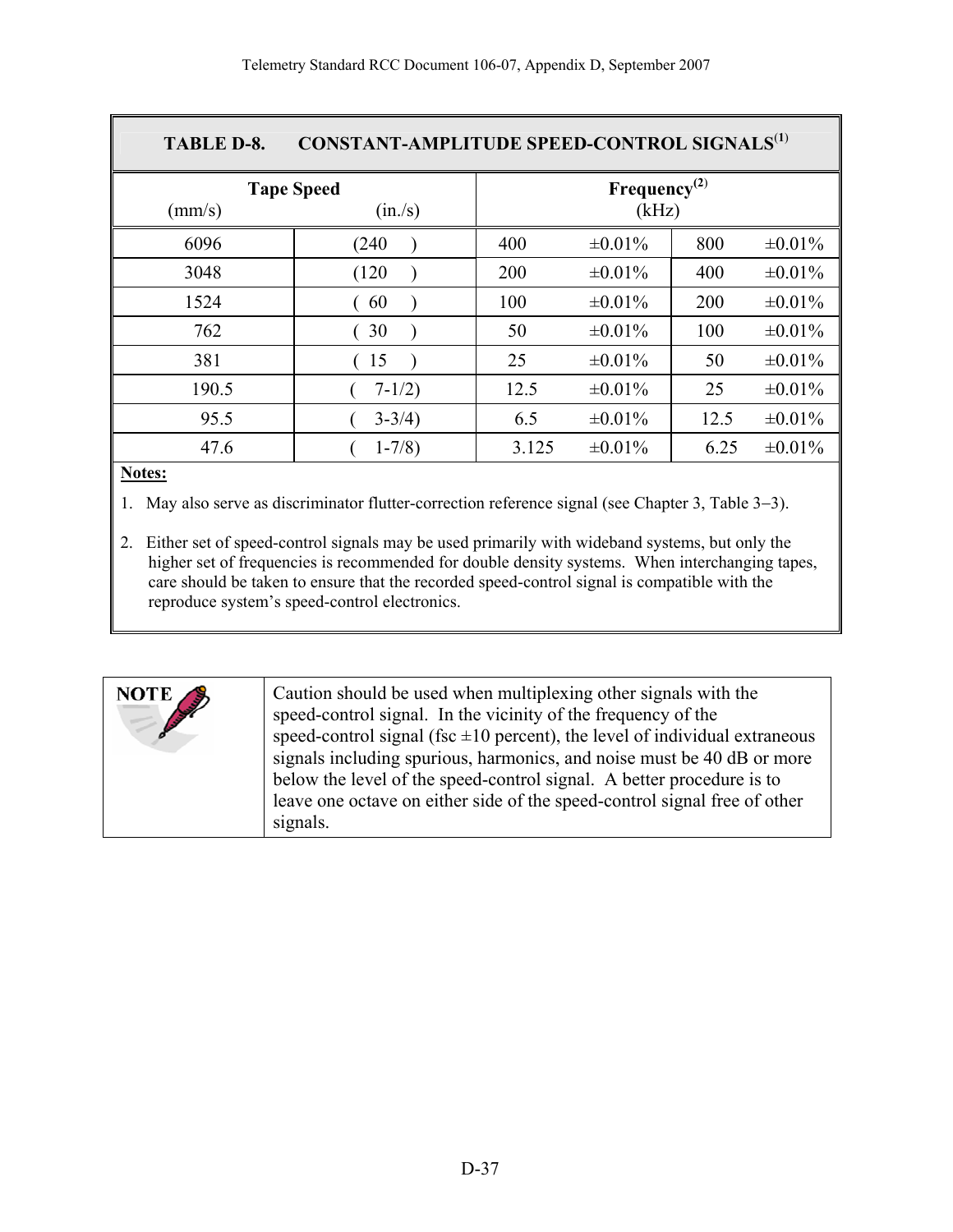<span id="page-39-0"></span>

| <b>PREDETECTION CARRIER PARAMETERS</b><br>TABLE D-9.                              |         |        |         |       |                         |
|-----------------------------------------------------------------------------------|---------|--------|---------|-------|-------------------------|
| <b>Predetection Carrier</b><br><b>Tape Speed</b><br><b>Center Frequency</b> (1,2) |         |        |         |       |                         |
| <b>Wide Band</b><br><b>Double Density</b>                                         |         |        |         | A     | $\overline{\mathbf{B}}$ |
| $\text{(mm/s)}$                                                                   | (in./s) | mm/s   | (in./s) | (kHz) | (kHz)                   |
| 6096                                                                              | (240)   | 3048.0 | 120     | 1800  | 2400                    |
| 3048                                                                              | (120)   | 1524.0 | 60      | 900   | 1200                    |
| 1524                                                                              | (60)    | 762.0  | 30      | 450.0 | 600                     |
| 762                                                                               | (30)    | 381.0  | 15      | 225.0 | 300                     |
| 381                                                                               | (15)    | 109.5  | 7.5)    | 112.5 | 150                     |
| Notes:                                                                            |         |        |         |       |                         |

1. The predetection record/playback passband is the carrier center frequency ±66.7 percent.

2. Use center frequencies in column B when data bandwidth exceeds the capabilities of those in column A.

#### **19.0 FM Record Systems**

 For these FM record systems, the input signal modulates a voltage-controlled oscillator, and the output is delivered to the recording head. High frequency bias may be used but is not required. These standards shall apply.

- 19.1 Tape and Reel Characteristics. Paragraph [22.0](#page-46-0) and all related subparagraphs shall apply.
- 19.2 Tape Speeds and Corresponding FM Carrier Frequencies. See Table [D-10.](#page-40-0)
- 19.3 FM Record/Reproduce Parameters. See Table [D-10](#page-40-0).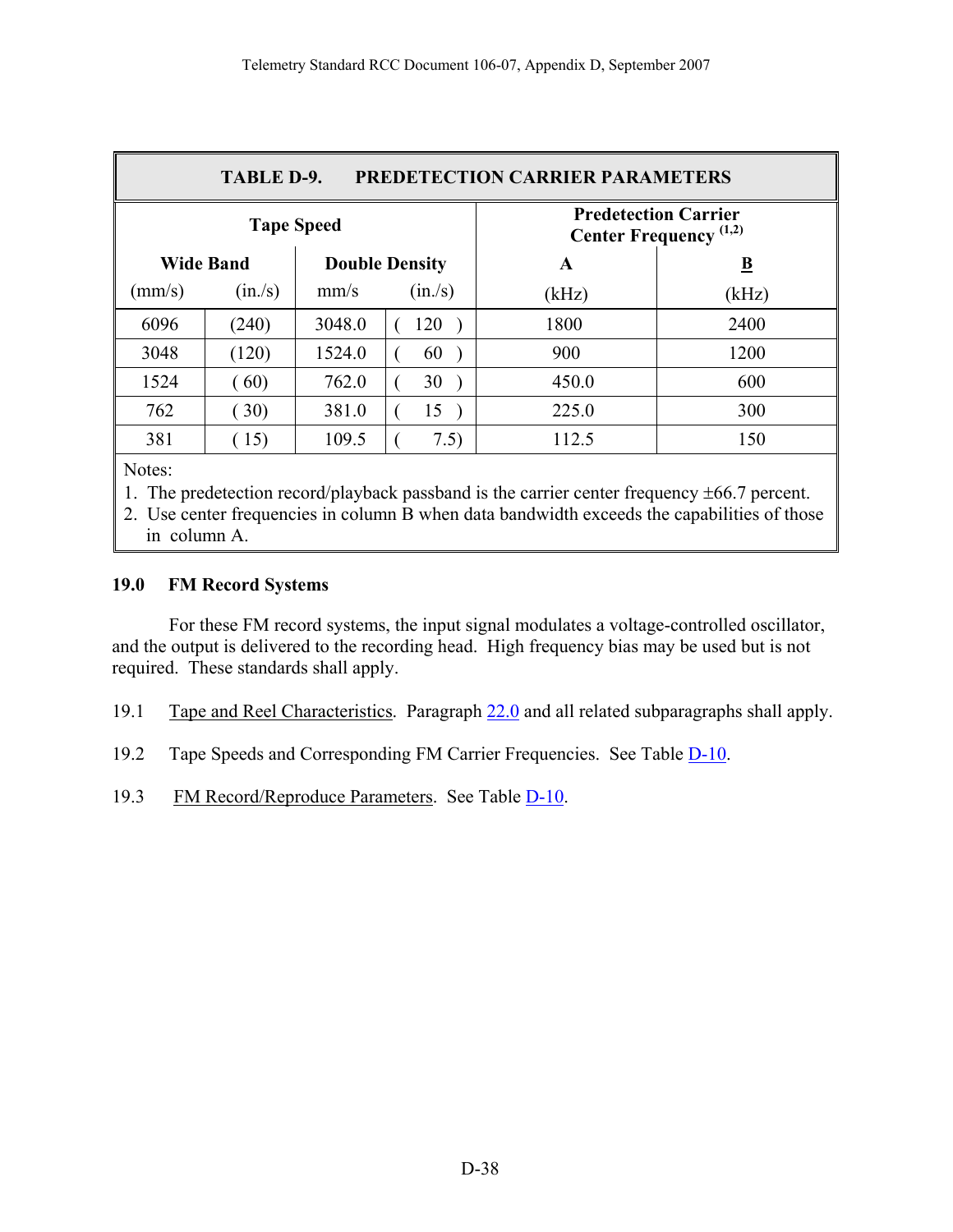<span id="page-40-0"></span>

| TABLE D-10.<br>WIDE BAND AND DOUBLE DENSITY FM RECORD PARAMETERS |                   |                   |                   |                                                   |                   |                                |
|------------------------------------------------------------------|-------------------|-------------------|-------------------|---------------------------------------------------|-------------------|--------------------------------|
|                                                                  | <b>Tape Speed</b> | Carrier<br>Center |                   | Carrier<br><b>Deviation Limits</b> <sup>(1)</sup> | <b>Modulation</b> | <b>Response</b><br><b>Band</b> |
|                                                                  | Wide Band FM      | Frequency         | Plus<br>Deviation | Minus<br>Deviation                                | Frequency         | <b>Limits</b>                  |
|                                                                  | $(mm/s)$ $(in/s)$ | (kHz)             | (kHz)             | (kHz)                                             | (kHz)             | (dB <sup>(2)</sup> )           |
|                                                                  | <b>Group I</b>    |                   |                   |                                                   |                   |                                |
|                                                                  | 47.6 $(1-7/8)$    | 6.750             | 9.450             | 4.050                                             | dc to 1.250       | $\pm 1$                        |
|                                                                  | (33/4)<br>95.2    | 13.500            | 18.900            | 8.100                                             | dc to 2.500       | $\pm 1$                        |
|                                                                  | 190.5<br>(71/2)   | 27.000            | 37.800            | 16.200                                            | dc to 5.000       | $\pm 1$                        |
|                                                                  | 381.0<br>(15)     | 54.000            | 75.600            | 32.400                                            | dc to 10.000      | $\pm 1$                        |
|                                                                  | 762.0<br>(30)     | 108.000           | 151.200           | 64.800                                            | dc to 20.000      | $\pm 1$                        |
|                                                                  | 1524.0<br>(60)    | 216.000           | 302.400           | 129.600                                           | dc to 40.000      | $\pm 1$                        |
|                                                                  | 3048.0<br>(120)   | 432.000           | 604.800           | 259.200                                           | dc to 80.000      | $\pm 1$                        |
|                                                                  |                   |                   |                   |                                                   |                   |                                |
| <b>Double</b><br><b>Density</b>                                  | <b>Group II</b>   |                   |                   |                                                   |                   |                                |
|                                                                  | $47.6(1-7/8)$     | 14.062            | 18.281            | 9.844                                             | dc to<br>7.810    | $\pm 1, -3$                    |
|                                                                  | $95.2(3-3/4)$     | 28.125            | 36.562            | 19.688                                            | 15.620<br>dc to   | $\pm 1, -3$                    |
| 95.2 (33/4)                                                      | $190.5(7-1/2)$    | 56.250            | 73.125            | 39.375                                            | dc to 31.250      | $\pm 1, -3$                    |
| 190.5 $(71/2)$                                                   | 381.0 (15)        | 112.500           | 146.250           | 78.750                                            | dc to 62.500      | $\pm 1, -3$                    |
| 381.0 (15)                                                       | 62.0(30)          | 225.000           | 292.500           | 157.500                                           | dc to 125.000     | $\pm 1, -3$                    |
| 762.0<br>(30)                                                    | 1524.0 (60        | 450.000           | 585.000           | 315.000                                           | dc to 250.000     | $\pm 1, -3$                    |
| 1524.0 (60)                                                      | 3048.0 (120)      | 900.000           | 1170.000          | 630.000                                           | dc to 500.000     | $\pm 1, -3$                    |
| 3048.0 (120)                                                     | 6096.0 (240)      | 1800.000          | 2340.000          | 1260.000                                          | dc to 1000.000    | $\pm 1, -3$                    |

Notes:

1. Input voltage levels per subparagraph [19.5.](#page-41-0)

2. Frequency response referred to 1-kHz output for FM channels 13.5 kHz and above, and 100 Hz for channels below 13.5 kHz.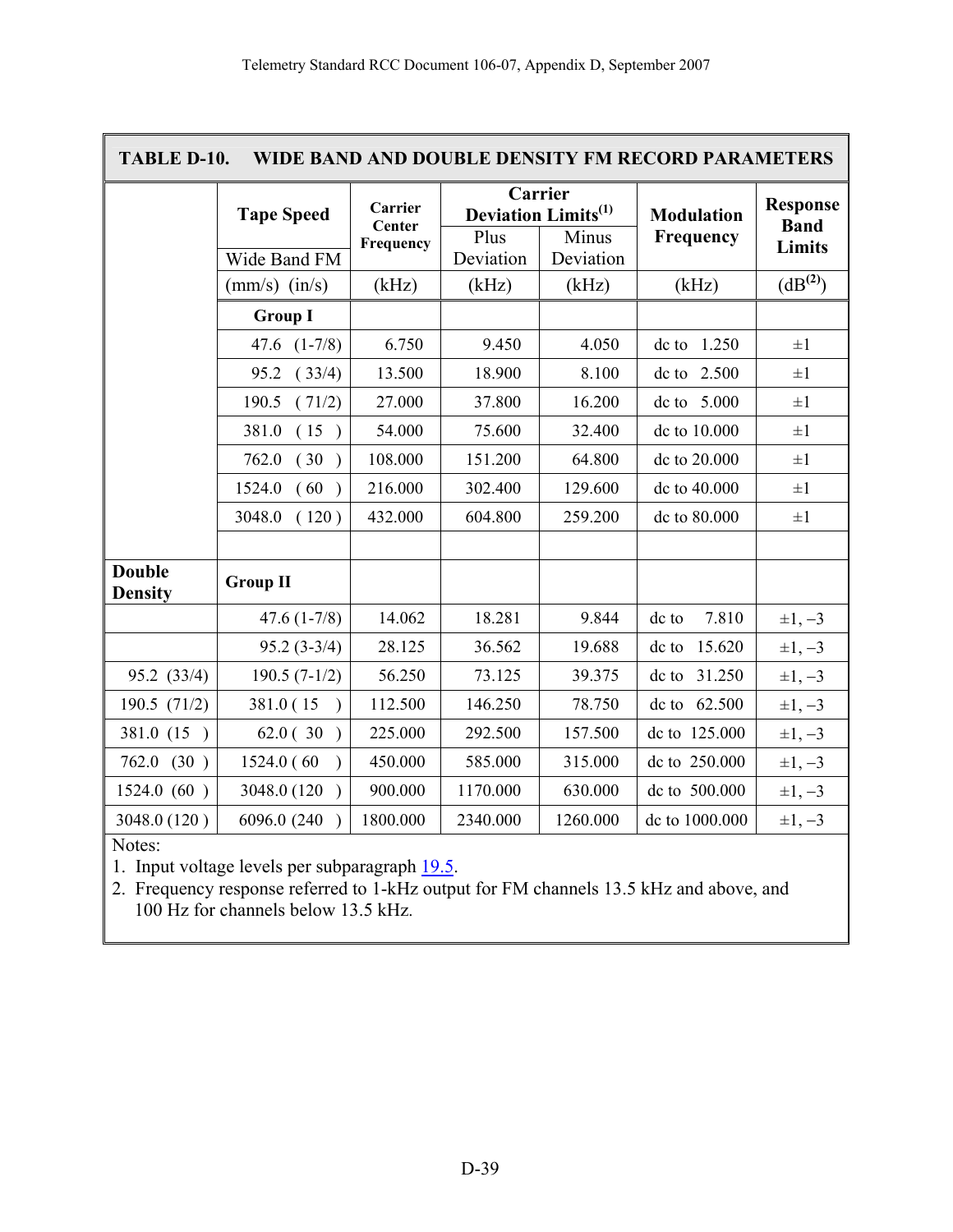<span id="page-41-0"></span>19.4 Speed Control and Compensation. Paragraph [17.4](#page-36-0) shall apply. Note that a separate track is always required for speed control and flutter compensation signals with a single-carrier FM system.

19.5 FM Record Parameters. For FM record systems, an input voltage of 1 to 10V peak-topeak shall be adjustable to produce full frequency deviation.

19.5.1 Deviation Direction. Increasing positive voltage gives increasing frequency. Predetection recorded tapes may be recorded with reverse deviation direction because of the frequency translation techniques employed.

19.6 FM Reproduce Systems. Output levels are for signals recorded at full deviation. In wide band and double density FM systems, the output is 2 V peak-to-peak minimum across a load impedance of 75 ohms  $\pm 10$  percent. Increasing input frequency gives a positive going output voltage.

# **20.0 PCM Recording**

 The PCM signals may be successfully recorded using several different methods. Methods included in these standards are predetection recording, post-detection recording, and serial high-density digital recording (HDDR). Parallel HDDR methods are not included.

20.1 Predetection PCM Recording. This method employs direct recording of the signal obtained by heterodyning the receiver IF signal to one of the center frequencies listed in Table [D-9](#page-39-0) without demodulating the serial PCM signal (see Figure [D-8.](#page-33-0) The maximum recommended bit rate for predetection recording of NRZ data is equal to the predetection carrier frequency, for example, 900 kb/s for a 900 kHz predetection carrier. The maximum recommended bit rate for predetection recording of bi-phase (Biφ) data is equal to one-half the predetection carrier frequency. For bit rates greater than one-half the maximum recommended rates, the preferred method of detection is to convert the signal to a higher frequency before demodulation.

20.2 Post-Detection PCM Recording. The serial PCM signal (plus noise) at the video output of the receiver demodulator is recorded by direct or wide band FM recording methods without first converting the PCM signal to bi-level form (see Figure  $D-8$ ). Table  $D-11$  lists maximum bit rates versus tape speed for these recording methods. The minimum recommended reproduce bit rates are 10 kb/s for post-detection direct Biφ and 10 bits per second for post-detection FM (see Chapter 4, paragraph 4.2.2.3).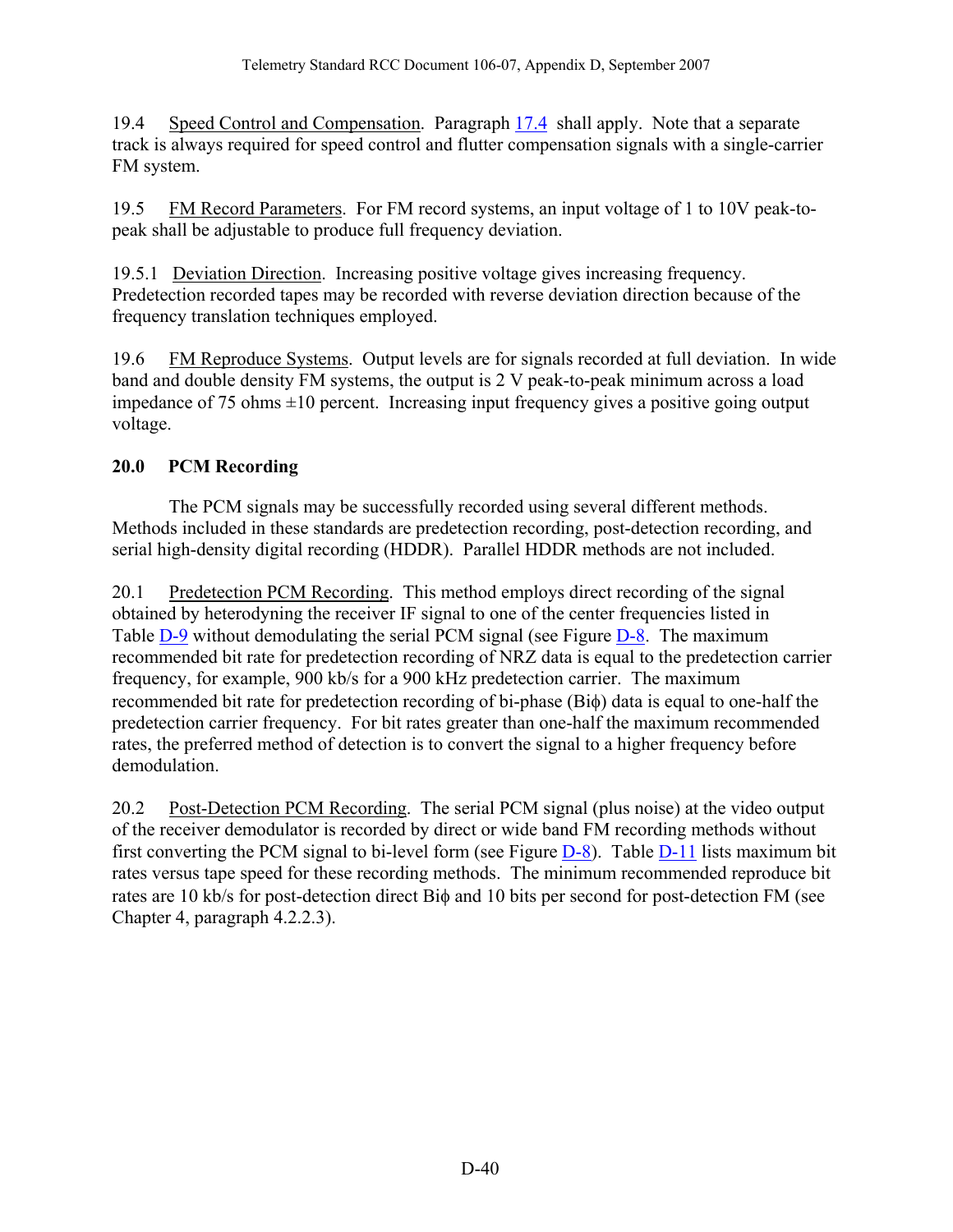<span id="page-42-0"></span>

| TABLE D-11.<br><b>MAXIMUM RECOMMENDED BIT RATES, POST-DETECTION</b><br>RECORDING <sup>(1)</sup> |                                           |        |             |                         |                    |            |
|-------------------------------------------------------------------------------------------------|-------------------------------------------|--------|-------------|-------------------------|--------------------|------------|
|                                                                                                 | <b>Tape Speed</b>                         |        |             |                         |                    | Post-FM    |
|                                                                                                 | <b>Wide Band</b><br><b>Double Density</b> |        |             | Post-D<br><b>Direct</b> |                    |            |
| (mm/s)                                                                                          | (in./s)                                   | (mm/s) | (in./s)     | $Bi\varphi$ (kb/s)      | $Bi\varphi$ (kb/s) | NRZ (kb/s) |
| 6096.0                                                                                          | (240)                                     | 3048.0 | (120)       | 1800                    | 900                | 1800       |
| 3048.0                                                                                          | (120)                                     | 1524.0 | 60          | 900                     | 450                | 900        |
| 1524.0                                                                                          | 60                                        | 762.0  | 30          | 450.0                   | 225                | 450        |
| 762.0                                                                                           | 30                                        | 381.0  | 15          | 225.0                   | 112                | 225        |
| 381.0                                                                                           | 15                                        | 109.5  | $7 - 1/2$   | 112.5                   | 56                 | 112        |
| 190.5                                                                                           | $7-1/2)$                                  | 95.2   | $3 - 3/4$ ) | 56                      | 28                 | 56         |
| 95.2                                                                                            | $3-3/4)$                                  |        |             | 28                      | 14                 | 28         |
| 47.6                                                                                            | $1 - 7/8$ )                               |        |             | 14                      | 7                  | 14         |
| Note:                                                                                           |                                           |        |             |                         |                    |            |

1.Direct recording of NRZ signals is NOT recommended unless the signal format is carefully designed to eliminate low-frequency components for any data expected.

20.3 Serial High-Density Digital Recording. Serial HDDR is a method of recording PCM data on a magnetic tape that involves applying the data to one track of the recorder as a bi-level signal.

20.4 The following subparagraphs deal with standards for direct recording of PCM telemetry data using a wide band analog instrumentation recorder or reproducer system. Direct recording is described in paragraph [17.0](#page-35-0). The recommended PCM codes, maximum bit rates, record and reproduce parameters, and the magnetic tape requirements are also described.

20.4.1 PCM Codes. The recommended codes for serial high-density PCM recording are bi-phase level (Biφ-L) and randomized non-return-to-zero-level (RNRZ-L). The maximum recommended bit packing densities (for wide band recording) re 590 b/mm (15 kb/in.) for Biφ-L and 980 b/mm (25 kb/in.) for RNRZ-L. Refer to Table [D-12](#page-43-0) for maximum recommended bit rates versus standard tape speeds. The minimum recommended reproduce bit rates are 5 kb/s for Biφ-L and 200 kb/s for RNRZ-L. Details of the implementation are discussed in paragraph [3.0,](#page-9-0) of this Appendix.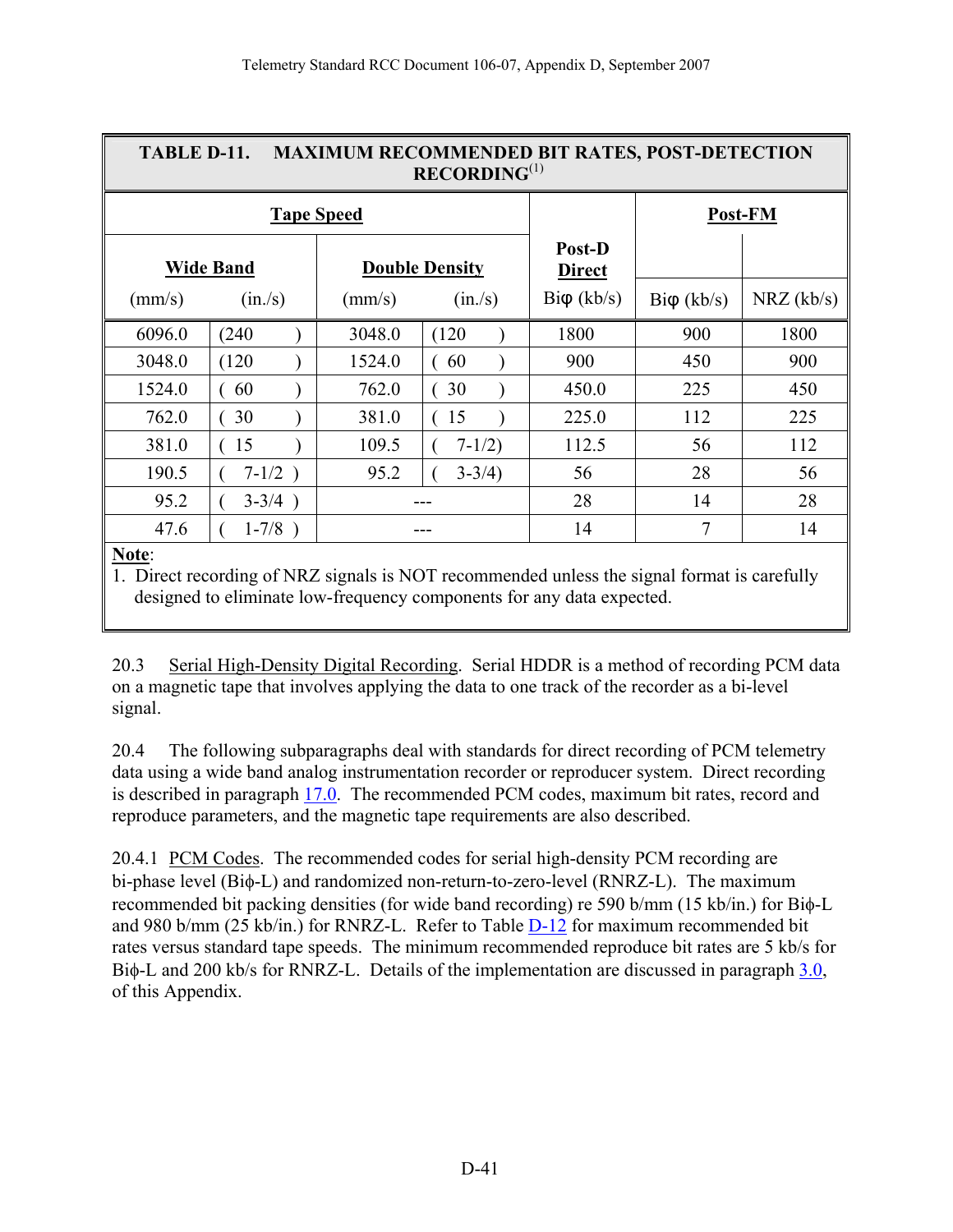<span id="page-43-0"></span>

|                                                                                                 | TABLE D-12.<br><b>MAXIMUM RECOMMENDED BIT RATES</b> |                  |                                  |                         |                         |
|-------------------------------------------------------------------------------------------------|-----------------------------------------------------|------------------|----------------------------------|-------------------------|-------------------------|
|                                                                                                 | <b>Tape Speed</b>                                   |                  |                                  |                         |                         |
| (mm/s)                                                                                          | <b>Wide Band</b><br>(in./s)                         | $\text{(mm/s)}$  | <b>Double Density</b><br>(in./s) | $Bi\varphi-L$<br>(kb/s) | <b>RNRZ-L</b><br>(kb/s) |
| 6096.0                                                                                          | (240)                                               | 3048.0           | (120)                            | 3600                    | 6000                    |
| 3048.0                                                                                          | (120)                                               | 1524.0           | 60                               | 1800                    | 3000                    |
| 1524.0                                                                                          | 60                                                  | 762.0            | 30                               | 900                     | 1500                    |
| 762.0                                                                                           | 30                                                  | 381.0            | 15                               | 450                     | 750                     |
| 381.0                                                                                           | 15                                                  | 109.5            | $7 - 1/2$                        | 225                     | 375                     |
| 190.5                                                                                           | $7-1/2)$                                            | 95.2             | $3 - 3/4$ )                      | 112                     | $187^{(1)}$             |
| 95.2                                                                                            | $3 - 3/4$ )                                         | $93^{(1)}$<br>56 |                                  |                         |                         |
| 47.6                                                                                            | $1-7/8$ )                                           | $46^{(1)}$<br>28 |                                  |                         |                         |
| Note:<br>Reproducing data at bit rates less than 200 kb/s is not recommended when using RNRZ-L. |                                                     |                  |                                  |                         |                         |

20.4.2 Biφ-L Code. The Biφ-L code is recommended for direct recording under the following conditions: The bit rate of the data to be recorded does not exceed the maximum bit rates for Biφ-L (see Table [D-12](#page-43-0)), and the amount of tape required for mission recording by this method is not a severe operational constraint.

20.4.3 RNRZ-L Code. The RNRZ-L code is recommended for direct recording under any of the following conditions: the bit rate of the data to be recorded exceeds the maximum recommended bit rates for Biφ-L (see Table [D-12](#page-43-0)) or maximum tape recording time is needed.

20.4.3.1 To minimize baseline wander anomalies, RNRZ-L is NOT recommended if the reproduced bit rate is less than 200 kb/s.

20.4.3.2 The RNRZ-L shall be implemented using a 15-stage shift register and modulo-2 adders (see Figure [D-9\)](#page-44-0). The randomized bit stream to be recorded is generated by adding (modulo-2) the input bit stream to the modulo-2 sum of the outputs of the 14th and 15th stages of the shift register. In the decoder, the randomized bit stream is the input to the shift register (see Figure [D-9\).](#page-44-0)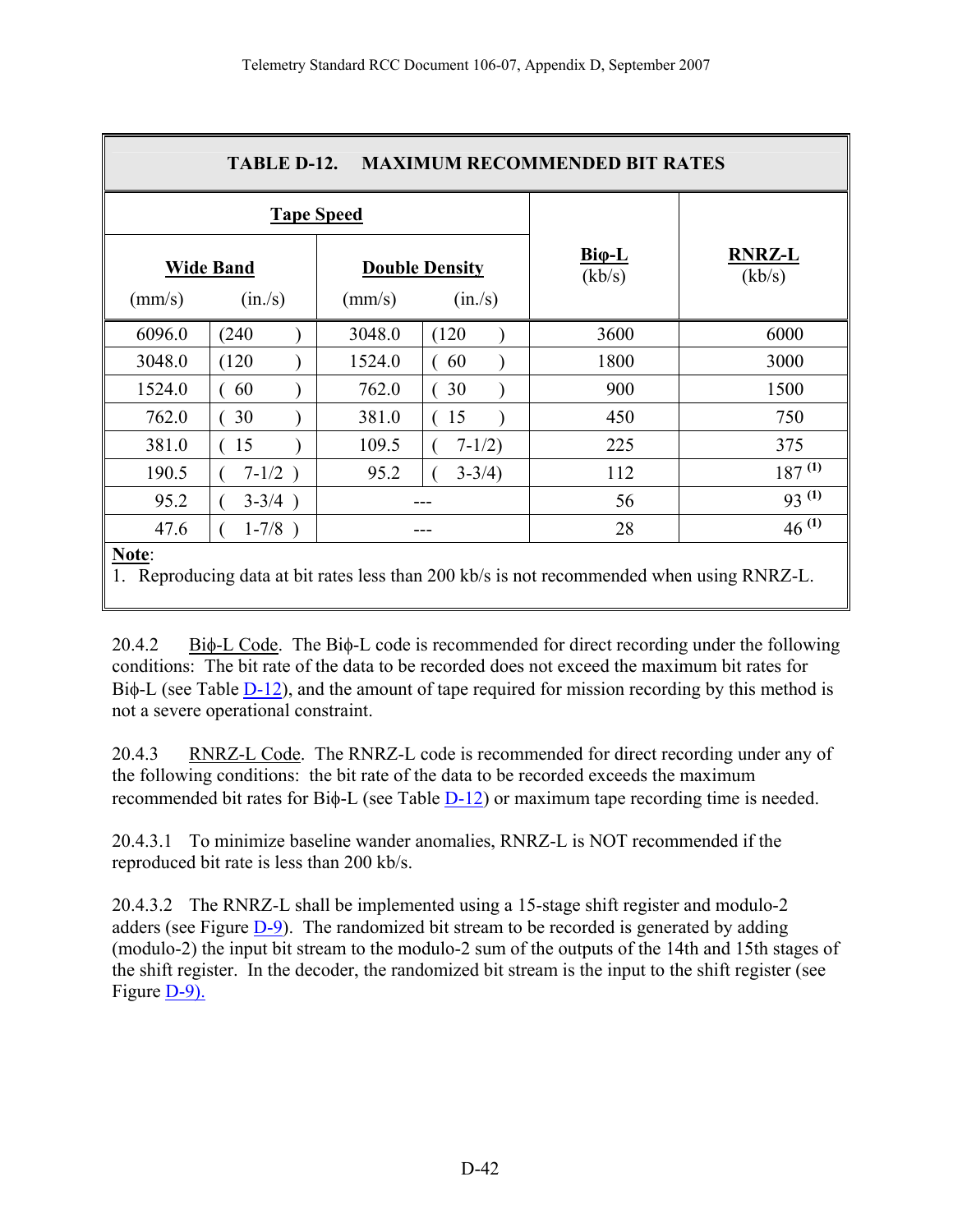<span id="page-44-0"></span>

Figure D-9. Serial high-density digital record and reproduce.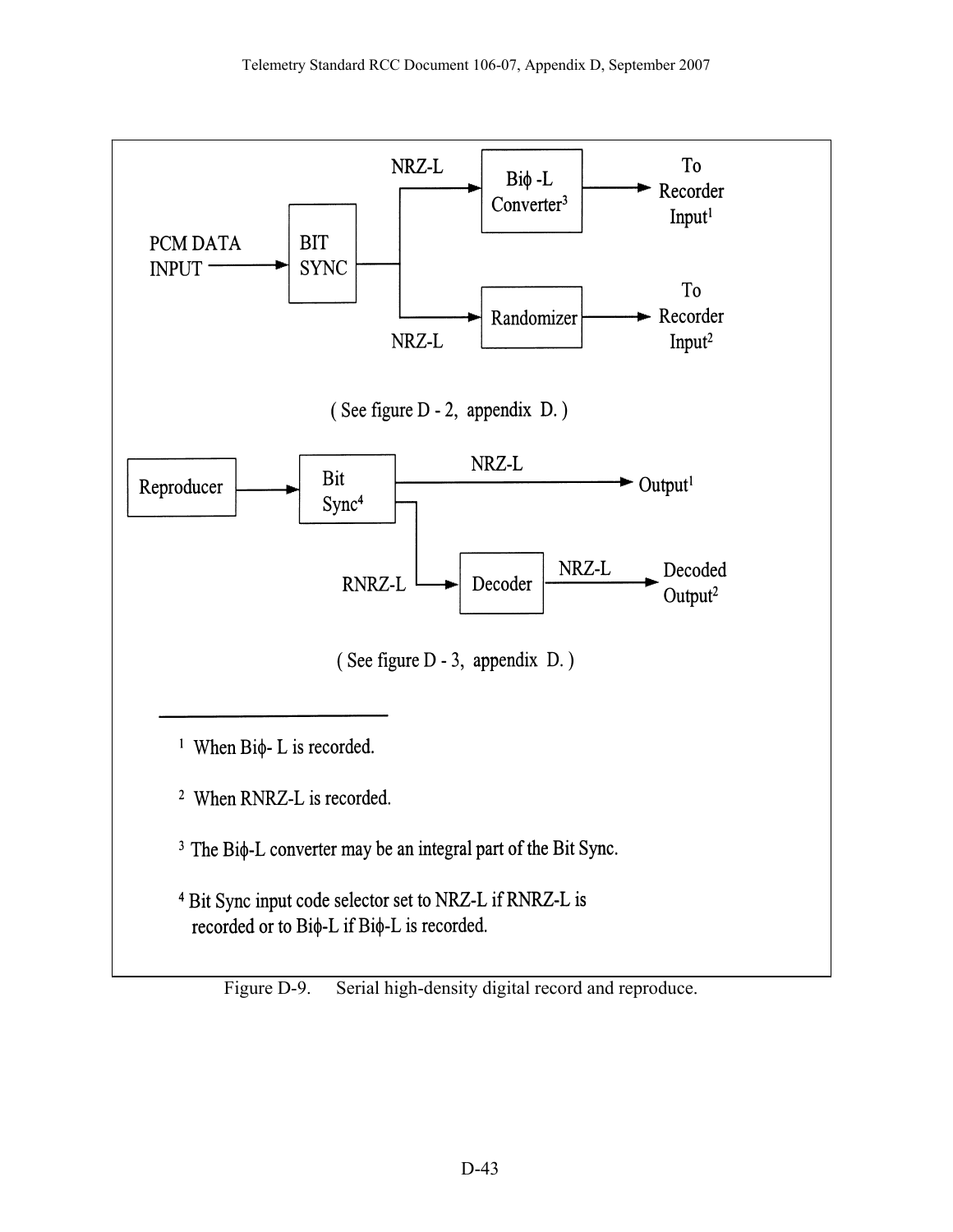20.4.4 Record Parameters. The record parameters are explained in the following subparagraphs.

20.4.4.1 High-density PCM data shall be recorded in compliance with the direct record parameters detailed in subparagraph [17.1](#page-35-0) including the use of an ac bias signal level that produces the required 2 dB over-bias condition.

20.4.4.2 The peak-to-peak level of the PCM input signal shall be equal to twice the rms value of the signal amplitude used to establish the standard record level with a tolerance of  $\pm 25$  percent (see subparagraph [17.2\)](#page-36-0).

20.4.4.3 The signal to be recorded must be bi-level. Bi-level signals are signals where only two levels are present. Therefore, signals containing noise must be converted to bi-level signals before they are recorded.

20.4.4.4 To minimize the effects of tape dropouts, serial high-density digital data should not be recorded on the edge tracks of the tape.

20.4.5 Reproduce Parameters. All reproduce parameters in subparagraph [17.3](#page-36-0) shall apply.

20.4.5.1 PCM Signature. A PCM signature should be recorded before or after or both before and after the data to provide a method for adjusting the reproduce head azimuth and the reproducer equalizers. The data rate of the PCM signature should be the same as the rate of the data to be recorded (see paragraph [7.0](#page-17-0) for tape signature recording).

20.4.5.2 Phase Equalizer. Correct phase equalization is very important to the reconstruction of the serial high-density digital data. Adjustable phase equalizers are desirable but not mandatory.

20.4.6 Magnetic Tape. High-density digital (HDD) magnetic tapes are recommended; however, wide band instrumentation tapes can be used on recorder and reproducer systems with 1.27 mm (0.050 in.) track widths (see paragraphs [22.0](#page-46-0) through [27.0](#page-56-0) below).

20.4.7 Tape Copying. The following practices are recommended when making copies of original data tapes.

20.4.7.1 Convert data reproduced from the original tape to a bi-level signal prior to recording a copy.

20.4.7.2 Align reproduce head azimuth to original tape.

20.4.7.3 Adjust reproducer equalizers correctly.

20.4.7.4 Prior to recording the copy, use the recorded PCM signature to optimize the quality of the reproduced data.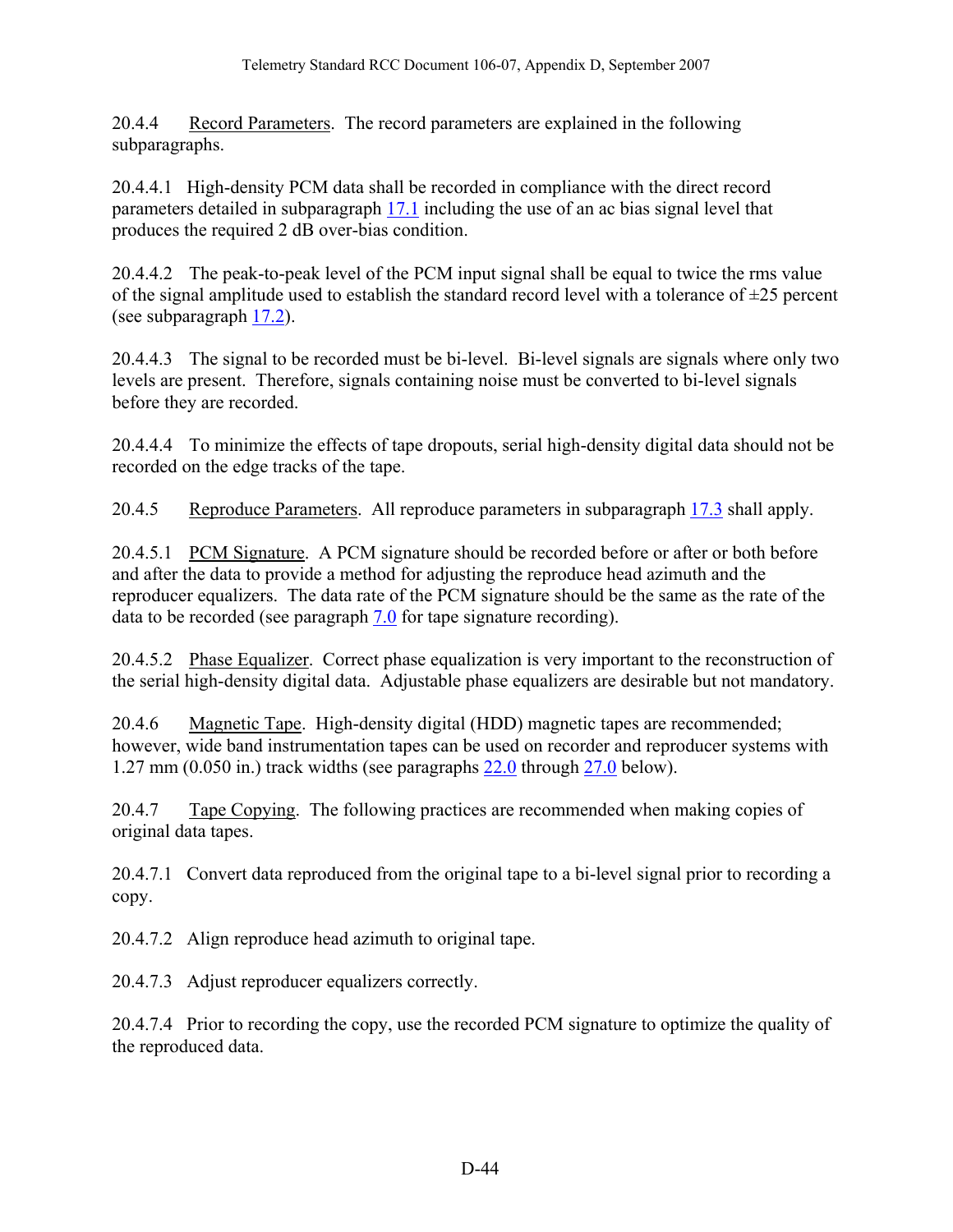<span id="page-46-0"></span>20.4.8 PCM Bit Synchronizer. The PCM bit synchronizer should contain circuitry to reestablish the baseline reference PCM signal (a dc restorer circuit). This circuit is essential when reproducing RNRZ-L at reproduced bit rates less than 1 Mb/s. The PCM bit synchronizer loop bandwidth should be selected for optimum performance between 0.1 and 3 percent of the bit rate.

| NOTE $\rightarrow$ | If an appropriate PCM bit synchronizer is not available, the tape can be<br>copied directly; however, the SNR will be decreased. |
|--------------------|----------------------------------------------------------------------------------------------------------------------------------|
|                    |                                                                                                                                  |

#### **21.0 Preamble Recording for Automatic or Manual Recorder Alignment**

 A preamble (or postamble) may be recorded on the same tape as the data signal with known frequency and amplitude elements which will allow automatic or manual alignment of the signal electronics to optimize the performance of the playback system. Reproduce azimuth, equalization, and FM demodulator sensitivity may be adjusted at all available tape speeds. The preamble may be used for manual adjustment of any instrumentation magnetic tape recorder/ reproducer (wide band and double density). Automatic adjustment requires a recorder/ reproducer specifically designed with the capability to automatically adjust one or more of the following: reproduce-head azimuth, amplitude equalization, phase equalization, and FM demodulator sensitivity. The signal source may be internal to the recorder or may be externally generated.

21.1 Alignment, Direct Electronics. Direct electronics shall use a 1/11 band edge square wave for both manual and automatic alignment as given in this Appendix.

21.2 Alignment, FM Electronics. The FM electronics shall use a 1/11 band edge square wave and  $\pm$ 1.414 Vdc or 0.05 Hz square wave for both manual and automatic alignment as given in this Appendix.

#### **22.0 Magnetic Tape Standards: General**

 The following standards define terminology, establish key performance criteria, and reference test procedures for longitudinally-oriented oxide, unrecorded magnetic tape designed for instrumentation recording,<sup>[2](#page-46-0)</sup> and reference specifications for 19 mm ( $0.75$  in) cassettes designed for digital helical scan recording and S-VHS cassettes designed for 12.65 mm (1/2 in) digital helical scan recording. Classes of instrumentation recording tapes include high-resolution (HR) tapes used for wide band recording, high-density digital (HDD) tapes used for high-density digital PCM recording, and high energy (HE) tapes used for double density recording.

 $\overline{a}$  $2^2$  Federal Specifications may be used to replace paragraphs contained in this chapter where applicable. High output and HDD tapes re not included in the Federal Specificaions. Other standards are referenced in paragraph 1.0, Appendix D.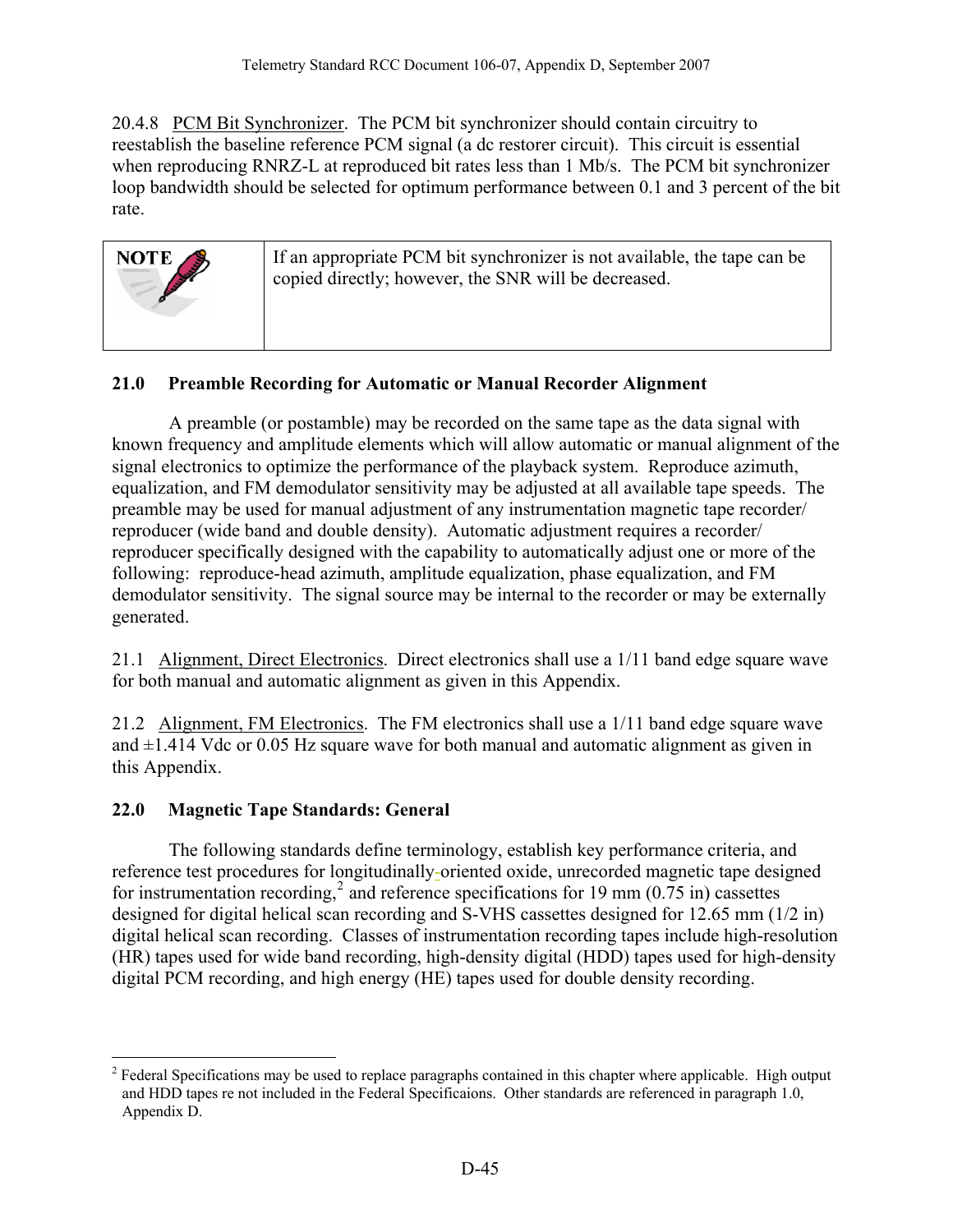<span id="page-47-0"></span> Coercivities of HR and HDD tapes are in the range of 275 to 350 oersteds. High-energy tapes have coercivities of 600 to 800 oersteds. Nominal base thickness is 25.4 μm (1.0 mil) and nominal coating thickness is 5 μm (200 microinches) for all tapes. Where required, limits are specified to standardize configurations and to establish the basic handling characteristics of the tape. Limits placed on the remaining requirements must be determined by the tape user in light of the intended application and interchangeability requirements imposed on the tape (see Table D-13 for examples of suggested requirement limits).

| <b>TABLE D-13. SUGGESTED TAPE REQUIREMENT LIMITS</b> |                                           |                                                                |  |  |
|------------------------------------------------------|-------------------------------------------|----------------------------------------------------------------|--|--|
| Paragraph<br>No.                                     | <b>Tape Requirement</b>                   | <b>Suggested Limits</b>                                        |  |  |
| 27.1                                                 | <b>Bias Level</b>                         | $\pm 2.0$ dB from MCT                                          |  |  |
| 27.2                                                 | Record Level                              | $\pm 2.0$ dB from MCT                                          |  |  |
| 27.3                                                 | Wavelength Response (Table D-13A)         |                                                                |  |  |
| <u>27.4</u>                                          | Output at 0.1 UBE Wavelength              | 1.5 dB from MCT                                                |  |  |
| 27.5                                                 | <b>Short Wavelength Output Uniformity</b> | <b>HR</b> Tape<br><b>HE</b> Tape<br>$2.5 \text{ dB}$<br>2.5 dB |  |  |
| <u>27.6</u>                                          | Dropouts per 30 m (100 ft) (average)      | Center Tracks<br><b>Edge Tracks</b>                            |  |  |
|                                                      |                                           | 5<br>HR Tape<br>10<br>HDD Tape<br>1<br>HE Tape<br>20<br>30     |  |  |
| 27.7                                                 | Durability (See Table D-14.)              |                                                                |  |  |
| <u>27.8</u>                                          | <b>Modulation Noise</b>                   | 1 dB maximum                                                   |  |  |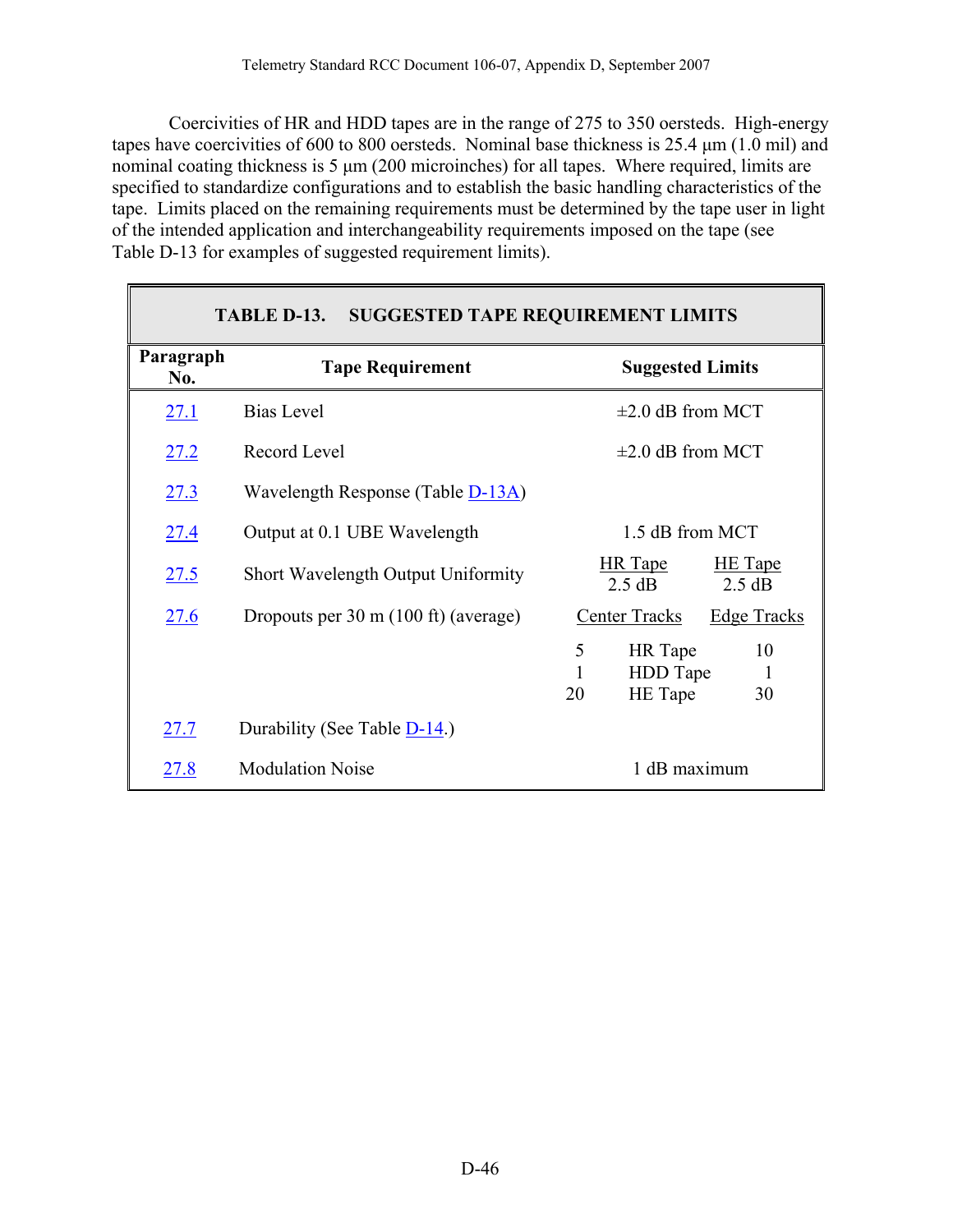#### <span id="page-48-0"></span>**TABLE D-13A. SUGGESTED WAVELENGTH RESPONSE REQUIREMENTS**

#### **HR and HDD TAPE**

|           | Measurement Wavelength | <b>HR</b> Response | <b>HDD</b> Response |
|-----------|------------------------|--------------------|---------------------|
| $(\mu m)$ | (mils)                 | (dB)               | (dB)                |
|           |                        |                    |                     |
| 3810.00   | (150.000)              | 1.00               | 2.00                |
| 254.00    | (10.000)               | 1.00               | 1.00                |
| 15.14     | (0.600)                | 0.00               | 0.00                |
| 6.35      | (0.250)                | 1.50               | 1.50                |
| 3.18      | (0.125)                | 2.00               | 2.00                |
| 2.54      | (0.100)                | 2.50               | 2.50                |
| 2.03      | (0.080)                | 2.50               | 2.50                |
| 1.52      | (0.060)                | 3.00               | 3.00                |

#### **HIGH-ENERGY TAPE**

|           | <b>Measurement Wavelength</b> | <b>HE Wavelength Response</b> |
|-----------|-------------------------------|-------------------------------|
| $(\mu m)$ | (mils)                        | (dB)                          |
|           |                               |                               |
| 25.40     | (1.000)                       | 2.00                          |
| 12.70     | (0.500)                       | 2.00                          |
| 7.62      | (0.300)                       | 0.00                          |
| 3.18      | (0.125)                       | 2.50                          |
| 1.52      | (0.060)                       | 2.50                          |
| 1.02      | (0.040)                       | 3.00                          |
| 0.76      | (0.030)                       | 3.50                          |
|           |                               |                               |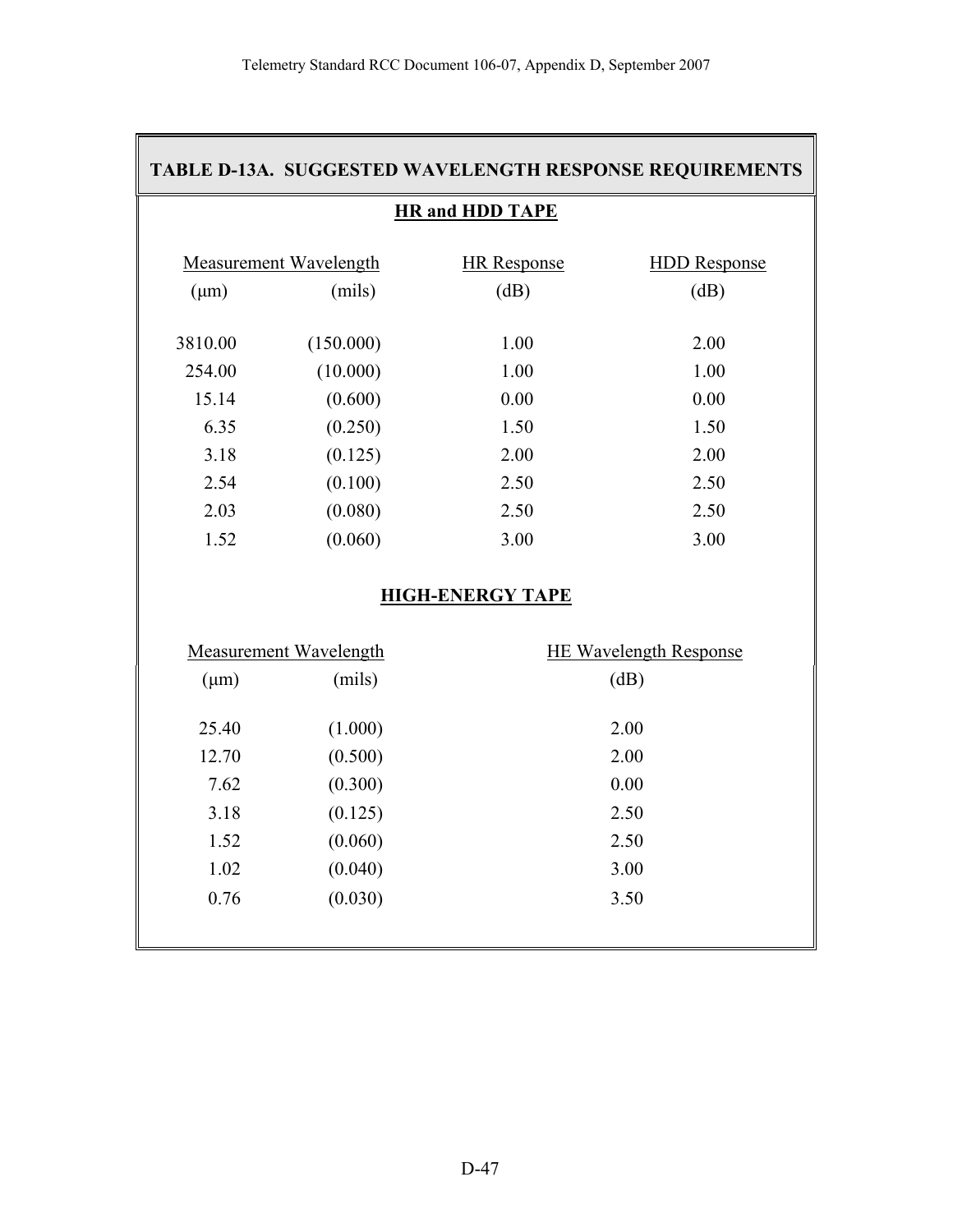<span id="page-49-0"></span>

| <b>TABLE D-14.</b><br><b>DURABILITY SIGNAL LOSSES</b> |                               |                                                     |  |  |  |
|-------------------------------------------------------|-------------------------------|-----------------------------------------------------|--|--|--|
|                                                       | <b>Designated Tape Length</b> | <b>Number of Allowable Signal Losses (per pass)</b> |  |  |  |
| <b>Meters</b>                                         | <u>feet</u>                   |                                                     |  |  |  |
| 762                                                   | (2,500)                       | $\mathfrak{D}$                                      |  |  |  |
| 1,097                                                 | (3,600)                       | $\mathfrak{D}_{1}^{(1)}$                            |  |  |  |
| 1,402                                                 | (4,600)                       | 2                                                   |  |  |  |
| 1,524                                                 | (5,000)                       | $\mathcal{D}$                                       |  |  |  |
| 2,195                                                 | (7,200)                       | ζ                                                   |  |  |  |
| 2,804                                                 | (9,200)                       | 3                                                   |  |  |  |
| 3,292                                                 | (10, 800)                     | 4                                                   |  |  |  |

#### **23.0 Definitions**

 Underlined terms appearing within definitions indicate that these terms are defined elsewhere in paragraph 23.0. For the purpose of this standard, the following definitions apply.

23.1 Back Coating. A thin coating of conductive material (for example, carbon) bonded to the surface of a magnetic tape opposite the magnetic-coated surface for reducing electrostatic charge accumulation and for enhancing high-speed winding uniformity. Resistivity of the back coating should be 1 megohm per square or less, whereas the oxide-coated magnetic surface resistivity is much higher (also see magnetic oxide coating).

23.2 Base. The material on which the magnetic oxide coating (and back coating, if employed) is applied in the manufacture of magnetic tapes. For most applications, polyester-base materials are currently employed.

23.3 Bias Level. The level of high frequency ac bias current or voltage in a direct record system needed to produce a specified level of an upper band edge (UBE) frequency sine-wave signal at a particular tape speed. Bias level is usually adjusted to produce maximum output or increased beyond maximum to depress the output 2 dB.

23.4 Bi-Directional. Ability of a magnetic tape to record and to reproduce a specified range of signals within specified tolerances of various characteristics when either end of the tape on the reel is used as the leading end.

23.5 Binder. Material in which the magnetic oxide particles or back-coating particles are mixed to bond them to the base material.

23.6 Blocking. Failure of the magnetic coating to adhere to the base material because of layer-to-layer adhesion in a wound tape pack.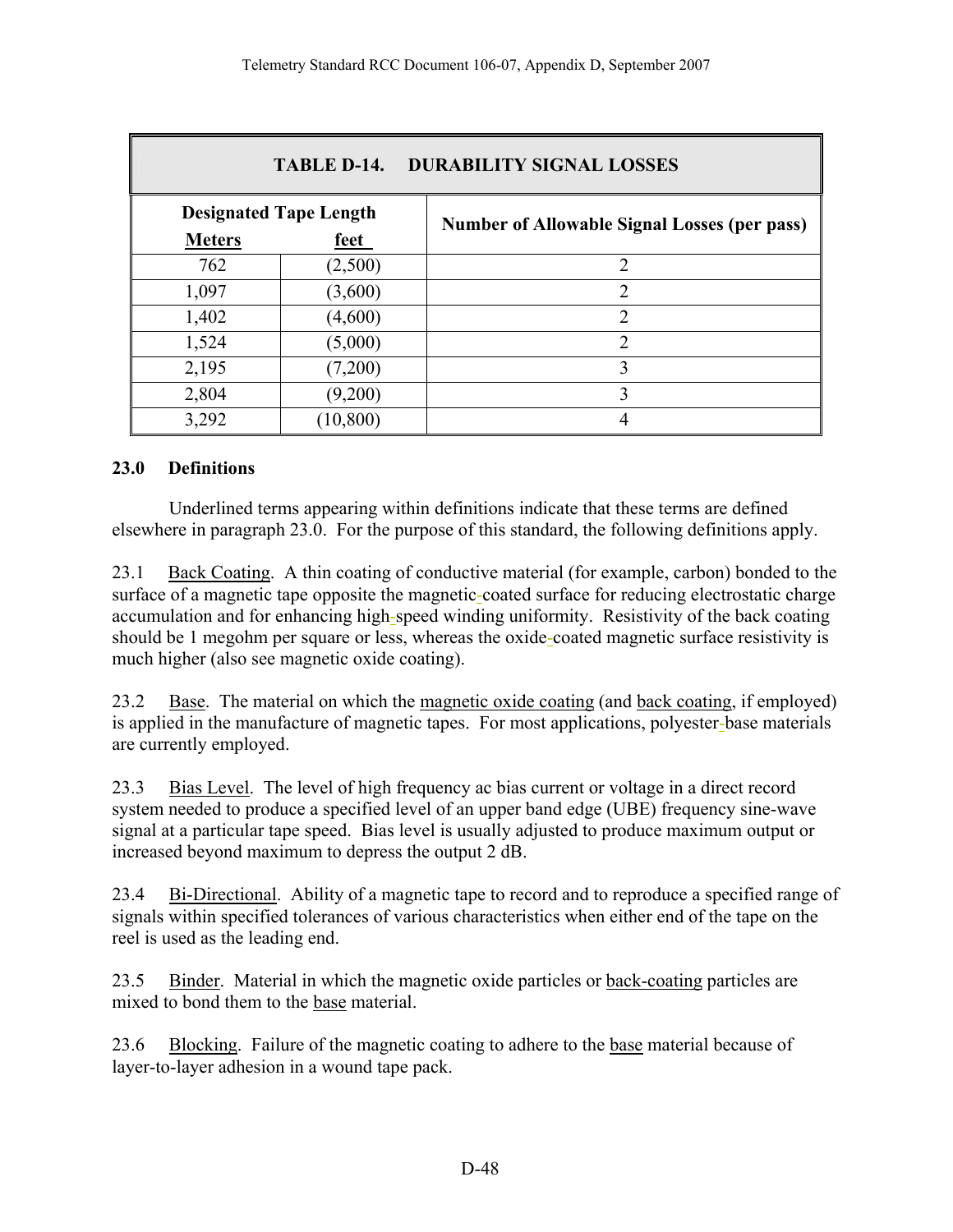<span id="page-50-0"></span>23.7 Center Tracks. On a recorded tape, center tracks are those that are more than one-track distance from either edge of the tape, for example, tracks 2 through 13 of a 14-track tape or tracks 2 through 27 of a 28-track tape.

23.8 Dropout. A reproduced signal of abnormally low amplitude caused by tape imperfections severe enough to produce a data error. In digital systems, dropouts produce bit errors.

23.9 Edge Tracks. The data tracks nearest the two edges of a recorded magnetic tape, for example, tracks 1 and 14 of a 14-track tape.

23.10 Erasure. Removal of signals recorded on a magnetic tape to allow reuse of the tape or to prevent access to sensitive or classified data. Instrumentation recorders and reproducers do not usually have erase heads, so bulk erasers or degaussers must be employed.

23.11 E-Value. The radial distance by which the reel flanges extend beyond the outermost layer of tape wound on a reel under a tape tension of 3.33 to 5.56 newtons (12 to 20 ounces of force) per inch of tape width. Inadequate E-value may prohibit the use of protective reel bands.

23.12 High-Density Digital Magnetic Tape. Instrumentation magnetic tape with nominal base thickness of 25.40 μm (1 mil) and coercivity of 275 to 350 oersteds used to record and reproduce high-density digital (PCM) signals with per-track bit densities of 590 b/mm (15 kb/in.) or greater.

23.13 High-Energy Magnetic Tape. Magnetic tapes having coercivity of 600 to 800 oersteds and nominal base thickness of 25.4 μm (1 mil) used for double density analog recording and high-density digital recording above 980 b/mm (25 kb/in.).

23.14 High-Resolution Magnetic Tape. Instrumentation magnetic tape used for recording on wide band recorder and reproducer systems. The HR and HDD tapes may have identical coatings and coercivities (275 to 350 oersteds) but differ in the extent and type of testing conducted by the manufacturer.

23.15 Layer-to-Layer Signal Transfer (Print Through). Transfer of a signal to a layer of a wound magnetic tape originating from a signal recorded on an adjacent layer of tape on the same reel. Saturation-level recorded signals and tape storage at elevated temperatures are likely contributors to this effect.

23.16 Magnetic Oxide Coating. Material applied to a base material to form a magnetic tape. The magnetic oxide coating contains the oxide particles, the binder, and other plasticizing and lubricating materials necessary for satisfactory operation of the magnetic tape system (also see back coating).

23.17 Manufacturer's Centerline Tape (MCT). A tape selected by the manufacturer from his production, where the electrical and physical characteristics are employed as reference standards for all production tapes to be delivered during a particular contractual period. Electrical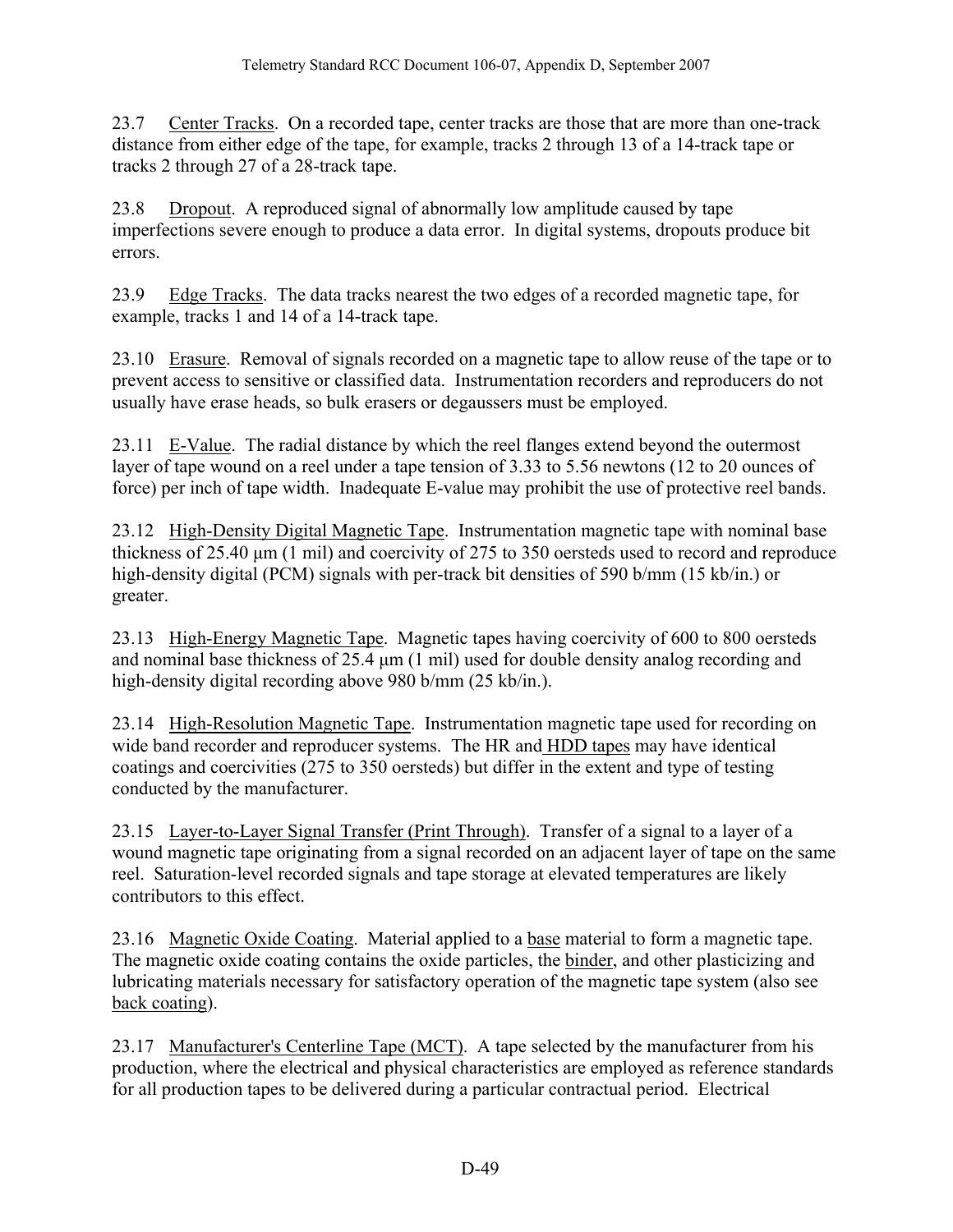<span id="page-51-0"></span>characteristics include, but are not limited to, bias level, record level, output at 0.1 UBE, and wavelength response. The MCTs are not usually available for procuring agency use.

23.18 Manufacturer's Secondary Centerline Tape (MSCT). A tape selected by a manufacturer from his production and provided in lieu of an MCT. On the MSCT, the electrical characteristics may depart from the MCT characteristics, but calibration data referenced in the MCT are provided. All other characteristics of the MSCT are representative of the manufacturer's product.

23.19 Modulation Noise. Noise riding on a reproduced signal that is proportional to the amplitude of the recorded signal (below saturation) and results from tape-coating irregularities in particle size, orientation, coercivity, and dispersion.

23.20 Record Level. The level of record current or voltage required to achieve a specified reproduce output level with bias level previously set to the correct value. In direct record systems, standard record level is the level of a 0.1 UBE frequency signal required to produce 1 percent third harmonic distortion in the reproduced output signal because of tape saturation.

23.21 Scatterwind. Lateral displacements of tape wound on a reel which gives an irregular appearance to the side surfaces of a tape pack. Scatterwind can result from such things as poorly controlled tape tension, guiding, static electrical charge, and poor tape slitting.

23.22 Shedding. Loss of magnetic coating from tape during operation on a tape transport. Excessive shedding causes excessive dropout.

23.23 Short Wavelength Output Uniformity. A measure of high-frequency reproduce signal amplitude uniformity caused by oxide coating variations.

23.24 Upper Band Edge. The highest frequency that can be recorded and reproduced at a particular tape speed in the direct record mode. The UBE signals are used in setting bias level; 0.1 UBE signals are used to set record level.

23.25 Wavelength Response. The record and reproduce characteristic of a magnetic tape which depends on tape formulation, coating thickness, and other tape physical parameters and is a function of the wavelength recorded on the tape (tape speed divided by signal frequency) rather than the actual frequency recorded.

23.26 Working Length. Length of tape usable for reliable recording and reproduction of data. Actual tape length on a reel exceeds the working length to provide for tape start and stop at each end of the reel without loss of data.

23.27 Working Reference Tape (WRT). A tape or tapes of the same type as an MCT or MSCT selected by the user and calibrated to the MCT or MSCT. The WRTs are employed in conducting tests on tape types during a procurement activity and for aligning and testing recorder and reproducer systems to minimize running the MCT or MSCT.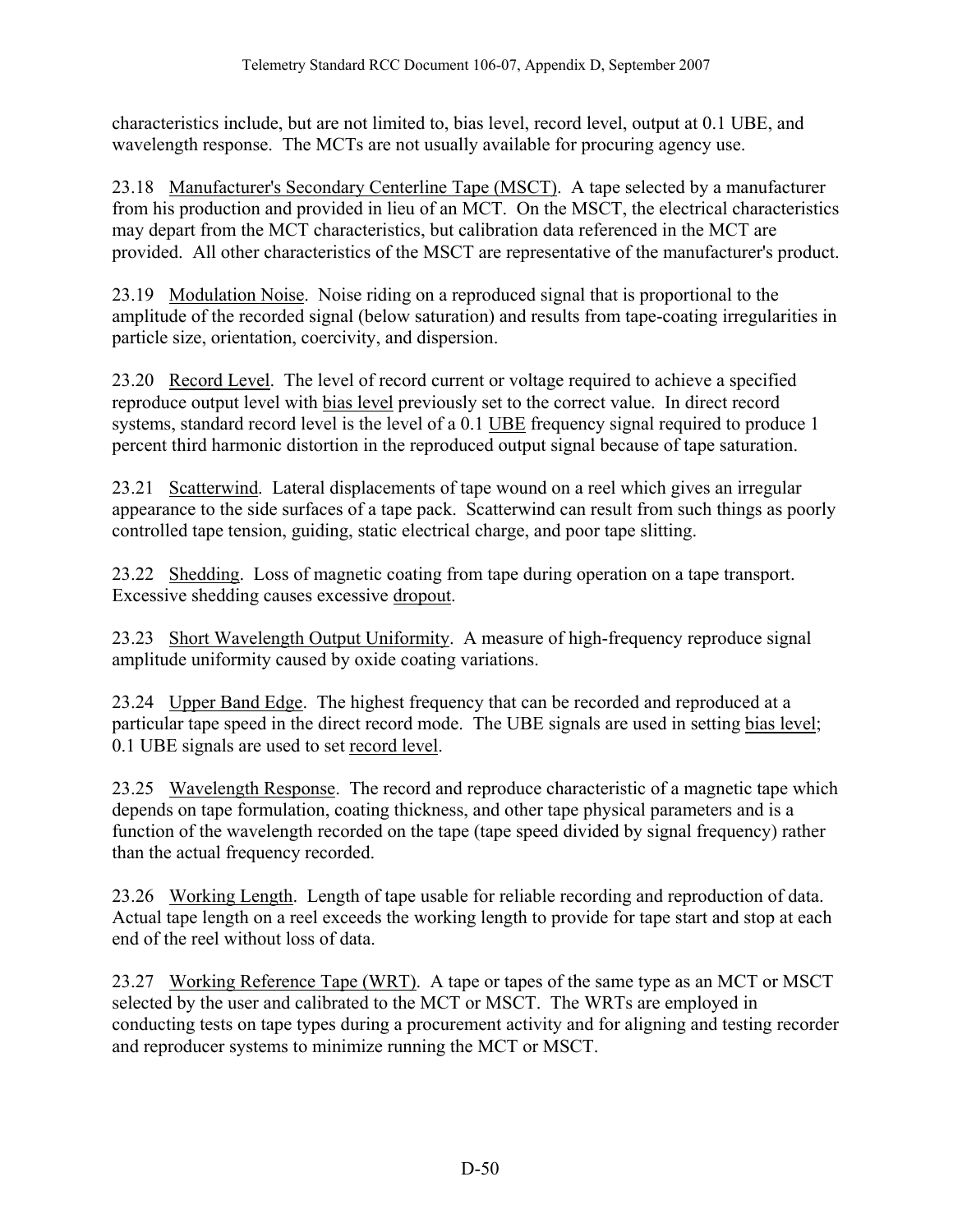#### <span id="page-52-0"></span>**24.0 General Requirements for Standard Instrumentation Tapes and Reels**

The following subparagraphs describe the requirements for tapes and reels.

24.1 Reference Tape System. To establish a set of test procedures which can be performed independently and repeatedly on different manufacturers' tape transports, a centerline reference tape system employing MCT, MSCT, or WRTs as required, should be used. The reference tape system provides a centerline tape against which tape or tape recorder specifications may be tested or standard tapes for aligning operational recorders.

24.1.1 Manufacturer's Centerline Tape. The electrical characteristics provided for a manufacturer's centerline tape include, but are not limited to, bias level, record level, wavelength response, and output at 0.1 UBE wavelength. The physical characteristics of the MCT shall also represent the manufacturer's production and shall be representative of all production tape delivered during any resultant contractual period (see MCT definition in paragraph [23.17\)](#page-50-0)

24.1.2 Manufacturer's Secondary Centerline Tape. On the MSCT, the electrical characteristics are calibrated to the manufacturer's reference tape, and calibration data are supplied with the MSCT. The physical characteristics of the MSCT shall represent the manufacturer's production (see secondary MCT definition in paragraph [23.18\)](#page-51-0).

24.1.3 Working Reference Tape (WRT). Working reference tapes shall be of the same type as those under procurement or test and shall be used in place of a MCT or MSCT for all applicable test procedures (see WRT definition in paragraph [23.27](#page-51-0)).



24.1.4 Test Recorder and Reproducer. A laboratory quality test recorder shall be designated for use with the reference tape system during any magnetic tape procurement and test program. The recorder selected shall meet the requirements specified in this Appendix.

24.1.5 MCT/MSCT/WRT Use. Using MCT or MSCT as a reference, the tape user performs all tests necessary to determine if the manufacturer's centerline performance values meet operational and recorder requirements. All acceptable centerline tapes are retained by the tape user as references in subsequent acceptance test procedures performed in support of resultant contracts or contractual periods. A working reference tape, which has been calibrated to an MCT or MSCT, is used as the actual working reference in the applicable testing procedures outlined in Volume III, RCC Document 118. Dropout tests should use a tape other than the MSCT or WRT.

24.2 Marking and Identifying. See Federal Specification W-T-155[3](#page-52-0)B.<sup>3</sup>

 $\overline{a}$  $3$  There are four W-T-1553 specifications relating to different coercivity and dropout rates.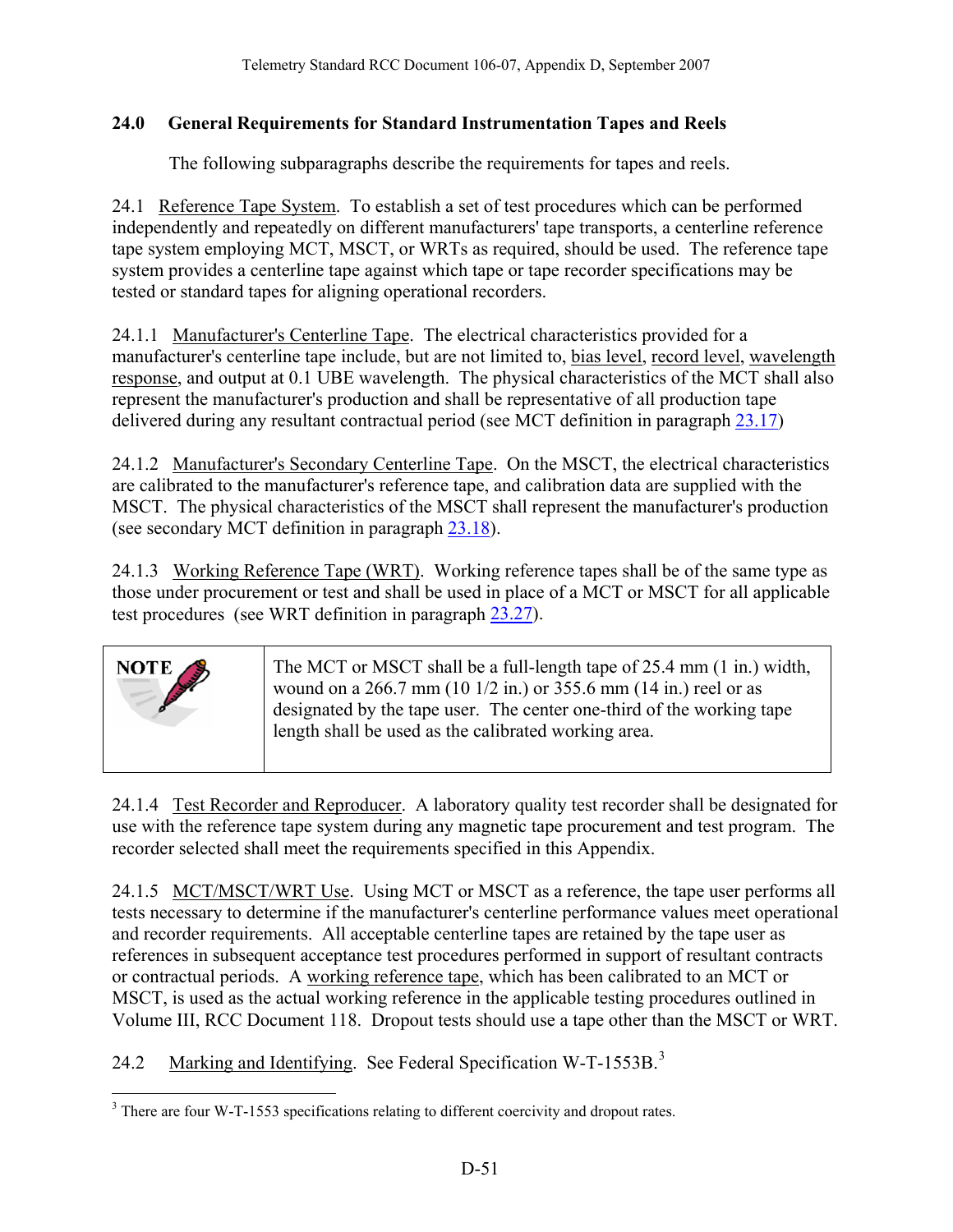<span id="page-53-0"></span>24.3 Packaging. Specified by user.

24.4 Winding. The tape shall be wound on the reel or hub with the oxide surface facing toward the hub ("A" wind). The front of the wound reel is defined as that flange visible when viewing the tape reel with the loose end of the tape hanging from the viewer's right.

24.5 Reels and Hubs. Reels and hubs shall conform to the tape user specified requirements of Federal Specification W-R-175.

24.6 Radial Clearance (E-Value). For all tape lengths, use 3.175 mm (0.125 in., (See E-Value definition in paragraph [23.11\)](#page-50-0).

24.7 Flammable Materials. Flammable materials shall not be a part of the magnetic tape. Flammable materials will ignite from a match flame and will continue to burn in a still carbon dioxide atmosphere.

24.8 Toxic Compounds. Compounds which produce toxic effects in the environmental conditions normally encountered under operating and storing conditions as defined in subparagraph [25.2](#page-55-0) shall not be part of the magnetic tape. Toxicity is defined as the property of the material that has the ability to do chemical damage to the human body. Highly toxic or corrosive compounds produced under conditions of extreme heat shall be identified and described by the manufacturer.

# **25.0 General Characteristics of Instrumentation Tapes and Reels**

The following subparagraphs describe the general characteristics for tapes and reels.

25.1 Dimensional Specifications. Magnetic tape shall be supplied on flanged reels in the standard lengths, widths, and base thicknesses outlined in Table [D-15](#page-54-0). Reel and hub diameters are taken from Federal Specification W-R-175.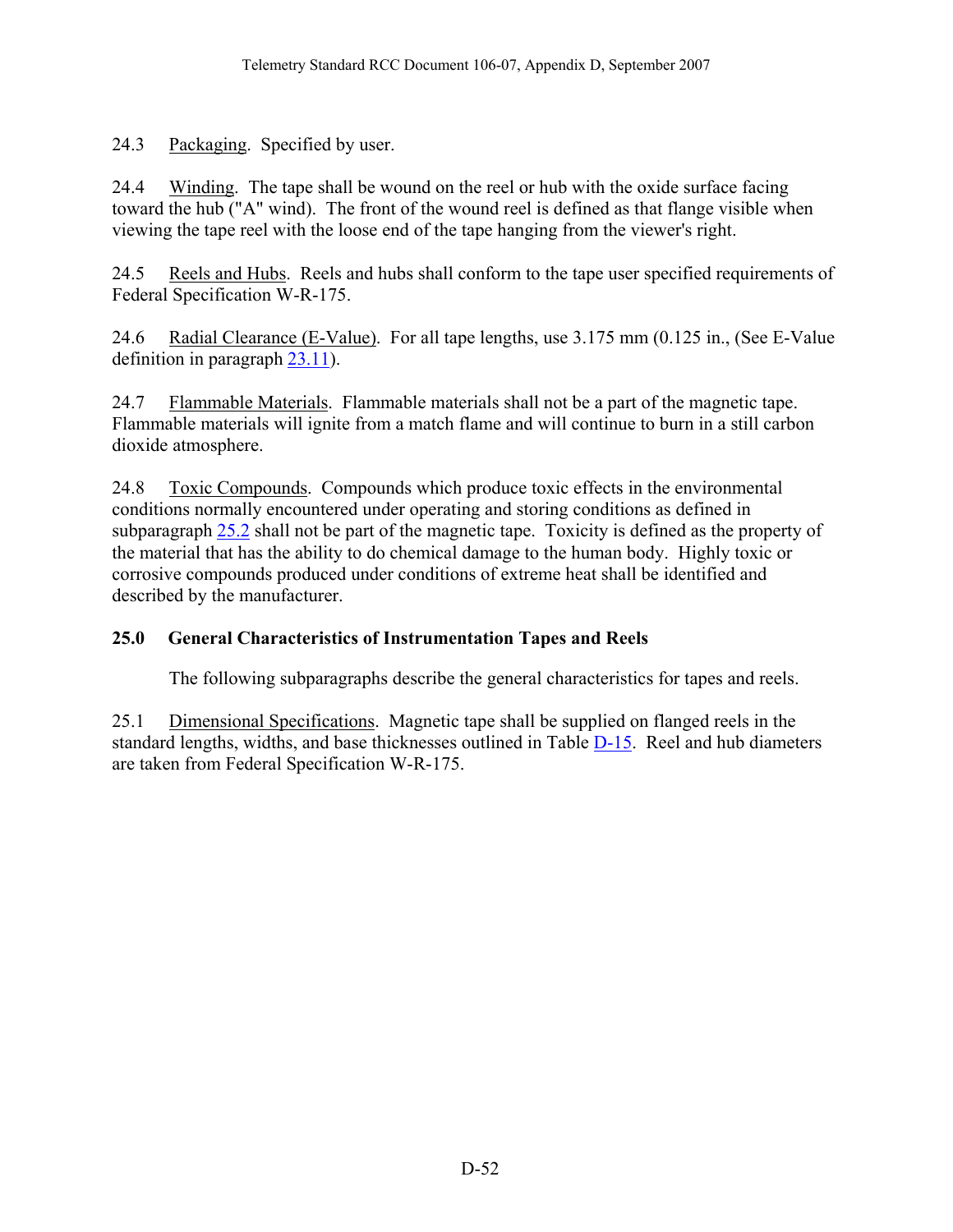<span id="page-54-0"></span>

| <b>TABLE D-15. TAPE DIMENSIONS</b>                                   |                                    |                     |                              |  |
|----------------------------------------------------------------------|------------------------------------|---------------------|------------------------------|--|
| <b>Dimension</b>                                                     | millimeters                        | inches              |                              |  |
| Tape Width                                                           | $25.4 + 0 - 0.10$                  | $1.000 + 0 - 0.004$ |                              |  |
| Tape Thickness                                                       |                                    |                     |                              |  |
| <b>Base Material</b>                                                 | 0.025                              | 0.0010              | Nominal $^{(1)}$             |  |
| Oxide Thickness                                                      | 0.005                              | 0.0002              | Nominal                      |  |
| Tape Length by Reel Diameters (reels with 76 mm (3 in.) center hole) |                                    |                     |                              |  |
|                                                                      | Nominal Tape Length <sup>(2)</sup> |                     | Minimum True Length $^{(3)}$ |  |
| Reel Diameter                                                        |                                    |                     |                              |  |
| $266$ mm $(10.5 \text{ in.})$                                        | $1100 \text{ m}$                   | $(3600 \text{ ft})$ | $1105 \text{ m}$ (3625 ft)   |  |
| $^{\prime\prime}$<br>"<br>"<br>11                                    | 1400 m                             | $(4600 \text{ ft})$ | 1410 m (4625 ft)             |  |
| 356 mm $(14.0 \text{ in.})$                                          | $2200 \text{ m}$                   | $(7200 \text{ ft})$ | $2204 \text{ m}$ (7230 ft)   |  |
| "<br>"<br>"<br>"                                                     | 2800 m                             | (9200 ft)           | 2815 m (9235 ft)             |  |
| 381 mm (15.0 in.)                                                    | 3290 m $(10\ 800\ \text{ft})$      |                     | 3303 m (10 835 ft)           |  |
| 408 mm $(16.0 \text{ in.})$                                          | 3800 m (12 500 ft)                 |                     | 3822 m (12 540 ft)           |  |

# **Notes**:

- 1. Actual tape base material thickness slightly less because of manufacturing conventions.
- 2. Original dimensions are in feet. Metric conversions are rounded for convenience.
- 3. Tape-to-flange radial clearance (E-value) is 3.18 mm (0.125 in.).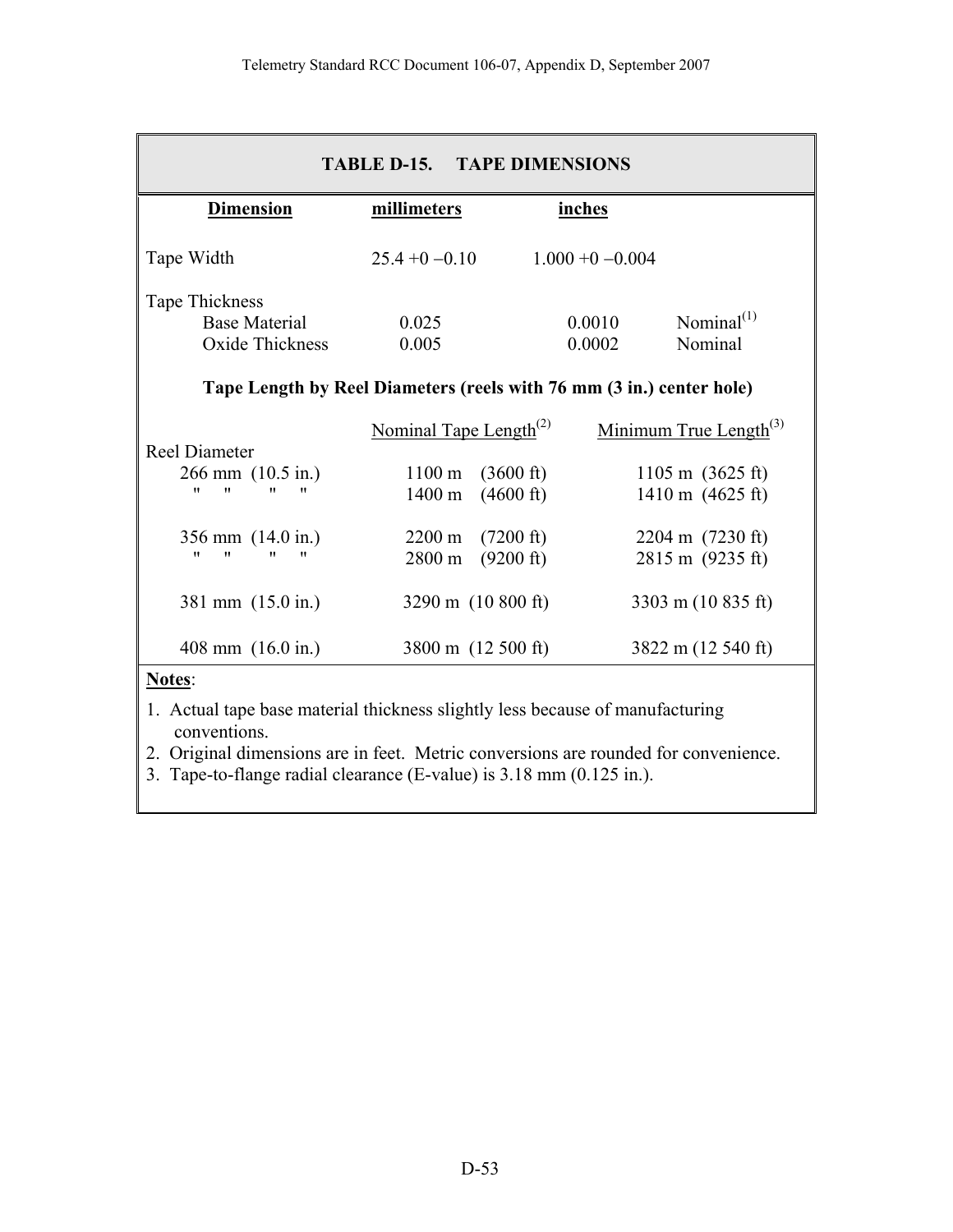<span id="page-55-0"></span>25.2 Environmental Conditions. The tape shall be able to withstand, with no physical damage or performance degradation, any natural combination of operating or non-operating conditions as defined in subparagraphs 25.2.1 and 25.2.2 immediately below.

25.2.1 Tape Storing Conditions. Magnetic tape is subject to deterioration at temperature and humidity extremes. In some cases, the damage is reversible, but irreversible damage may occur, especially with long-term storage in unfavorable conditions.

25.2.2 Operating Environment. Recommended limits:

|              | Condition                          | Range                                                                                                                                                                                                                                                   |
|--------------|------------------------------------|---------------------------------------------------------------------------------------------------------------------------------------------------------------------------------------------------------------------------------------------------------|
| Temperature: |                                    | 4 to 30 °C (40 to 85 °F)                                                                                                                                                                                                                                |
| Humidity:    |                                    | 20 to 60 percent relative humidity (RH) non-condensing                                                                                                                                                                                                  |
| Pressure:    |                                    | Normal ground or aircraft operating altitude pressures.<br>For very high altitudes, tape users should consult with<br>manufacturers to determine if tape and recorder<br>compatibility is affected by low atmospheric pressure.                         |
| <b>NOTE</b>  | $50^{\circ}$ C (125 $^{\circ}$ F). | 1. Binder/oxide system tends to become sticky and unusable above<br>2. In low humidity, tape binder and oxide system tends to dry out, and<br>oxide and binder adhesion can be unsatisfactory. Brown stains on<br>heads may appear below 40 percent RH. |

3. In high humidity, abrasivity is increased and other performance problems may arise.

25.2.3 Non-operating Environment. Temperature and Relative Humidity.

Short Term: 0 to 45  $^{\circ}$ C (32 to 115  $^{\circ}$ F) and 10 to 70 percent RH non-condensing Long Term: 1 to 30  $^{\circ}$ C (33 to 85  $^{\circ}$ F) and 30 to 60 percent RH non-condensing

| NOTE | Experience has shown that with long exposure to temperatures below<br>freezing, lubricants and plasticizers tend to migrate out of the oxide<br>coating thereby resulting in poor lubrication and gummy surface<br>deposits. |
|------|------------------------------------------------------------------------------------------------------------------------------------------------------------------------------------------------------------------------------|
|      |                                                                                                                                                                                                                              |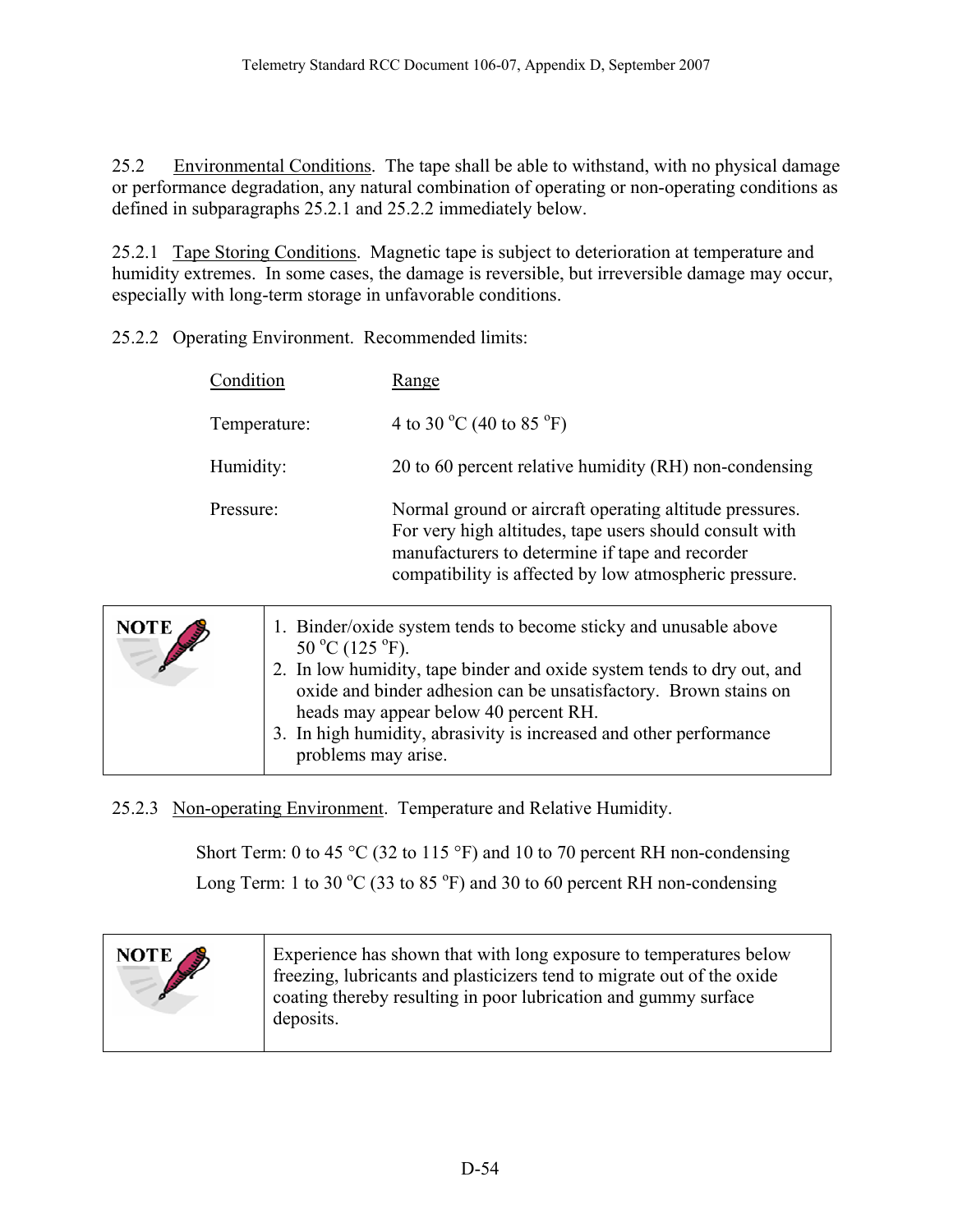<span id="page-56-0"></span>25.3 Other Characteristics. Storage life, bi-directional performance, frictional vibration, and scatterwind characteristics shall conform to Federal Specification W-T-1553 [SH] unless otherwise specified by the tape user at the time of purchase.

## **26.0 Physical Characteristics of Instrumentation Tapes and Reels**

As specified in Federal Specifications W-T-1553B, W-T-1553/1-4 and W-R-175.

## **27.0 Instrumentation Tape Magnetic and Electrical Characteristics**

 The following subparagraphs describe required magnetic and electrical tape characteristics.

27.1 Bias Level. The bias level (see bias level definition in paragraph [23.3](#page-49-0)) required by the magnetic tape shall not differ from the bias level requirements of the reference tape by more than the amount specified by the tape user. The test procedure outlined in subparagraph 5.3.8.1, Bias Level, Volume III of RCC Document 118 shall be used to determine compliance with this requirement.

27.2 Record Level. The record level (see record level definition in paragraph [23.20](#page-51-0)) required by the magnetic tape shall not differ from the record level requirements of the reference tape by more than the amount specified by the tape user. The test procedure outlined in subparagraph 5.3.8.2, Record Level, Volume III of RCC Document 118 shall be used to determine compliance with this requirement.

27.3 Wavelength Response. The output of the magnetic tape, measured at the wavelength values listed in Table [D-16,](#page-57-0) Measurement Wavelengths, shall not differ from the output of the reference tape by more than the amounts specified by the tape user. Wavelength response requirements shall be specified in terms of output after having normalized the output to zero decibels at the 0.1 UBE wavelength. The test procedure outlined in subparagraph 5.3.9 Wavelength Response and Output at 0.1 Upper Band Edge Wavelength, Volume III of RCC Document 118 shall be used to determine compliance with this requirement (see Table [D-13A](#page-48-0), Suggested Wavelength Response Requirements).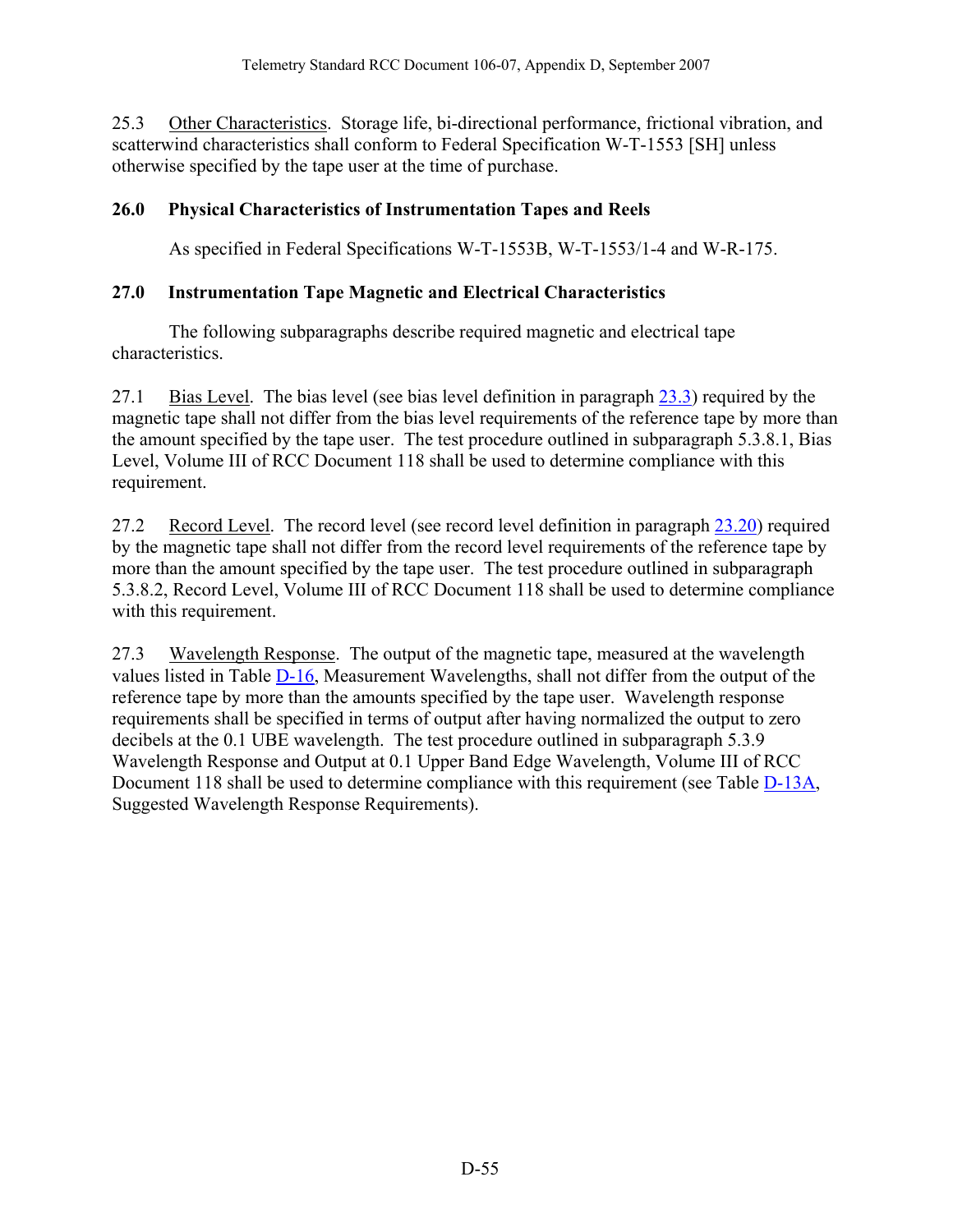<span id="page-57-0"></span>

| <b>MEASUREMENT WAVELENGTHS</b><br>TABLE D-16.                  |           |           |          |
|----------------------------------------------------------------|-----------|-----------|----------|
| <b>High-Resolution and HDD Tape</b><br><b>High-Energy Tape</b> |           |           |          |
| $(\mu m)$                                                      | (mils)    | $(\mu m)$ | (mils)   |
| 3810.00                                                        | (150.000) | 254.00    | (10.000) |
| 254.00                                                         | (10.000)  | 25.40     | (1.000)  |
| 25.40                                                          | (1.000)   | 12.70     | (0.500)  |
| 6.35                                                           | (0.250)   | 6.35      | (0.250)  |
| 3.18                                                           | (0.125)   | 3.18      | (0.125)  |
| 2.54                                                           | (0.100)   | 2.54      | (0.100)  |
| 2.03                                                           | (0.080)   | 1.52      | (0.060)  |
| 1.52                                                           | (0.060)   | 1.02      | (0.040)  |
|                                                                |           | 0.76      | (0.030)  |

27.4 Output at 0.1 UBE Wavelength. The wavelength output of the magnetic tape shall not differ from the 0.1 UBE wavelength of the reference tape by more than the amount specified by the tape user. The test procedure outlined in subparagraph 5.3.9, Wavelength Response and Output at 0.1 Upper Band Edge Wavelength, Volume III of RCC Document 118 shall be used to determine compliance with this requirement.

27.5 Short Wavelength Output Uniformity. The short wavelength output of the magnetic tape shall be consistently uniform so that a signal recorded and reproduced throughout the working tape length in either direction of longitudinal tape motion shall remain free from long-term amplitude variation to the extent specified by the tape user. The test procedure outlined in subparagraph 5.3.10, Short Wavelength Output Uniformity, Volume III of RCC Document 118 shall be used to determine compliance with this requirement.

27.6 Dropouts. The instantaneous non-uniformity (dropout) output of a recorded signal, caused by the magnetic tape, shall not exceed the center-track and edge-track limits specified by the tape user on the basis of dropouts per 30.48 m (100 ft.) of nominal working tape length. The nominal dropout count shall be determined by totaling all the dropouts per track over the working tape length and dividing by the total number of 30.48 m (100 ft.) intervals tested.

 A second method of specifying the allowable dropout count is to specify the maximum number per track for each 30.48 m (100 ft.) interval tested. This method may be preferred if critical data is recorded in specific areas of the working tape length, but a specified number of dropouts per hundred feet greater than the average values may be expected.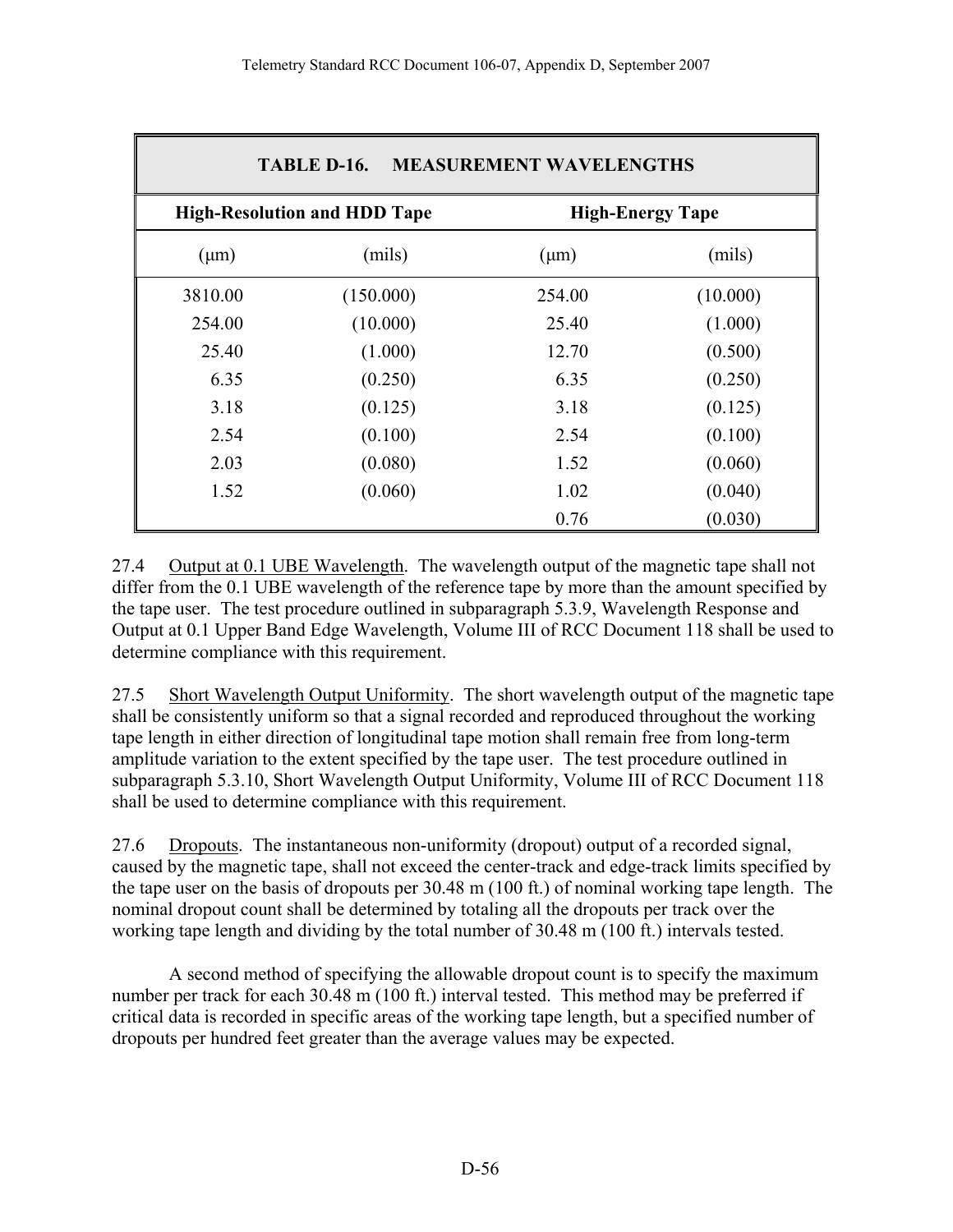<span id="page-58-0"></span>

| NOTE | Dropout test results are very dependent on the tape transport used for the<br>test and will vary from run to run on a given transport. Edge tracks tend<br>to contain more dropouts than the center tracks, and more dropouts are<br>allowed on the edge tracks. Refer to Table D-13. |
|------|---------------------------------------------------------------------------------------------------------------------------------------------------------------------------------------------------------------------------------------------------------------------------------------|
|      |                                                                                                                                                                                                                                                                                       |

27.6.1 For High Resolution (HR) tapes, a dropout is defined as a 6 dB reduction in amplitude for a period of 5 microseconds or more of a 1 MHz sine-wave signal recorded and reproduced at a tape speed of 3048 mm/s (120). Signal losses of 6 dB or more which exceed the 5 microsecond time period shall constitute a dropout count for each 5 microsecond time period occurring in the given signal loss. The definition for center tracks is at paragraph [23.7,](#page-50-0) and the definition for edge tracks is at paragraph [23.9.](#page-50-0) The test procedure outlined in subparagraph 5.3.11, Volume III of RCC Document 118 shall be used to determine compliance with this requirement.

27.6.2 For High Density Digital (HDD) tapes, a dropout is defined as a 10 dB or greater reduction in amplitude for a period of 1 microsecond or more of a square-wave test signal of maximum density recorded and reproduced at 3048 mm/s or 1524 mm/s (120 in/s or 60 in/s). On at least every other track (7 tracks of the odd head on a 28-track head assembly (alternatively, every other track of the even head) record and reproduce a square-wave test signal of 2 MHz at 3048 mm/s (120 in/s) or 1 MHz at 1524 mm/s (60 in./s). The record level shall be set slightly above saturation by adjusting the record current to produce maximum reproduce output and increasing the record current until the output signal is reduced to 90 percent of maximum. For playback, a reproduce amplifier and a threshold detector shall be used. The signal-to-noise ratio of the test signal at the input to the threshold detector shall be at least 25 dB, and the detector shall detect any signal loss of 10 dB or more below reference level. The reference level shall be established by averaging the test signal output level over a 10 m (30.8 ft.) nominal tape length in the vicinity of a dropout.

27.6.3 For each of the seven tracks tested, the accumulated duration in microseconds of detected dropout events shall be displayed and used to directly display the dropout rate for each track scaled appropriately for the tape working length. Signal losses of 10 dB or more which exceed the 1 microsecond time period shall constitute a dropout count for each microsecond time period occurring in the given signal loss.

27.6.4 For high-energy tapes, a dropout is defined as for high-resolution tapes except that a 2 MHz signal is used.

27.7 Durability. The magnetic tape shall resist deterioration in magnetic and electrical performance because of wear to the coating surface. Signal losses, as defined below, caused by surface wear shall not occur in excess of the per-pass limits specified in Table [D-14](#page-49-0) for the first 35 passes.

 Signal losses in excess of those limits specified above shall not occur during either a record, record and reproduce or uninterrupted reproduce pass of the working tape length. Signal loss is a reduction in signal amplitude of 3 dB or greater for a period of 3 through 10 seconds of a recorded and reproduced short wavelength signal. Where a continuous loss of signal of 3 dB or